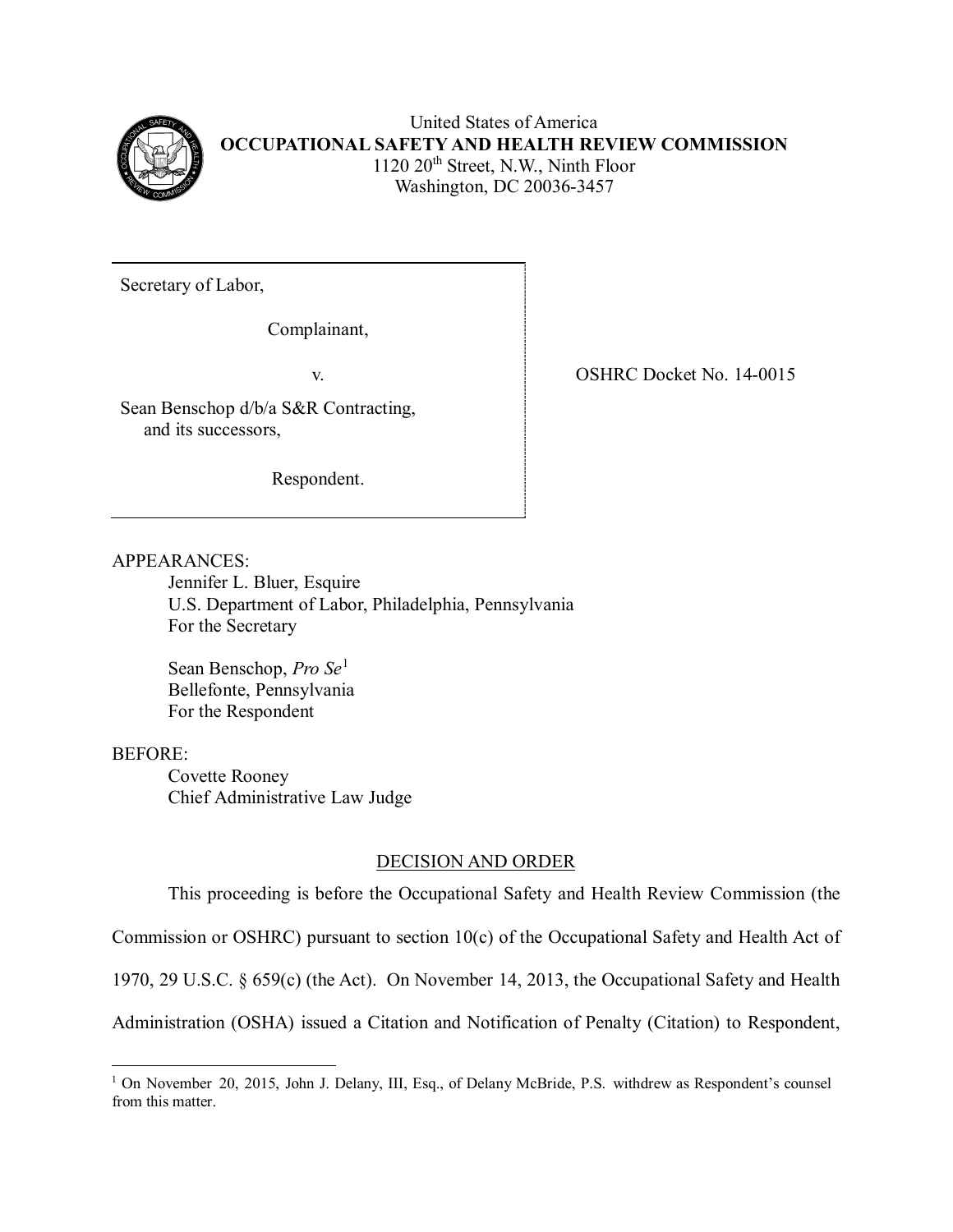Sean Benschop d/b/a S&R Contracting, and its successors (S&R or Respondent). Respondent filed a timely Notice of Contest bringing this matter before the Court.

The alleged violation at issue is related to Respondent's activities at the 2132-2138 Market Street, Philadelphia, Pennsylvania<sup>[2](#page-1-0)</sup> (Market Street worksite) from June 2 to June 5, 2013.

## Background

On Wednesday, June 5, 2013, Sean Benschop was using an excavator to demolish a building at the Market Street worksite in center city Philadelphia. A multi-story, freestanding wall of the building under demolition collapsed and fell onto the adjacent one-story Salvation Army thrift store, which had employees and customers inside. Six people were killed, and twelve others injured in the collapse. (Ex. C-18, p. 21).

OSHA compliance officer (CO), Sarah Carle, and OSHA assistant area director (AAD), Nicholas DeJesse, arrived at the accident site that same day and began the OSHA investigation. (Tr. 2[3](#page-1-1)3-34). OSHA issued a Citation to the Respondent on November 14, 2013.<sup>3</sup> The Citation alleged Respondent had committed a willful violation of 29 C.F.R. § 1926.854(b) when it did not brace a multi-story, freestanding wall at the worksite and proposed a \$70,000 penalty for the violation.<sup>[4](#page-1-2)</sup>

Respondent timely filed a notice of contest bringing this matter before the Commission. This case was docketed with the Commission on January 8, 2014.

<span id="page-1-0"></span><sup>&</sup>lt;sup>2</sup> The address of the Hoagie City building, which is the particular focus of the OSHA citation, is 2136-2138 Market Street, Philadelphia, Pennsylvania.

<span id="page-1-1"></span><sup>&</sup>lt;sup>3</sup> OSHA hand-delivered the citation package to Mr. Benschop at the Curran-Fromhold Correctional Facility where Benschop was held at that time. (Tr. 373).

<span id="page-1-2"></span><sup>4</sup> The Citation issued on November 14, 2013 also included two alleged serious violations of OSHA's demolition standard. *See Complaint.* The alleged serious violations were withdrawn by the Secretary at the start of the hearing (Tr. 9-10).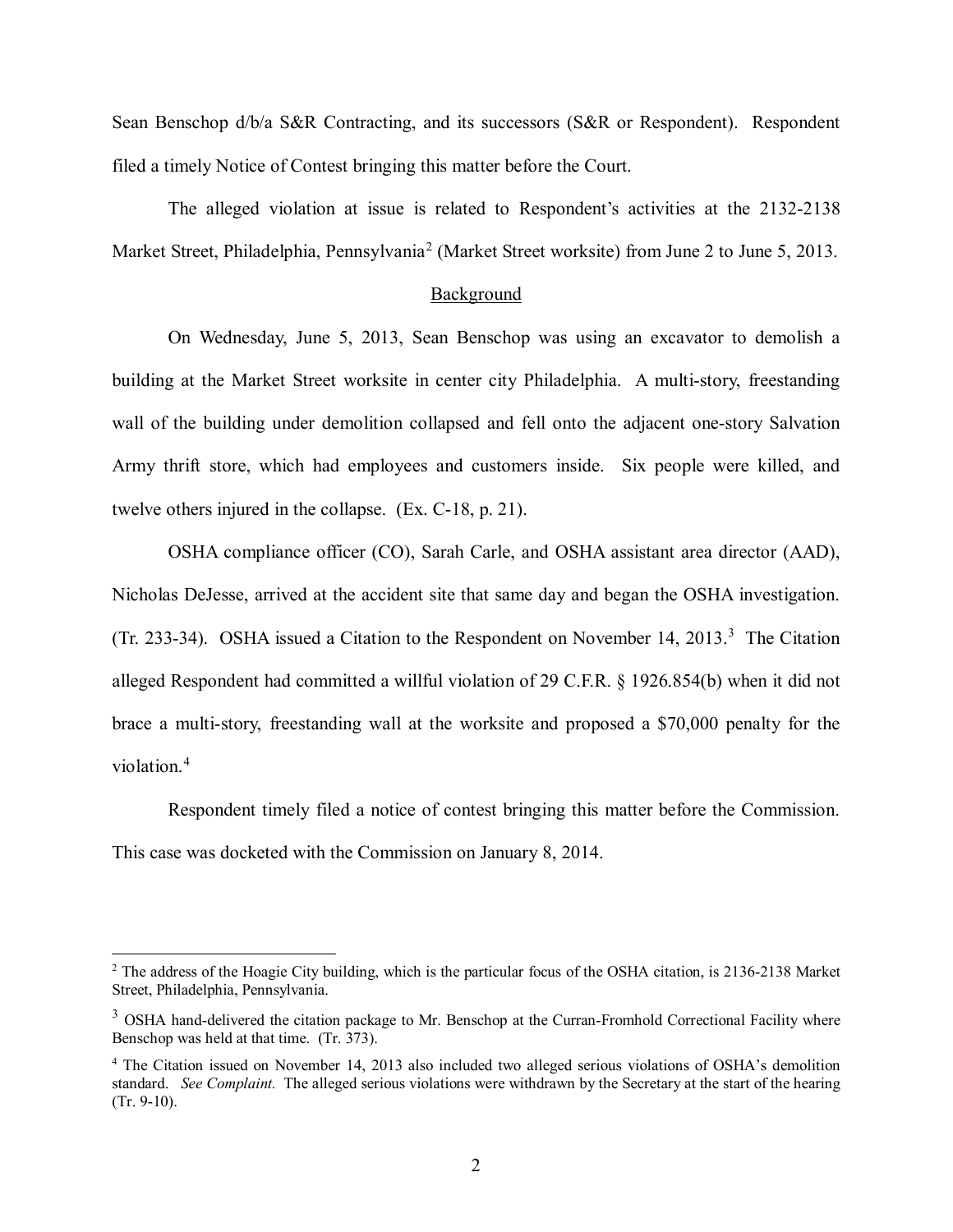On January 31, 2014, in accordance with Commission Rule 9, this case was consolidated with OSHRC Docket No. 14-0061, *Secretary v. Griffin Campbell d/b/a Campbell Construction*.<sup>[5](#page-2-0)</sup> *See* 29 CFR § 2200.9. Docket No. 14-0061 was consolidated with the instant case because the cases involved common issues of laws and facts. *See Id*.

On March 10, 2014, the consolidated cases were stayed pending the resolution of the state's criminal prosecutions of Sean Benschop and Griffin Campbell related to the June 5, 2013 building collapse.

On July 21, 2015, Sean Benschop entered a guilty plea before Judge Glenn B. Bronson of the Philadelphia County Court of Common Pleas. Mr. Benschop pled guilty to six counts of involuntary manslaughter, twelve counts of recklessly endangering another person, one count of causing a catastrophe, one count of criminal conspiracy, and one count of aggravated assault. (Exs. C-18, C-19). On January 8, 2016, Mr. Benschop was sentenced to 7 1/2 to 15 years in prison. (*See* Jan. 21, 2016 Update from Secretary). Mr. Benschop was subsequently incarcerated at SCI Rockview in Bellfonte, Pennsylvania.

On October 19, 2015, a jury found Griffin Campbell guilty of six counts of involuntary manslaughter, twelve counts of recklessly endangering another person, one count of causing a catastrophe, one count of criminal conspiracy, and one count of aggravated assault; he was found not guilty for six counts of third-degree murder. (S. Br. 2; *See* Oct. 23, 2016 Status Report from Secretary).

On November 5, 2015, the undersigned issued an order lifting the March 10, 2014 stay of proceedings for this matter.

<span id="page-2-0"></span><sup>&</sup>lt;sup>5</sup> Commission Rule 9 sets forth: "Cases may be consolidated  $\ldots$  where there exist common parties, common questions of law or fact or in such other circumstances as justice or the administration of the Act requires." 29 C.F.R. § 2200.9.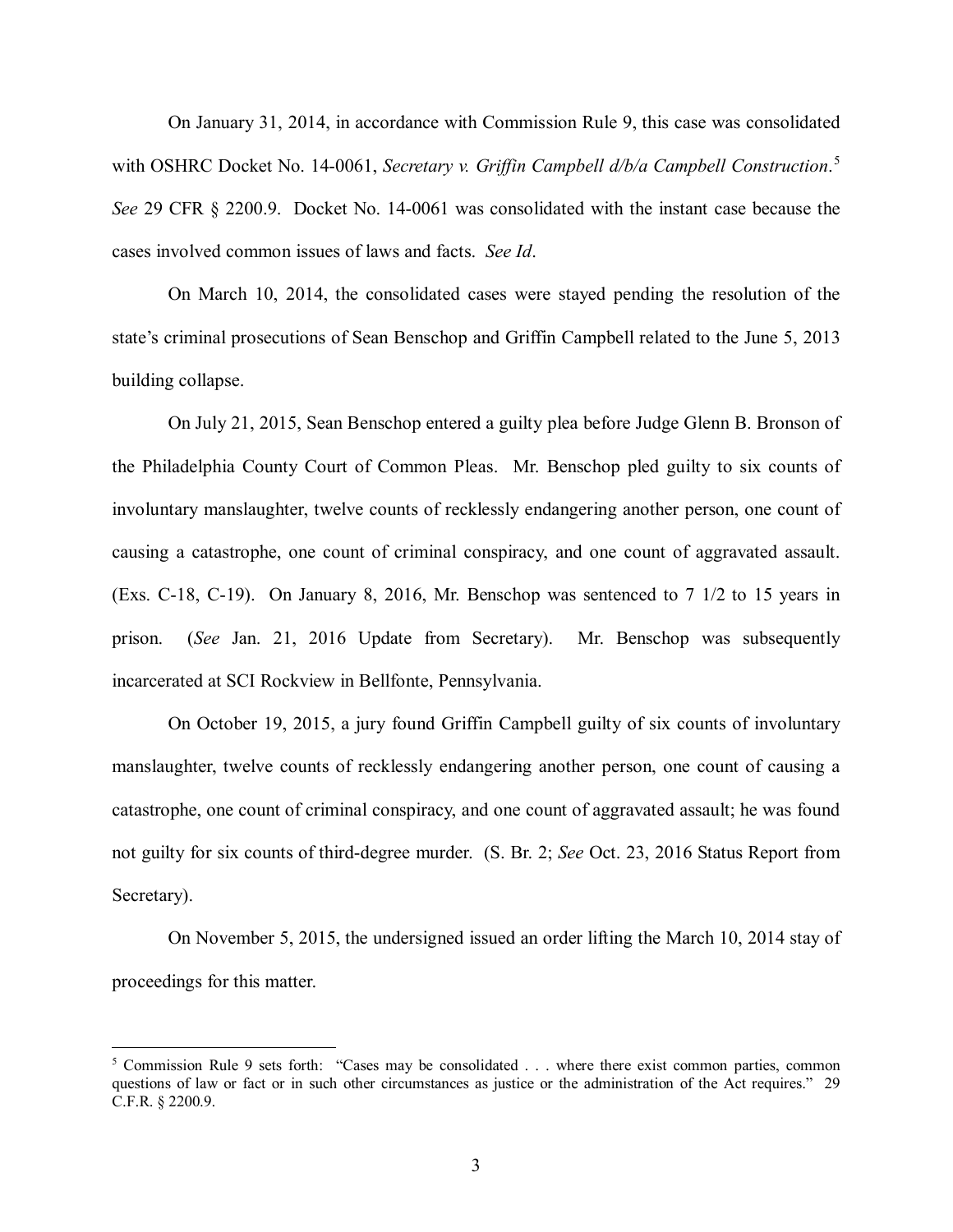On January [6](#page-3-0),  $2016$ , a settlement was reached between the Secretary and Griffin Campbell for Docket No. 14-0061, which was then removed from consolidation with the instant matter.

A two-day hearing for the instant case was held on October 25-26, 2016. The hearing was held in the Commission's hearing room in Washington, D.C. Complainant's counsel and witnesses were present in the hearing room. Mr. Benschop participated remotely via video teleconferencing equipment<sup>[7](#page-3-1)</sup> from the state correctional institution where he was incarcerated.<sup>[8](#page-3-2)</sup>

Darryl Alston was subpoenaed to appear at the hearing in the instant case but did not respond. In lieu of his testimony, the undersigned allowed the admission of Alston's October 5, 2015 sworn testimony from the Campbell criminal trial in the Court of Common Pleas (hereinafter referred to as October 5, 2015 Alston testimony). (Tr. 13-14; Ex. C-32 (CCT-A<sup>[9](#page-3-3)</sup>)).

Because Mr. Benschop indicated he was unable to read English effectively, several exhibits were read into the record. (Tr. 16-18). These exhibits were Darryl Alston's June 4, 2013 OSHA signed statement<sup>[10](#page-3-4)</sup> (Tr. 274-299; Ex. C-16), the transcript of October 5, 2015 Darryl Alston testimony from Griffin Campbell's criminal trial<sup>11</sup> (Tr. 18-74; Ex. C-32 (CCT-A)), excerpts of Sean Benschop's October 8, 2015 sworn testimony from the Campbell criminal trial

<span id="page-3-0"></span> $6$  The settlement became a final order of the Commission on February 8, 2016.

<span id="page-3-1"></span><sup>7</sup> Mr. Benschop was incarcerated at SCI Rockview in Bellefonte, Pennsylvania at the time of the hearing.

<span id="page-3-2"></span><sup>8</sup> During a March 2, 2016 conference call, Respondent demonstrated that he was fluent in speaking and understanding English to the undersigned. Mr. Benschop's prison counselor later informed the undersigned that Respondent's ability to read pleadings in English was deficient. Thus, pleadings thereafter were presented in both English and Spanish. However, at the hearing, Mr. Benschop indicated that his ability to read any language was limited. (Tr. 16-18). Thus, this Decision and Order is issued in English with no translation.

<span id="page-3-3"></span><sup>9</sup> Citations to Darryl Alston's testimony at the Campbell criminal trial will also be noted with the designation "CCT-A."

<span id="page-3-4"></span><sup>&</sup>lt;sup>10</sup> OSHA Compliance Officer Sarah Carle took notes during her June 14, 2013 interview with Mr. Alston, which Mr. Alston then signed. (Tr. 259, 262).

<span id="page-3-5"></span><sup>&</sup>lt;sup>11</sup> The jury trial was before the Honorable Glenn B. Bronson in the Court of Common Pleas, First Judicial District of Pennsylvania, Criminal Trial Division, *Commonwealth v. Griffin T. Campbell*, CP-51-CR-0001793-2014 (Campbell criminal trial).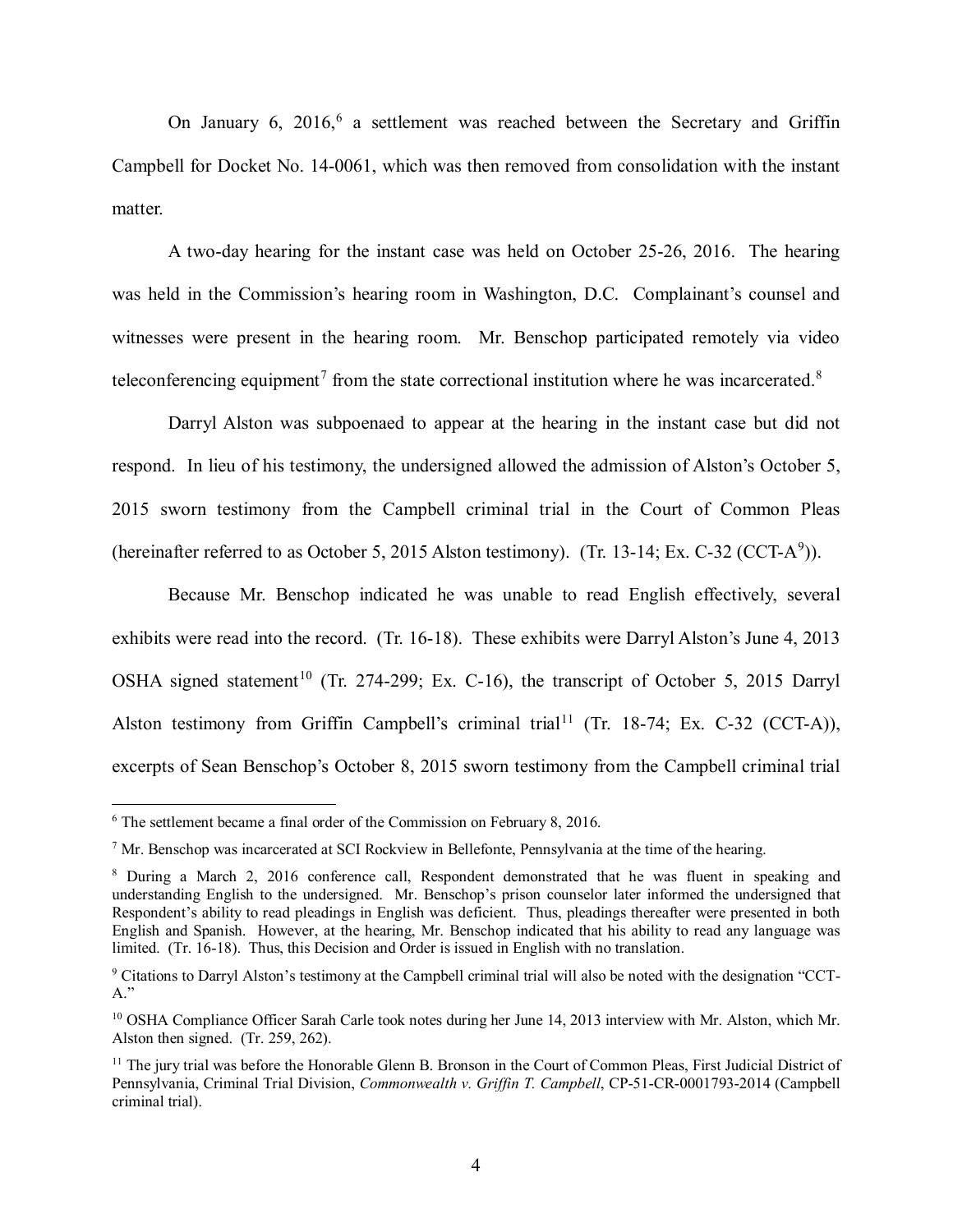(Tr. 130-172; Ex. C-17 (CCT-B<sup>[12](#page-4-0)</sup>)), and the transcript of Sean Benschop's July 21, 2015 plea hearing and signed plea agreement.<sup>[13](#page-4-1)</sup> (Tr. 81-94, 99-122; Exs. C-18, C-19).

The record includes photographs of the accident site taken by CO Carle, AAD DeJesse, and members of the public. (Exs. C-1, C-4 to C-14). A video from a camera on a city SEPTA bus that showed the moment of building collapse was entered into the record. (Ex. C-29). Two video recordings taken by Darryl Alston using his mobile phone on June 5, 2013, were also admitted into the record during the hearing. (Exs. C-21, C-23).

Mr. Benschop called no witnesses to testify at the hearing. However, he requested additional time to submit evidence in the form of two written witness statements as exhibits to include in the record. (Tr. 399, 411). At the close of the hearing, the undersigned granted Respondent's request to submit post-hearing evidence in the form of written statements from Eric Sullivan<sup>[14](#page-4-2)</sup> and his wife, Tynisha Gregory-Benschop.<sup>[15](#page-4-3)</sup> (Tr. 393, 414). Because Mr. Benschop was *pro se* in the instant matter and incarcerated during the litigation of this case, the Court allowed the record to stay open for a week, until November 2, 2016, so Respondent could submit these two written statements. (Tr. 396-97, 414).

During his cross-examination of AAD DeJesse, Mr. Benschop requested the notes Mr. DeJesse had taken during his June 5, 2013 interview of Griffin Campbell. (Tr. 383, 385, 388- 89). The undersigned asked the Secretary's counsel to produce the notes from the June 5, 2013

<span id="page-4-0"></span><sup>&</sup>lt;sup>12</sup> Citations to Sean Benschop's testimony at the Campbell criminal trial will also be noted with the designation "CCT-B."

<span id="page-4-1"></span><sup>&</sup>lt;sup>13</sup> The plea proceeding was before the Honorable Glenn B. Bronson in the Court of Common Pleas, First Judicial District of Pennsylvania, Criminal Trial Division, *Commonwealth v. Sean Benschop*, CP-51-CR-0001791-2014 and CP-51-CR-0001792-2014.

<span id="page-4-2"></span><sup>&</sup>lt;sup>14</sup> Eric Sullivan routinely assisted Mr. Benschop on demolition jobs. (Tr. 188-89; Ex. J-1). Mr. Benschop was introduced to Griffin Campbell by Mr. Sullivan. (Tr. 75).

<span id="page-4-3"></span><sup>&</sup>lt;sup>15</sup> Mrs. Benschop-Gregory started S&R with Sean Benschop and maintained the accounting and other administrative functions of the business. (Tr. 179, 411-12).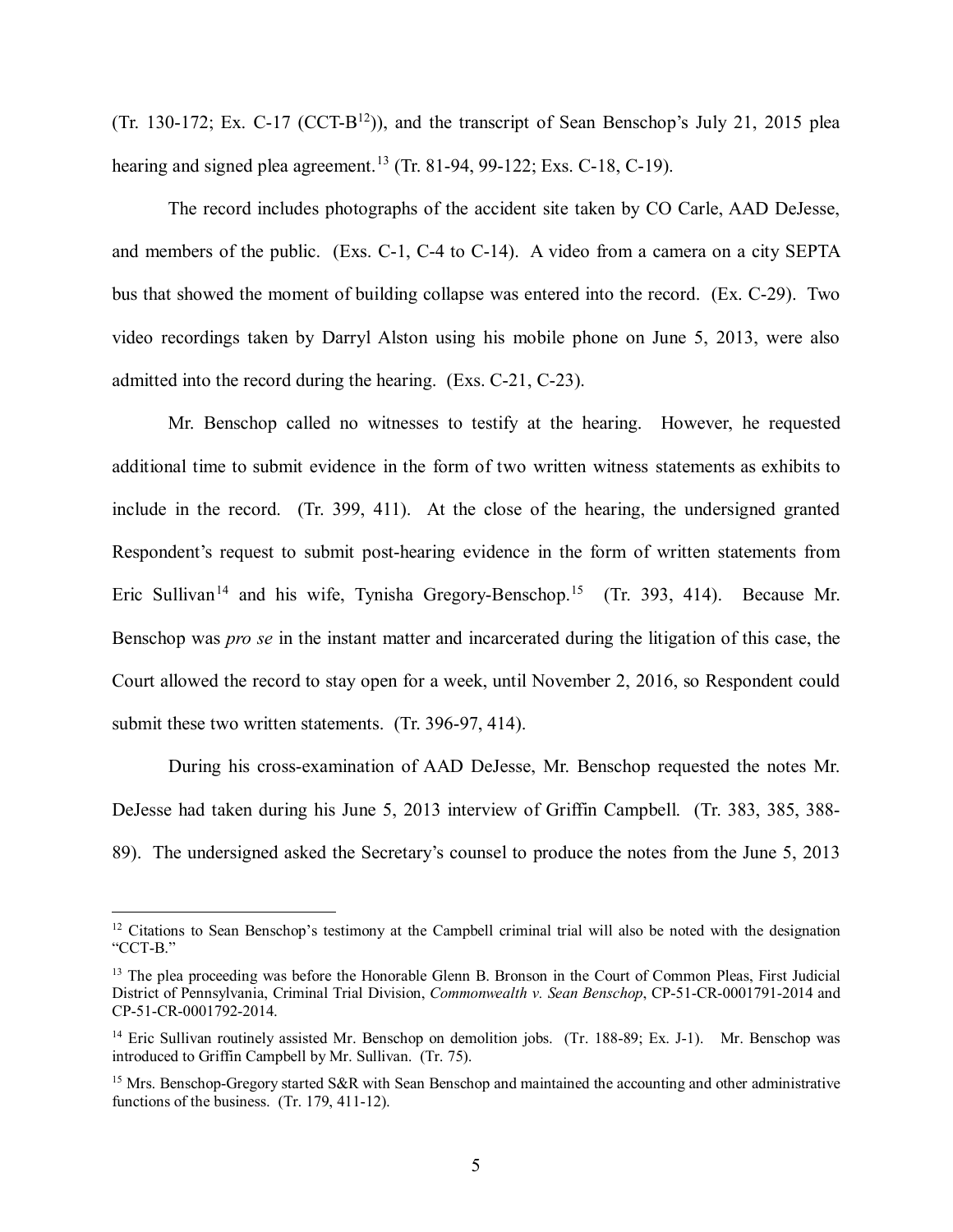Campbell interview, which would be admitted as Exhibit J-1. (Tr. 405, 408). Mr. Benschop stated that he had no objection to the notes being entered into the record.<sup>16</sup> (Tr. 387). The notes were subsequently received and entered into the record as Exhibit J-1.

On November 1, 2016, the undersigned received an email submission from Tynisha Gregory-Benschop (Respondent's Exhibit 1, Ex. R-1) with two documents attached. The first document was a hand-written statement dated October 26, 2016, with the signature of Eric M. Sullivan. (Respondent's Exhibit 2, Ex. R-2). The second document was a typed statement from Tynisha Gregory-Benschop dated October 28, 2016 (Respondent's Exhibit 3, Ex. R-3). The Secretary did not object to the admission of these documents into evidence.

On November 7, 2016, in response to the admission of Mr. Sullivan's post-hearing handwritten statement, the Secretary filed a motion requesting Mr. Sullivan's prior sworn deposition statement<sup>[17](#page-5-1)</sup> of August 14, 2013, be admitted in lieu of conducting a new deposition. The August 14, 2013 deposition was designated as Complainant's Exhibit 33 (Ex. C-33). The Respondent filed no objection to the admission of Mr. Sullivan's August 14, 2013 deposition. *See* November 30, 2016 Order.

In an order dated November 30, 2016, the undersigned admitted into evidence the following exhibits and closed the record: R-1, R-2, R-3, and C-33. Subsequently, the Secretary filed a post-hearing brief. The Respondent did not file a post-hearing brief.

For the reasons that follow, the willful citation is affirmed and a penalty of \$56,000 is assessed.

<span id="page-5-0"></span><sup>&</sup>lt;sup>16</sup> Specifically, Mr. Benschop stated: "I don't have no objection with it. I don't have no objection with it because I know it's not true. I was not the subcontractor." (Tr. 387). Exhibit J-1 was not read into the record.

<span id="page-5-1"></span><sup>&</sup>lt;sup>17</sup> Eric Sullivan was deposed at Department of Labor's Philadelphia, PA office by Complainant's attorneys, Michael P. Doyle and Jennifer L. Klimowicz on August 14, 2013. (Ex. C-33).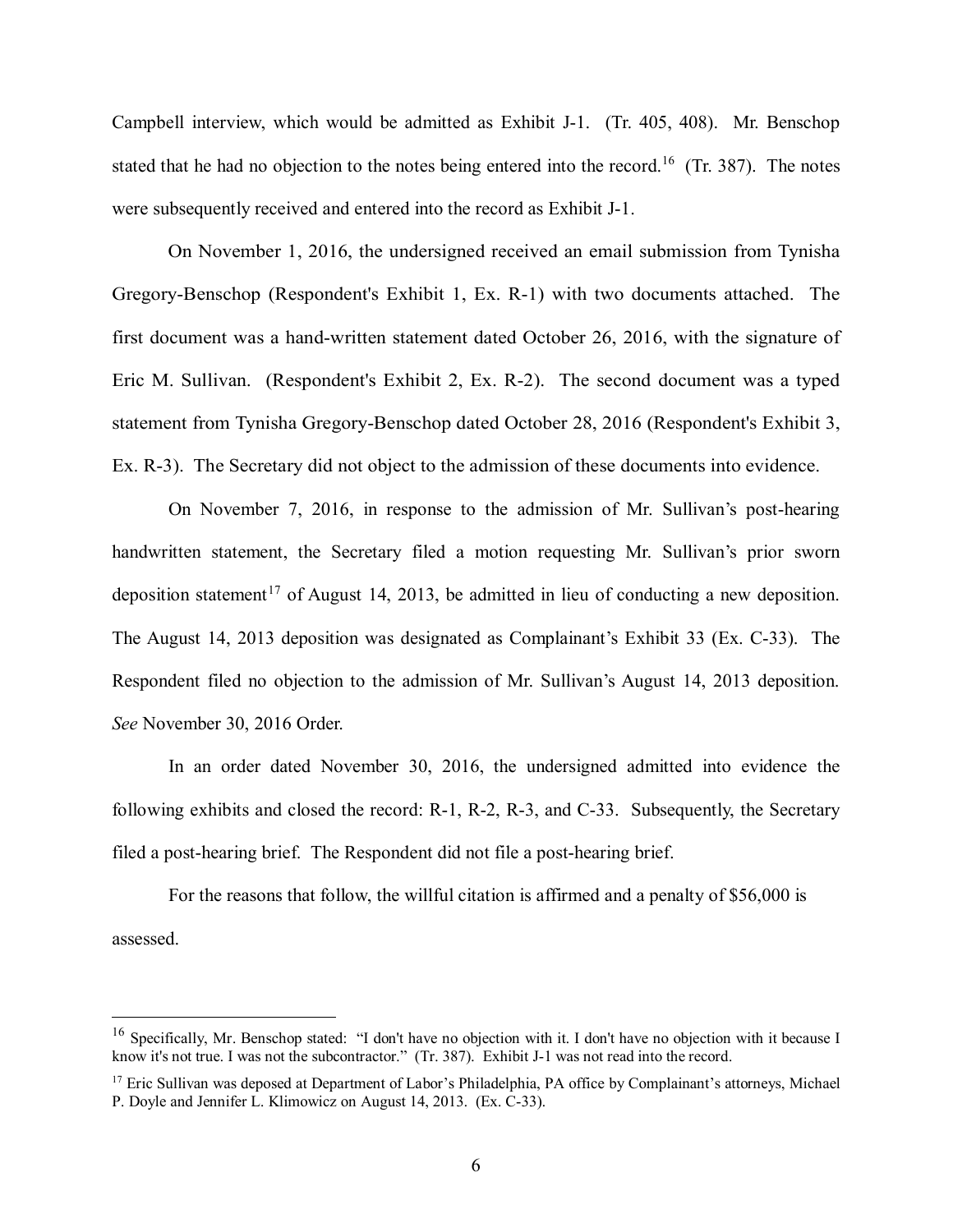#### Findings of Fact

On June 5, 2013, OSHA CO Carle and AAD DeJesse arrived at the accident site to open an investigation. (Tr. 233-34). Emergency response personnel were still onsite and searching the collapse area for victims. (Tr. 236-37). CO Carle and AAD DeJesse interviewed employees of Campbell Construction, Griffin Campbell, and other witnesses from the general public. (Tr. 238, 255). The following day, they returned to the accident site to collect more information and CO Carle interviewed Sean Benschop in his hospital room.<sup>18</sup> (Tr. 241-42).

Sean Benschop had experience doing demolition work since 1996 as both a laborer and machine operator. (Tr. 131; Ex. C-17, pp. 5-6 (CCT-B, pp. 6-7)). Mr. Benschop owned two pieces of heavy equipment, a backhoe he purchased in 2006 and a hydraulic excavator he purchased in 2007. (Tr. 131; Ex. C-17, pp. 6-7, (CCT-B, pp. 7-8); C-18, p. 19). S&R was a demolition company formed by Sean Benschop and his wife, Tynisha Gregory-Benschop in 2012. (Tr. 179). S&R had been placed on the city of Philadelphia's master demolition list in 2013. (Tr. 132-33; Ex. C-17, p.8 (CCT-B, p. 9)). S&R had completed 4 demolition projects for the city of Philadelphia in the first five months of 2013. (Tr. 132-33, 179; Ex. C-17, p. 8 (CCT-B, p. 9). In June 2013, S&R had not received payment from the city for these projects. (Tr. 133- 34).

The property's owner, STB Investments, hired Griffin Campbell of Campbell Construction as the contractor to demolish the buildings at the Market Street worksite. (Tr. 113; Ex. C-18, p. 19; Ex. J-1, p. 1). Campbell had done a little demolition work before, but the Market Street job was bigger than any of his previous jobs. (Ex. J-1, p.4).

<span id="page-6-0"></span><sup>&</sup>lt;sup>18</sup> William Hobson, identified as Mr. Benschop's attorney, was present for most of CO Carle's interview with Mr. Benschop. (Tr. 256).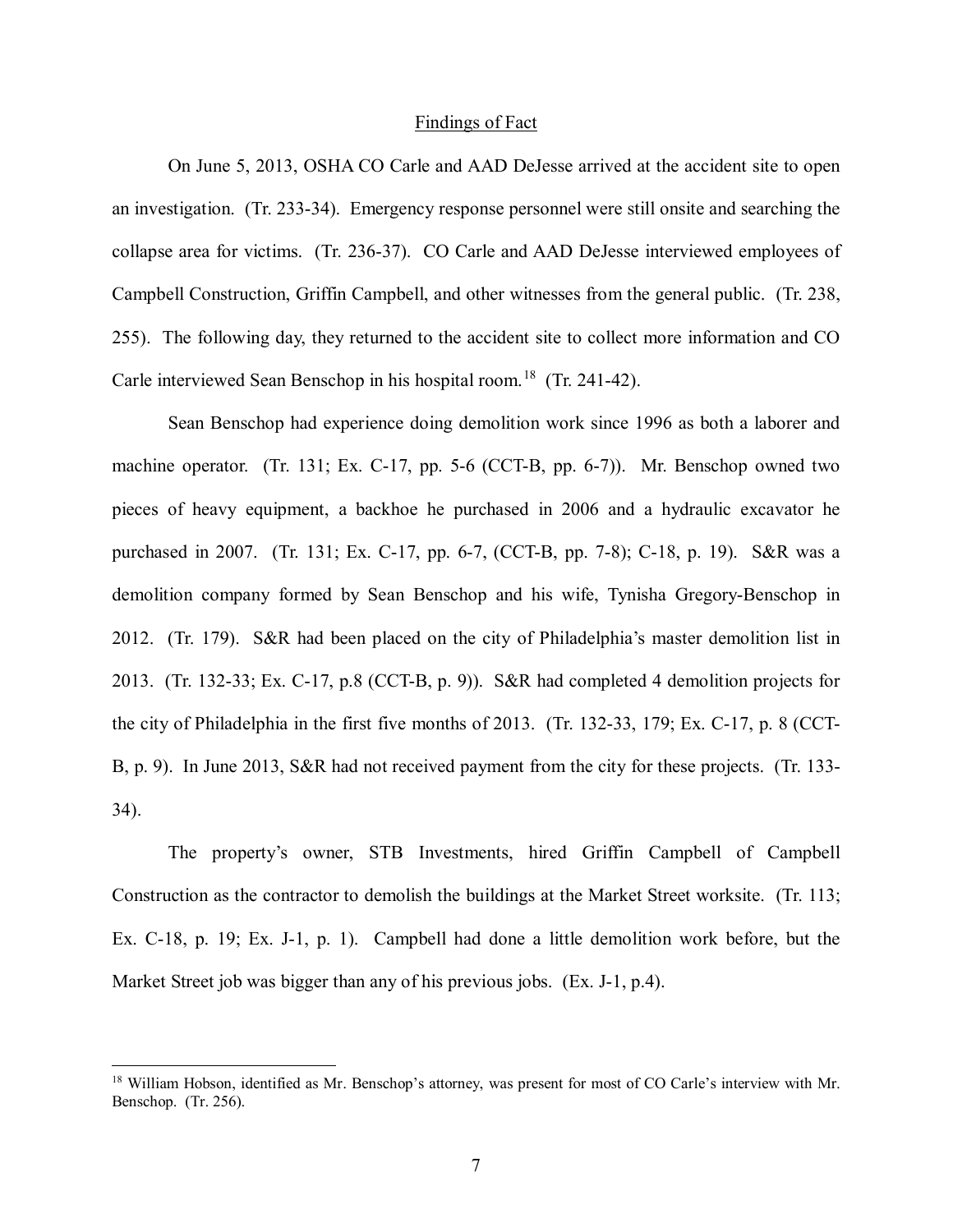In May 2013, Mr. Campbell discussed the Market Street project with Mr. Benschop. (Tr. 182-84). The Market Street worksite consisted of the four-story Hoagie City building and 2 shorter buildings adjacent to the Hoagie City building's east side. (Ex. C-1). The Hoagie City building's west wall was shared with the adjacent one-story Salvation Army thrift store, which sat at the corner of Market Street and 22nd Street. (Exs. C-1, C-18 pp. 19-20).

At the instant hearing, Mr. Benschop stated that he had offered to be the subcontractor for the demolition work at the Market Street worksite. (Tr. 182-83). Mr. Benschop told Mr. Campbell the best way to demolish the 4-story Hoagie City building would be to dismantle it floor-by-floor from the roof downward by "walking the wall."<sup>19</sup> (Tr. 182-83). Mr. Benschop proposed a cost of about \$11,000 per floor plus the cost of renting high-reach equipment that would be needed as a work platform. (Tr. 183).

Mr. Campbell did not subcontract the Market Street project to Mr. Benschop because the cost was too high. Instead, Mr. Campbell told Mr. Benschop his own employees would take care of the demolition at the Market Street site. (Tr. 183-84).

In June 2013, Mr. Campbell asked Mr. Benschop to demolish the Hoagie City building; Mr. Benschop agreed to use his excavator to demolish the Hoagie City building for \$800 day. (Ex. C-18, p. 19; Tr. 182). The two shorter buildings at the Market Street worksite had already been demolished. (Ex. C-33, pp. 13, 33).

On Sunday, June 2, 2013, Darryl Alston drove Mr. Benschop to the Hoagie City building to begin work.<sup>[20](#page-7-1)</sup> (Tr. 187). Mr. Alston had worked for S&R for 4-6 weeks before the Market Street job. (Tr. 23; Ex. C-16, p. 1; Ex. C-32, pp. 8-9 (CCT-A, p. 8-9)). Mr. Alston had performed

<span id="page-7-0"></span><sup>&</sup>lt;sup>19</sup> Mr. Benschop explained that when demolishing by hand from the top down, a hole of about 10 feet, which is roughly 10 feet in from the wall, is made in each floor creating a chute for the bricks to be dropped through to the basement as they are removed floor-by-floor. (Tr. 138, 182-83; Ex. C-15, p. 22 (CCT-B, p. 22)).

<span id="page-7-1"></span> $^{20}$  As discussed below, the undersigned finds that Darryl Alston was an employee of Respondent.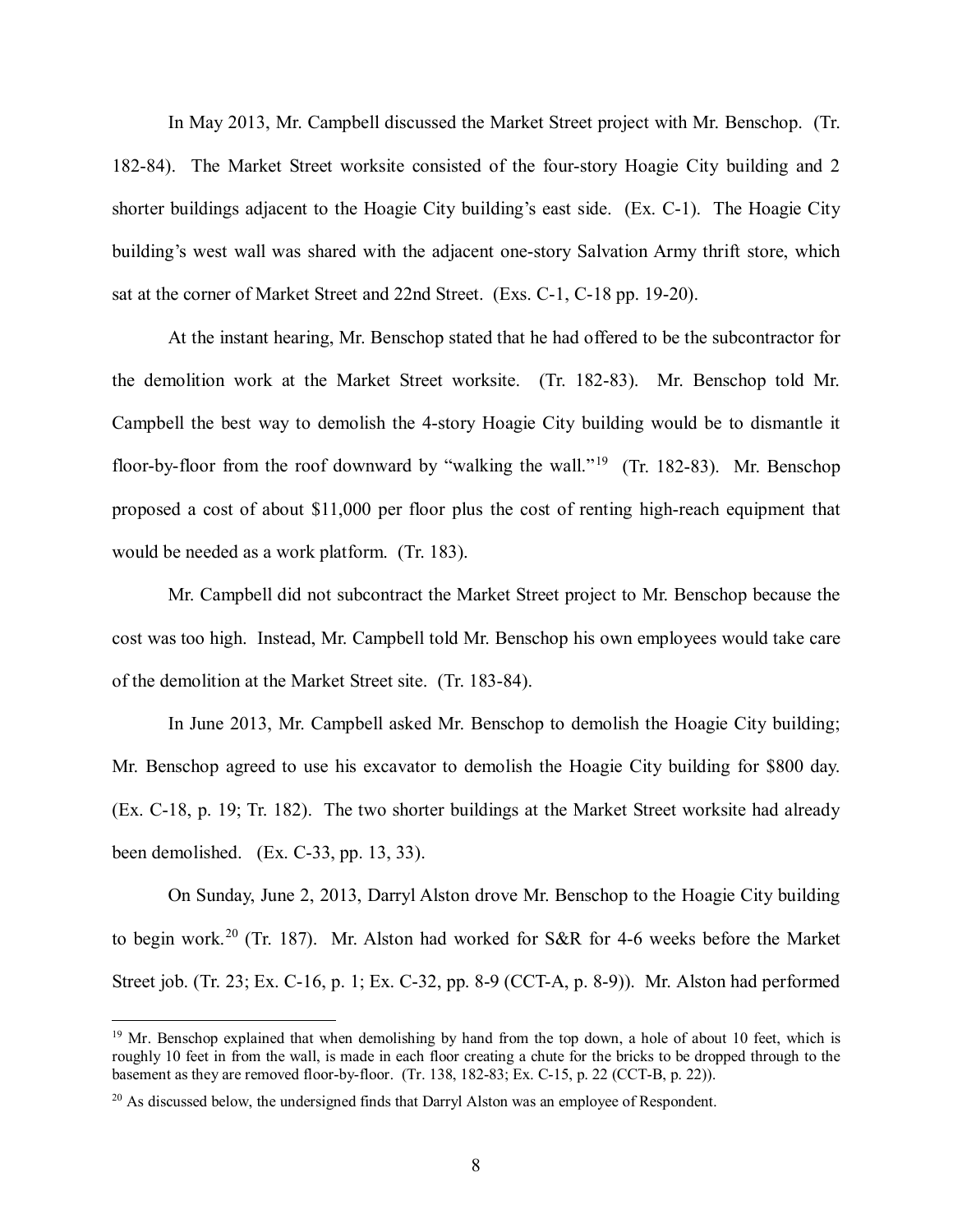a variety of tasks for Mr. Benschop during his six weeks of employment, including getting diesel and hydraulic oil for the equipment, cutting beams, driving Mr. Benschop to and from a worksite, making repairs, and running errands at the direction of Mr. Benschop. (Tr. 24, 260, 338-39; Ex. C-16, pp. 1, 6; Ex. C-32, p. 42 (CCT-A, p. 42)). Mr. Alston did not have a set schedule of work; he waited for Mr. Benschop's call. (Tr. 276-77). Mr. Alston met Mr. Benschop through Eric Sullivan, who also worked for Mr. Benschop at demolition sites. (Tr. 275; Ex. C-16, p. 1). In addition to driving Mr. Benschop to the Market Street worksite, Mr. Alston sometimes worked as a fill-in at the site for Eric Sullivan, who usually assisted Mr. Benschop with demolition projects.<sup>[21](#page-8-0)</sup> (Tr. 274; Ex. C-16, p. 1). Mr. Benschop generally supervised Mr. Alston's demolition work, but, sometimes Mr. Sullivan did.<sup>[22](#page-8-1)</sup> (Tr. 277; Ex. C-16, p. 3).

Before Mr. Benschop began using the excavator to demolish the building on Sunday, Mr. Benschop instructed Mr. Alston to enter the building to cut the top floor's center beam with a chain saw. (Tr. 33, 145; Ex. C-16, pp. 3-4; Ex. C-17, pp. 22-23 (CCT-B, pp. 31, 34); Ex. C-32, pp. 17-18 (CCT-A, pp. 17-18)). Mr. Alston cut the beam on the top floor as instructed and while inside noticed a lot of big holes in the building's floors and several missing joists. (Tr. 30; Ex. C-32, pp. 14-15 (CCT-A, pp. 14-15)). Mr. Alston told Mr. Benschop about the building's interior condition and that he did not feel safe; Mr. Benschop told him to not go back inside the building.

<span id="page-8-0"></span><sup>&</sup>lt;sup>21</sup> Mr. Sullivan had worked for Respondent about  $1\frac{1}{2}$  years and was an assistant and foreman at demolition worksites. (Ex. C-33, pp. 16, 24, 49). Prior to June 2, 2013, Sullivan had worked for Mr. Campbell doing demolition work on other buildings at the Market Street worksite for about 3 weeks in May 2013. (Ex. 33, pp. 13, 33-34). Mr. Sullivan did some minimal work to demolish the Hoagie City building the Friday or Saturday before the collapse; he argued with Mr. Campbell about the plan to demolish the building. Mr. Sullivan did not return to the worksite after his argument with Mr. Campbell. (Ex. C-33, pp. 41, 44-45, 86).

<span id="page-8-1"></span><sup>&</sup>lt;sup>22</sup> Mr. Alston explained that because Mr. Benschop was from Guyana and had an accent, it was difficult to understand his instructions. In those situations, Mr. Sullivan explained the task. (Tr. 277; Ex. C-16, p. 3).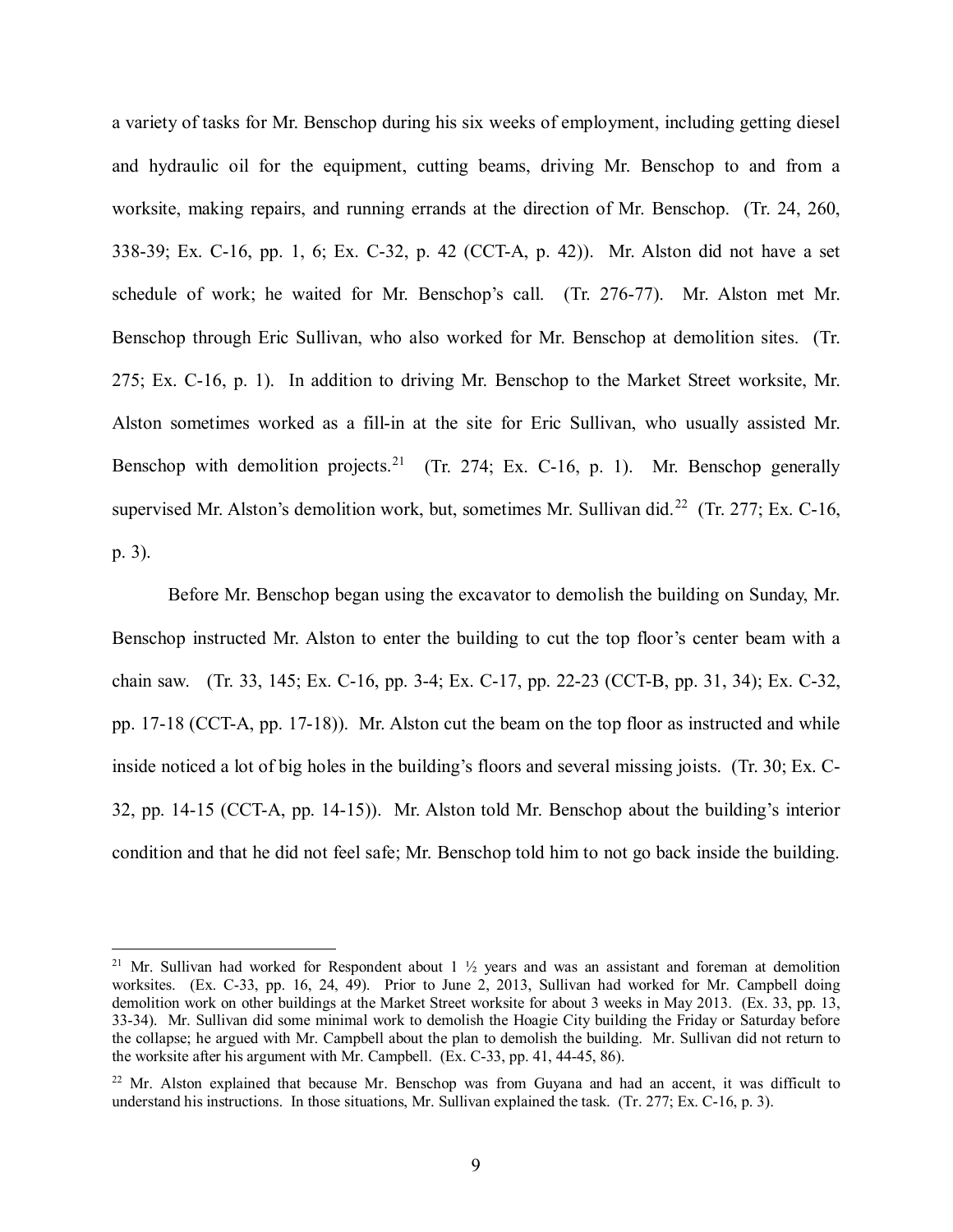(Tr. 264; Ex. C-16, p.7). Mr. Alston believed Campbell had already removed many of the building's joists to sell as salvage. (Tr. 282-83; Ex. C-16, p. 4).

That day, Mr. Benschop removed the front of the building and a portion of the building's east wall; Mr. Alston stood near the building's west wall and used a water hose to keep the dust down while Mr. Benschop used the excavator. (Tr. 34, 187; Ex. C-18, pp. 20-21; Ex. C-32, pp. 19-20 (CCT-A, pp. 19-20)).

By the end of the day on Sunday, June 2, 2013, the excavator had demolished enough of the building that the wall adjacent to the Salvation Army building had become a multi-story, freestanding wall. (Tr. 152, 189-190; Ex. C-5; Ex. C-17, p. 44 (CCT-B, pp. 96)). Mr. Benschop confirmed that the photograph at Exhibit C-5 accurately showed the freestanding wall that had developed. (Tr. 189-90; Ex. C-5).

No demolition work was done at the site on Monday, June 3, because of rain. (Tr. 35-36; C-32, p. 21 (CCT-A, p. 21)). However, Mr. Benschop did visit the worksite on Monday to check on his excavator, which he had left at the Market Street site. (Tr. 194). Mr. Benschop confirmed that a photograph taken on June 3 accurately reflected the worksite as it existed when he stopped by to check on his equipment that day. (Tr. 194-95; Ex. C-4). Because no work had been done at the site on June 3, the photograph also shows the site's condition as it was at the end of the work day on Sunday, June 2 and the beginning of the work day on June 4, when work at the site resumed. This photograph shows that about 25% of the wall that stood next to the Salvation Army had become an unsupported, freestanding wall. (Ex. C-4).

On Tuesday, June 4, 2013, Mr. Alston again drove Mr. Benschop to the Market Street worksite.[23](#page-9-0) (Tr. 36, 287-89; Ex. C-16, p. 6; Ex. C-32, pp. 21-22 (CCT-A, pp. 21-22)). Mr.

<span id="page-9-0"></span><sup>&</sup>lt;sup>23</sup> Mr. Alston was at the Market Street worksite from 8:00 A.M. to 6:00 P.M. on Sunday, 1:30 P.M. to 5:00 P.M. on Tuesday, and 7:30 A.M. to 10:30 A.M. on Wednesday. (Tr. 287-88, 293; Ex. C-16, pp. 6, 8).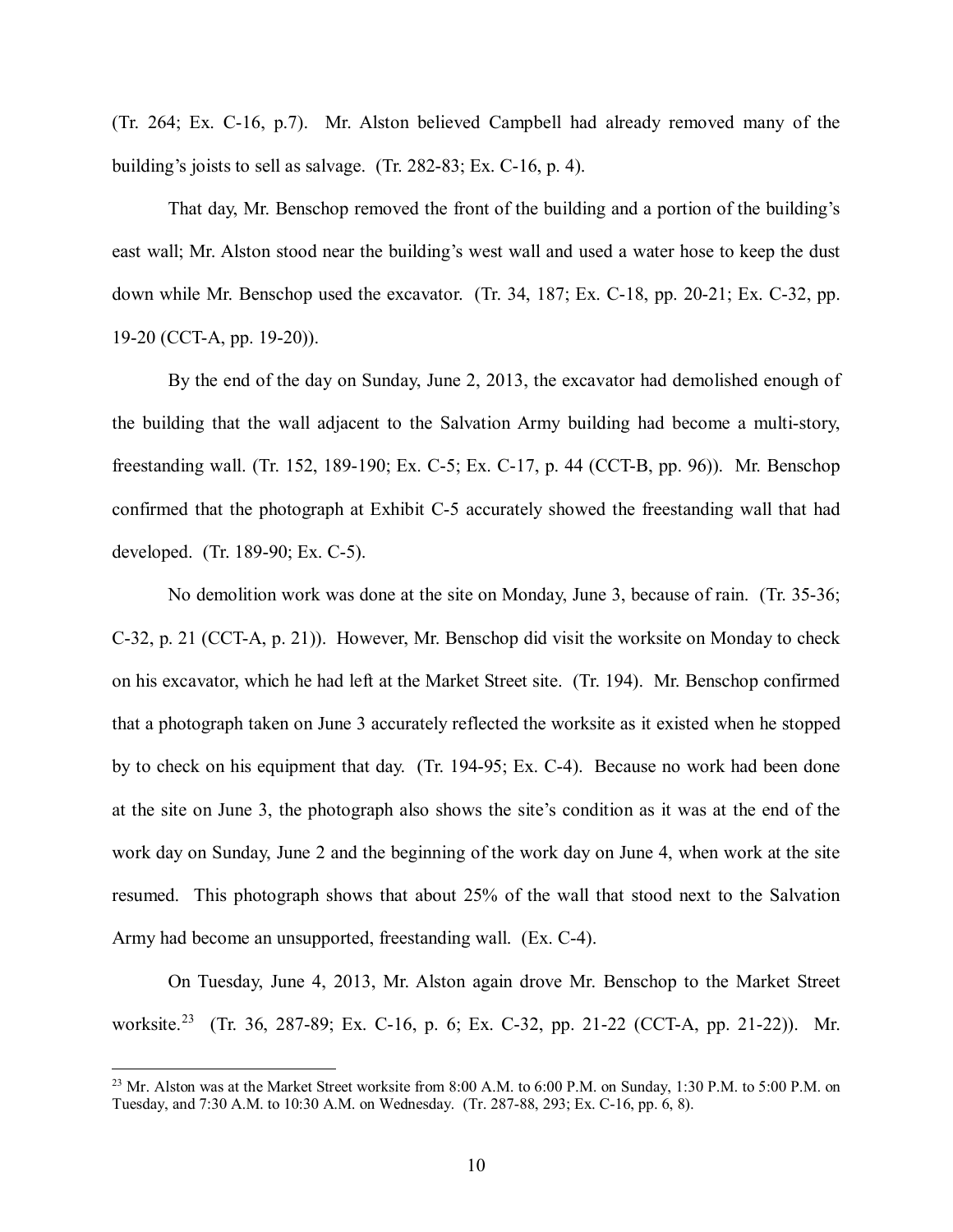Benschop then instructed Mr. Alston to go to S&R's previous demolition worksite on Page Street to repair a damaged fence and gate. (Tr. 36; Ex. 32, pp. 21-22 (CCT-A, pp. 21-22)). Mr. Alston worked at the Page Street site for about 5 hours and returned to the Market Street worksite around 1:30-2:00 P.M.<sup>24</sup> (Tr. 36, 287-89; Ex. C-16, p. 6; Ex. C-32, p. 22 (CCT-A, p. 22)). Mr. Benschop told Mr. Alston to stay at the Market Street worksite and wait for him. (Tr. 292; Ex. C-16, p. 6). Mr. Alston waited at the worksite until they left around 5:00 P.M. (Tr. 287-88, 292- 93; Ex. C-16, pp. 6, 8).

A photograph, Exhibit C-6, taken by a member of the public during the day on Tuesday, June 4, 2013, showed that the freestanding wall above the Salvation Army had grown in size; about 50% of the wall next to the Salvation Army had become unsupported and freestanding. (Tr. 198; Ex. C-6). Mr. Benschop confirmed that it was his excavator in the photograph at Exhibit C-6 and the photograph accurately portrayed the worksite on Tuesday, June 4, 2013. (Tr. 199; Ex. C-6). Another photograph taken at the end of the day June 4, 2013, showed the entire front portion of the building had been removed except the west wall of the building shared with the adjacent Salvation Army building, which was still almost fully intact for 3-4 stories and was not supported.<sup>25</sup> (Tr. 202-03; Ex. C-8). Approximately 30-35 feet of the multistory wall adjoining the Salvation Army was exposed and towered above the one-story Salvation Army building. (Tr. 292-93).

<span id="page-10-0"></span><sup>&</sup>lt;sup>24</sup> Mr. Benschop testified at the hearing for the instant case that on Tuesday, June 4, Alston had stayed at the Market Street worksite; Alston had not gone to the Page Street worksite work there was completed. (Tr. 196-97). This directly contradicts Mr. Alston's sworn testimony at the Campbell criminal trial (Tr. 36, 287-89; Ex. 32, p. 22 (CCT-A, p. 22)) and Alston's statement to OSHA nine days after the accident. (Ex. C-16, pp. 6, 8). No weight is given to Mr. Benschop's assertion at the hearing that Alston did not work at the Page Street worksite on Tuesday, June 4, 2013. The undersigned finds Mr. Alston did go to Page Street as reflected in his sworn testimony and signed OSHA interview statement.

<span id="page-10-1"></span><sup>&</sup>lt;sup>25</sup> The photograph was taken by the project's architect, Plato Marinakos. (Tr. 202).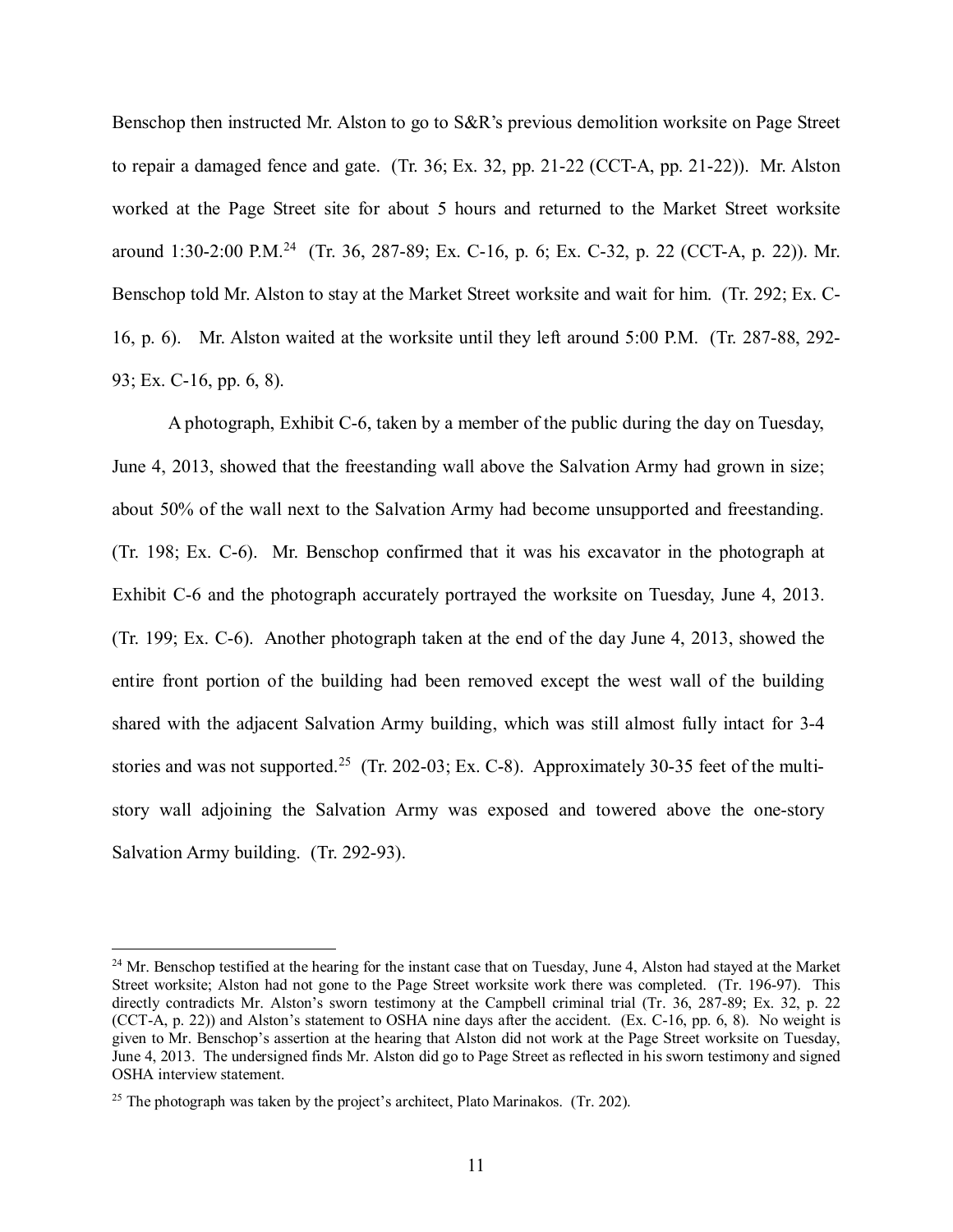When Mr. Benschop expressed his concern about the unsupported, free-standing west wall, Mr. Campbell told him his guys would take care of it. (Tr. 147, 187-88, 352; Ex. C-32, p. 24 (CCT-A, p. 24)). Mr. Benschop assumed that meant Mr. Campbell was going to have his employees take down the wall manually (without machine) overnight -- because no one would be around to get hurt during that time. (Tr. 147-48).

On Wednesday, June 5, Mr. Alston drove Mr. Benschop to the Market Street worksite and arrived about 7:30 A.M. (Tr. 288; Ex. C-16, p. 6). Most of the west wall next to the Salvation Army building was still there; very little had been removed after Mr. Alston and Mr. Benschop left at 5:00 P.M. the prior evening. (Tr. 151). Mr. Benschop told Mr. Alston to wait at the Market Street site for instructions on some window repair work to be done at the Page Street worksite. (Tr. 288; Ex. C-16, p. 6).

Mr. Benschop admitted that he knew it would have been safer to take the wall down manually (not with heavy equipment); but, Mr. Campbell had indicated the property owner wanted the demolition project completed quickly. (Tr. 153-54). Mr. Benschop had told Campbell "over and over" that the Hoagie City building was dangerous. (Tr. 171). Nonetheless, Mr. Benschop felt it was necessary to continue to work so that he could be paid – he stated he needed to feed his family and to pay to have his excavator hauled from the worksite.[26](#page-11-0) (Tr. 160; Ex. C-17, p. 40 (CCT-B, p. 92)).

Mr. Benschop began chipping away at the Hoagie City building's east wall, using an Ibeam in the excavator's jaws, at about 8:30 A.M., the morning of June 5, 2013; he was planning to have the wall fall toward the east into the adjacent empty lot. (Tr. 153, 288; Ex. C-16, p. 6). By this time the building's structure had been demolished to the extent that the interior of the

<span id="page-11-0"></span><sup>&</sup>lt;sup>26</sup> Benschop indicated that he needed the money because he had not yet been paid by the city for jobs he had completed earlier that year. (Tr. 179, 187).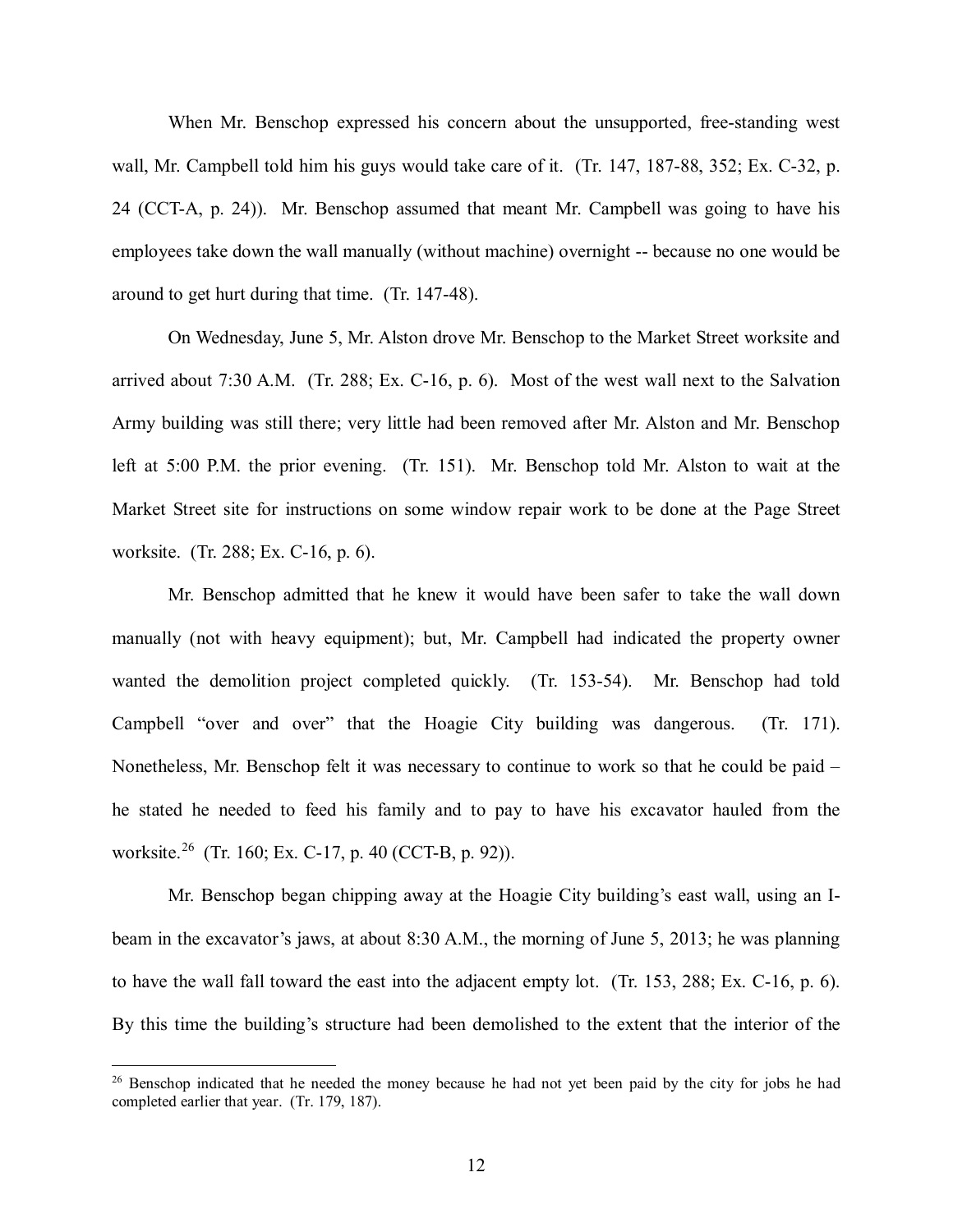building was essentially a V-shape – there was very little structure remaining inside the building. (Tr. 153-54, 376).

While he was waiting, Mr. Alston observed Mr. Benschop demolishing the building. (Tr. 45; Ex. C-32, p. 25). At about 10:25 a.m., Mr. Alston used his phone to film two short videos of the excavator chipping away at the east wall. (Tr. 289; Ex. C-16, p. 6; Exs. C-21, C-23). Mr. Alston was standing in the adjacent empty lot next to the Hoagie City building. (Tr. 49-50; Ex. C-32, pp. 34-35 (CCT-A, pp. 34-35)).

At about 10:42 A.M. on Wednesday June 5, 2013—as Mr. Benschop was using the excavator to chip away at the east wall—the east wall collapsed and fell westerly into the Hoagie City building. (Tr. 154-56; Ex. C-18, p. 21; Ex. C-17, pp. 31-34 (CCT-B, pp. 45, 47-49)). When the east wall fell inward, it took out the remaining interior structure of the building. The entire Hoagie City building then collapsed, with the three-four story freestanding west wall falling onto the adjacent Salvation Army store. (Tr. 156, 375-76; Ex. C-18, p. 21; Ex. C-17, pp.48-49 (CCT-B, pp. 33-34). Bricks, mortar, and wood from the Hoagie City building's multi-story west wall fell onto the Salvation Army thrift store causing it to collapse onto customers and employees, killing six people and injuring 12 others.<sup>27</sup> (Ex. C-18, p. 21).

Mr. Benschop injured his hand, arm, leg, and shoulder getting out of the excavator after the collapse. (Tr. 156-57; Ex. C-17, pp. 34-35 (CCT-B, pp. 49)). About ten minutes later, Mr. Alston drove Mr. Benschop to the hospital for treatment. (Tr. 157; Ex. C-17, pp. 33-34 (CCT-B, pp. 49-50)).

<span id="page-12-0"></span><sup>&</sup>lt;sup>27</sup> The Hoagie City building, prior to demolition, was a four-story structure about 40-50 feet high that faced Market Street and extended about 120 feet back from the sidewalk. (Tr. 359-60). An aerial photograph of the site after the collapse shows the area affected after the collapse. The debris was spread across a large area from within the Hoagie City building, covered most of the corner lot where the Salvation Army building had stood and then extended past the sidewalk west onto 22nd Street. (Exs. C-9, C-12).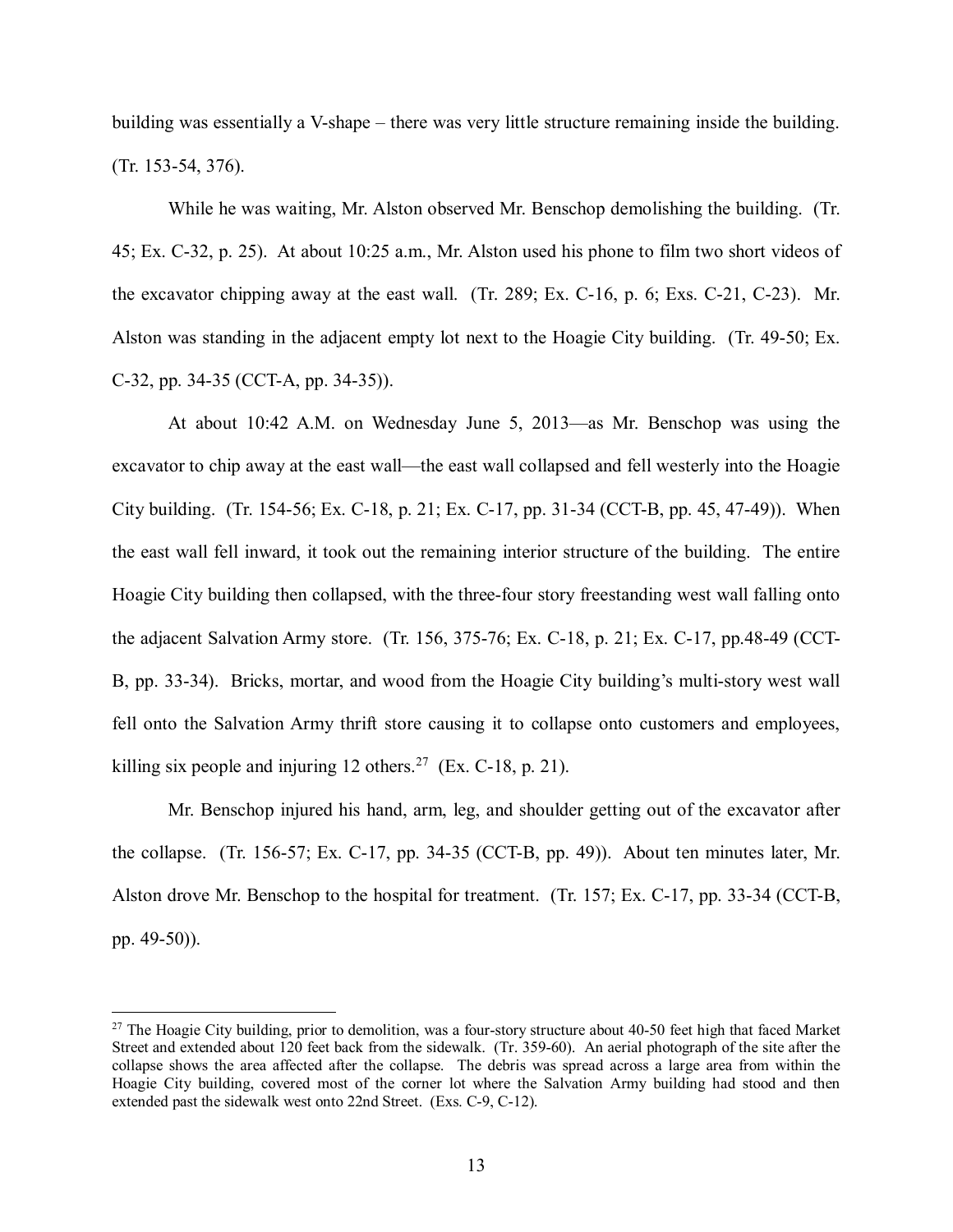### *Respondent was an employer at the Market Street worksite*

The central issue in controversy is whether Respondent was an employer with an employee at the Market Street worksite. The Secretary asserts that Darrel Alston was Respondent's employee at the Market Street worksite. (S. Br. 6.)

The OSH Act places duties on "employers" to protect the health and safety of "employees." 29 U.S.C. § 654(a). An employer is defined as "a person engaged in a business affecting commerce who has employees." 29 U.S.C. § 652(5). "Only an employer may be cited for a violation of the Act." *Allstate Painting & Contracting Co*., 21 BNA OSHC 1033, 1035 (No. 97-1631, 2005) (consolidated) (*Allstate*). The Act requires each employer to comply with occupational safety and health standards and regulations promulgated under the OSH Act. *Id.*  The Secretary has the burden of proving Respondent is the employer of at least one affected employee at the worksite. *See Allstate*, 21 BNA OSHC at 1035; *Poughkeepsie Yacht Club, Inc*., 7 BNA OSHC 1725, 1727 (No. 76-4026, 1979).

Respondent argues that it was not an employer because it had no employees at the Market Street worksite. Respondent asserts Mr. Benschop was not a subcontractor at the worksite, instead he was Campbell Construction's employee at the worksite and thus could not be an employer. (Tr. 76, 134). Further, Respondent asserts that any demolition-related work by Mr. Alston at the Market Street site was as an employee of Campbell Construction. (Tr. 75-76, 216, 402).

Based on the weight of the credible evidence and analysis under Commission law, the undersigned finds Mr. Alston was an employee of Respondent for the reasons set forth below.

14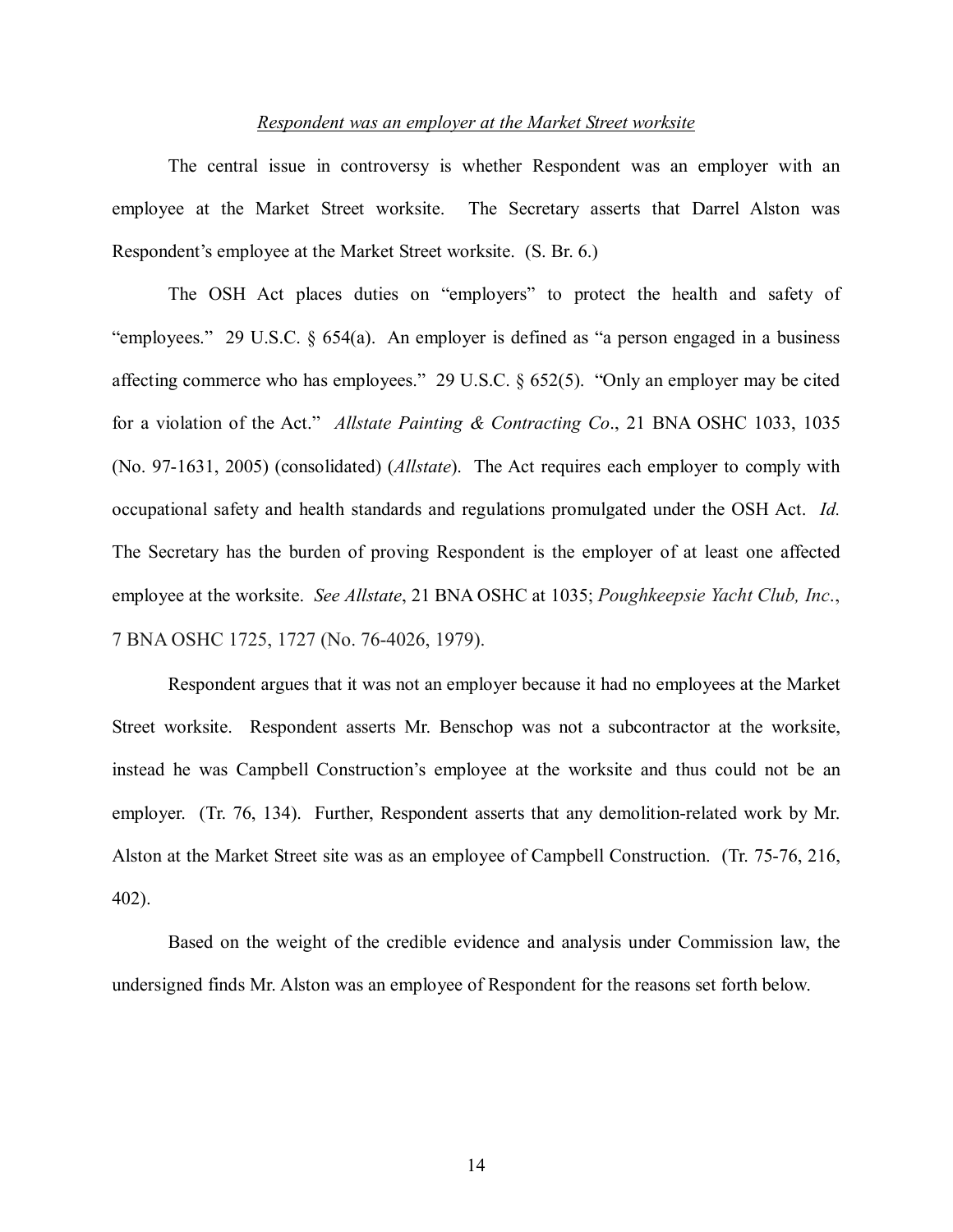#### Post-hearing statements do not support Respondent's position

At the hearing for the instant case, Mr. Benschop vigorously asserted that Mr. Alston did not work for him at the Market Street worksite doing demolition work. (Tr. 76, 95, 123, 173, 300, 399, 402). Mr. Benschop asserted Mr. Alston never did demolition work; Alston had simply driven him to worksites, had run errands as needed, and had done repair work for him at another worksite. (Tr. 76, 173, 399). Mr. Benschop also stated that only Griffin Campbell could hire employees at the Market Street worksite. (Tr. 400).

During the hearing for the instant matter, Mr. Benschop objected to the content of Alston's signed OSHA statement and Alston's testimony at the Campbell criminal trial, $^{28}$  $^{28}$  $^{28}$  stating that Mr. Alston lied when he said he had worked for Mr. Benschop at the Market Street site. (Tr. 75, 300). Additionally, Mr. Benschop asserted that Mr. Alston could not be his employee because Mr. Alston was not on the company's workers compensation plan; the city of Philadelphia required him to put employees on the company worker's compensation plan. (Tr. 402-03).

As supporting evidence for the assertion that Mr. Alston was not an employee, Respondent submitted two post-hearing statements from Mrs. Tynisha Gregory-Benschop and Mr. Eric Sullivan. (Tr. 393-95, 414; Exs. R-1, R-2, R-3). Mr. Sullivan's 3-page handwritten, signed statement had been photographed, and sent to Mrs. Gregory-Benschop by phone; it was not notarized or otherwise validated. (Exs. R-1, R-2). In his written statement, Mr. Sullivan asserts that Mr. Alston never helped Mr. Benschop with demolition work. Instead, Mr. Alston only provided transportation for Mr. Benschop and hauled scrap metal. (Ex. R-2). In his posthearing statement, Mr. Sullivan stated that Mr. Campbell had not allowed independent

<span id="page-14-0"></span><sup>&</sup>lt;sup>28</sup> Both exhibits were read into the record. (Tr. 75, 300; Exs. C-16, C-32). Mr. Alston was subpoenaed but did not appear at the hearing. (Tr. 13-14).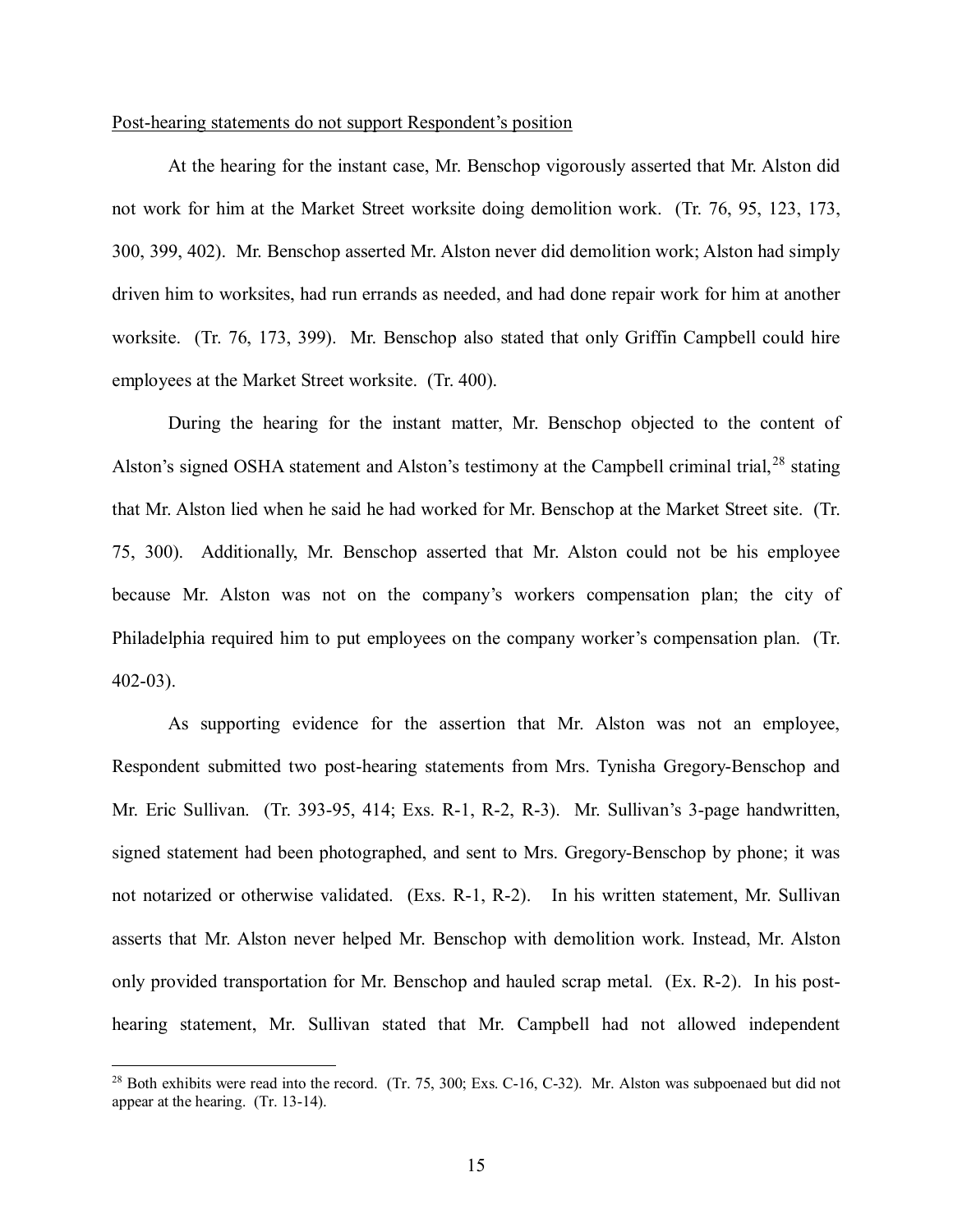contractors to work at the Market Street worksite. If Mr. Alston was working at the site he must have been working for Campbell. (Ex. R-2). Additionally, Mr. Sullivan thought Mr. Alston did not have enough demolition experience to work at the Market Street project. (Ex. R-2).

The undersigned finds Mr. Sullivan's statement has no credibility with respect to Mr. Alston's status at the worksite. Mr. Sullivan was not present at the worksite so he had no personal knowledge of what occurred. Further, Mr. Sullivan wrote his statement—neither sworn nor subjected to direct cross examination—over 3 years after the building collapse.

 Mrs. Gregory-Benschop also submitted a post-hearing statement, which was neither notarized nor validated. (Exs. R-1, R-3). Mrs. Gregory-Benschop stated that, to her knowledge, Mr. Alston was never hired for demolition work at the Market Street site. (Ex. R-3). As a partner in S&R, she had written checks on behalf of Mr. Benschop for Mr. Alston's services. (Ex. R-3). She stated that Mr. Alston was paid either at the end of the work week or daily as a driver. (Ex. R-3). Mr. Alston had been hired to transport, run errands, and haul scrap metal for Mr. Benschop. (Ex. R-3). She knew Mr. Alston had also been paid to repair a damaged fence at S&R's Page Street worksite. (Ex. R-3). Further, it was her understanding that only Campbell could hire workers at the Market Street site; Campbell ran the worksite, not S&R. (Ex. R-3).

The undersigned finds Mrs. Gregory-Benschop's statement has little credibility with respect to Mr. Alston's role at the Market Street worksite. Mrs. Gregory-Benschop was not at the Market Street worksite. Further, her role in the business was limited to administrative work not onsite work. Mr. Sullivan made his statement over 3 years after the collapse, which was not a sworn statement, nor was it subject to direct or cross examination. Finally, as a partner in S&R, she is not an objective source of information.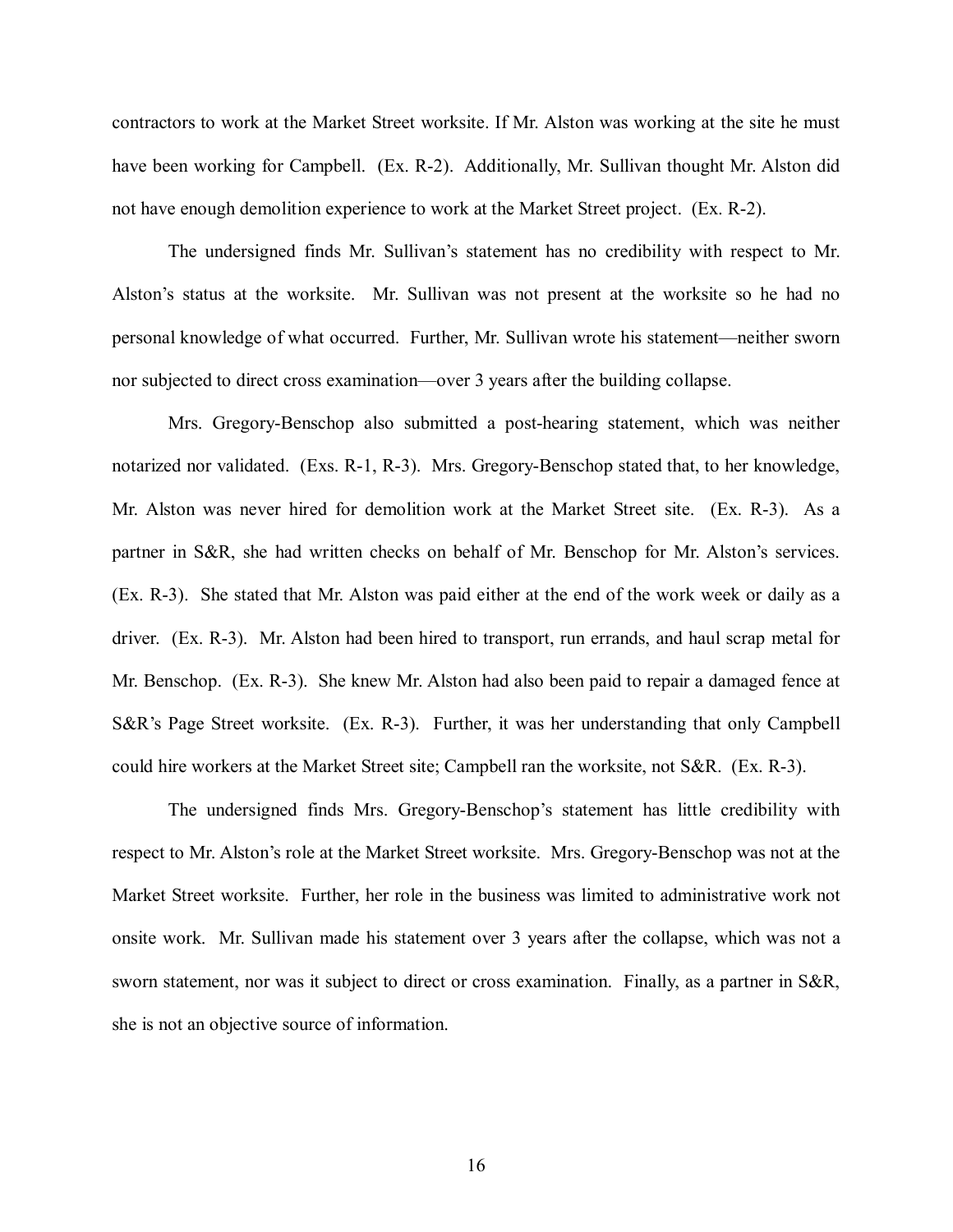The post-hearing statements of Mrs. Gregory-Benschop and Mr. Sullivan are not dispositive in determining whether Mr. Alston was an employee at the Market Street worksite. Credible evidence shows Alston was Respondent's employee

 The weight of the credible evidence shows that Mr. Alston was an employee of Respondent and had been working at the Market Street worksite as Mr. Benschop's assistant. In their various statements and interviews, Mr. Sullivan, Mr. Alston, and Mr. Benschop generally agreed that Mr. Alston had been Respondent's employee prior to the Market Street worksite.<sup>[29](#page-16-0)</sup> (Tr. 22-23, 134-35, 250-51, 258-61, 274, 338-39; Ex. C-16, p. 1; Ex. C-33; Ex. C-17, p. 14 (CCT-B, p. 21); Ex. C-32, p. 8 (CCT-A, p. 8)). The dispute lies in whether Mr. Alston was an employee working at the Market Street worksite.

Mr. Benschop had admitted that Mr. Alston was his employee on several occasions. The day after the collapse, CO Carle interviewed Mr. Benschop in the hospital, where he told her that Mr. Alston had assisted him at the Market Street worksite. (Tr. 250-51, 258-60). Several times during his October 8, 2015 testimony at the Campbell criminal trial, Mr. Benschop consistently referred to Mr. Alston as his assistant and employee. (Tr. 134-35, 143, 145, 165, 169; Ex. C-17, pp. 9, 21, 23, 48, 55 (CCT-B, p. 14, 30, 34, 109, 120)). For example, when asked whether anyone worked for him or was with him at the Market Street worksite, he replied with the following:

"Question: Did you have anybody that worked for you on that job? Answer: Yes. Question: Who worked for you? Answer: Darryl. I just know him by Darryl. I don't know his last name. Question: You're referring to Darryl Alston? Answer: Yes."

<span id="page-16-0"></span><sup>&</sup>lt;sup>29</sup> CO Carle interviewed Mr. Benschop in the hospital on June 6, 2013. (Tr. 239, 242) William Hobson came into the room during the interview with Benschop to act as his attorney. (Tr. 255). CO Carle had met Mr. Hobson the prior day when she interviewed Mr. Campbell. Nonetheless, Mr. Hobson was not Mr. Benschop's attorney in his criminal proceeding or in this matter. (Tr. 255-56).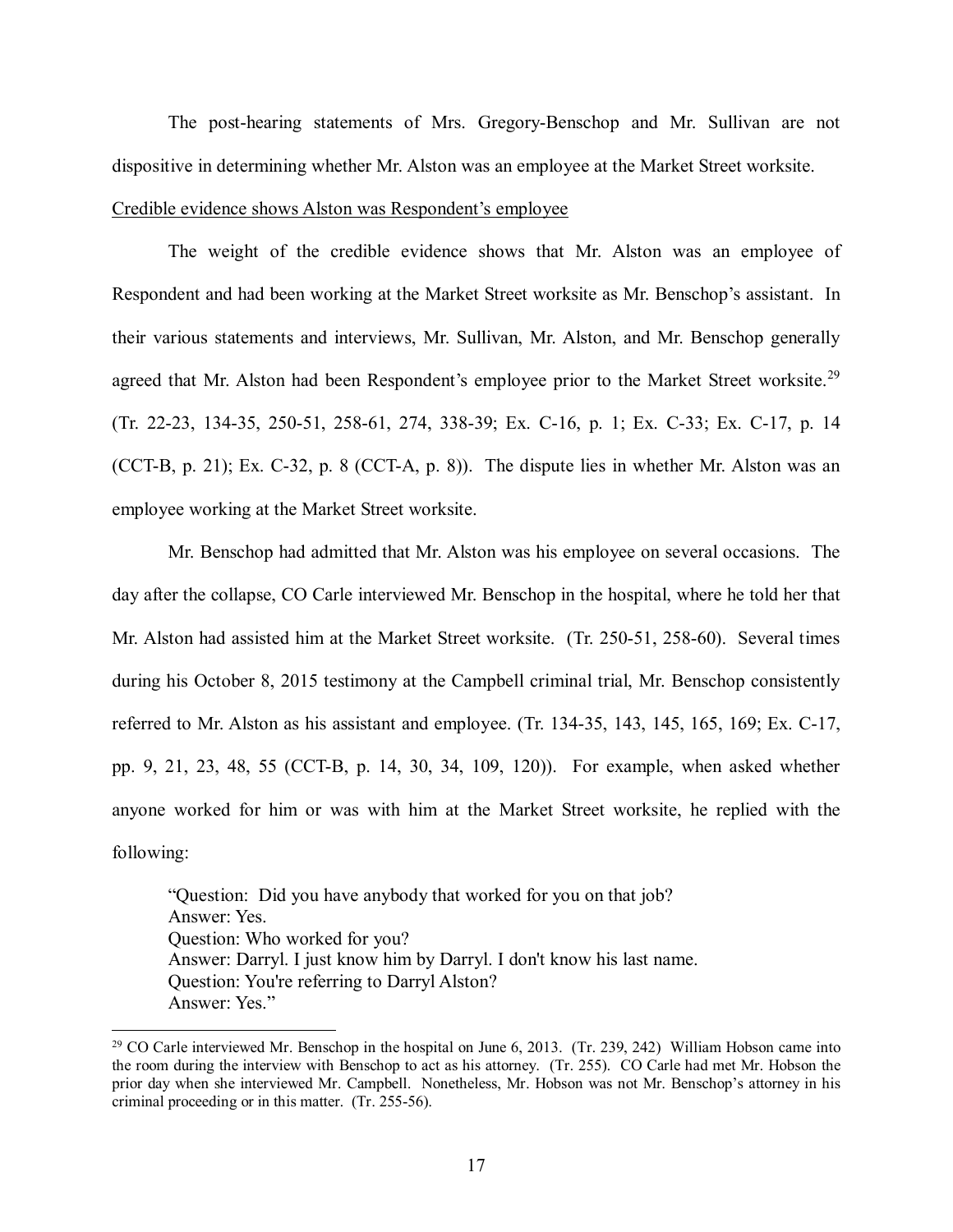(Tr. 134-35; Ex. C-17, p. 9 (CCT-B, p. 14)).

"Question: All right. When you arrived on Sunday, June 2, did you bring anybody with you? Answer: Yes, Darryl. Question: Darryl Alston? Answer: Yes. Question: And what was Darryl's role coming with you? Answer: Darryl was like the man that take<sup>[s]</sup> me to get diesel. He go<sup>[es]</sup> for the diesel. He go[es] for the hydraulic fuel. He drive[s] me around whatever I have -wherever I have to go. Question: Okay. So he was your assistant? Answer: Yes. Question: And he was your employee? Answer: Yes, he was. Question: You paid him? Answer: Yes, I brought him." (Tr. 143-44; Ex. C-17, p. 21(CCT-B, p. 30)).

"Question: So you did get a chainsaw and Darryl was able to cut that? Answer: Yes." (Tr. 145 Ex. C-17, p. 23(CCT-B, p. 34)).

"Question: Now who was working for you that day, sir? Answer: Darryl." (Tr. 165; Ex. C-17, p. 48 (CCT-B, p. 109)).

"The Court: Who drove you to the hospital? Witness: Darryl. Mr. Hobson. Question: And Darryl works for you? Answer: Yes." (Tr. 169; Ex. C-17, p. 55 (CCT-B, p. 120)).

These examples from Mr. Benschop's sworn testimony show that he considered Mr. Alston his

employee at the Market Street worksite.

Additionally, Mr. Alston stated he was an employee of the Respondent. In Mr. Alston's signed statement from his June 14, 2013 OSHA interview, he stated that he had been at the Market Street worksite from 8:00 A.M. to 6:00 P.M. on Sunday, 1:30 P.M to 5:00 P.M. on Tuesday, and 7:30 A.M. to 10:30 A.M. Wednesday, either doing demolition work or awaiting instructions from Mr. Benschop. (Tr. 287-88, 293; Ex. C-16, pp. 6, 8). In Mr. Alston's October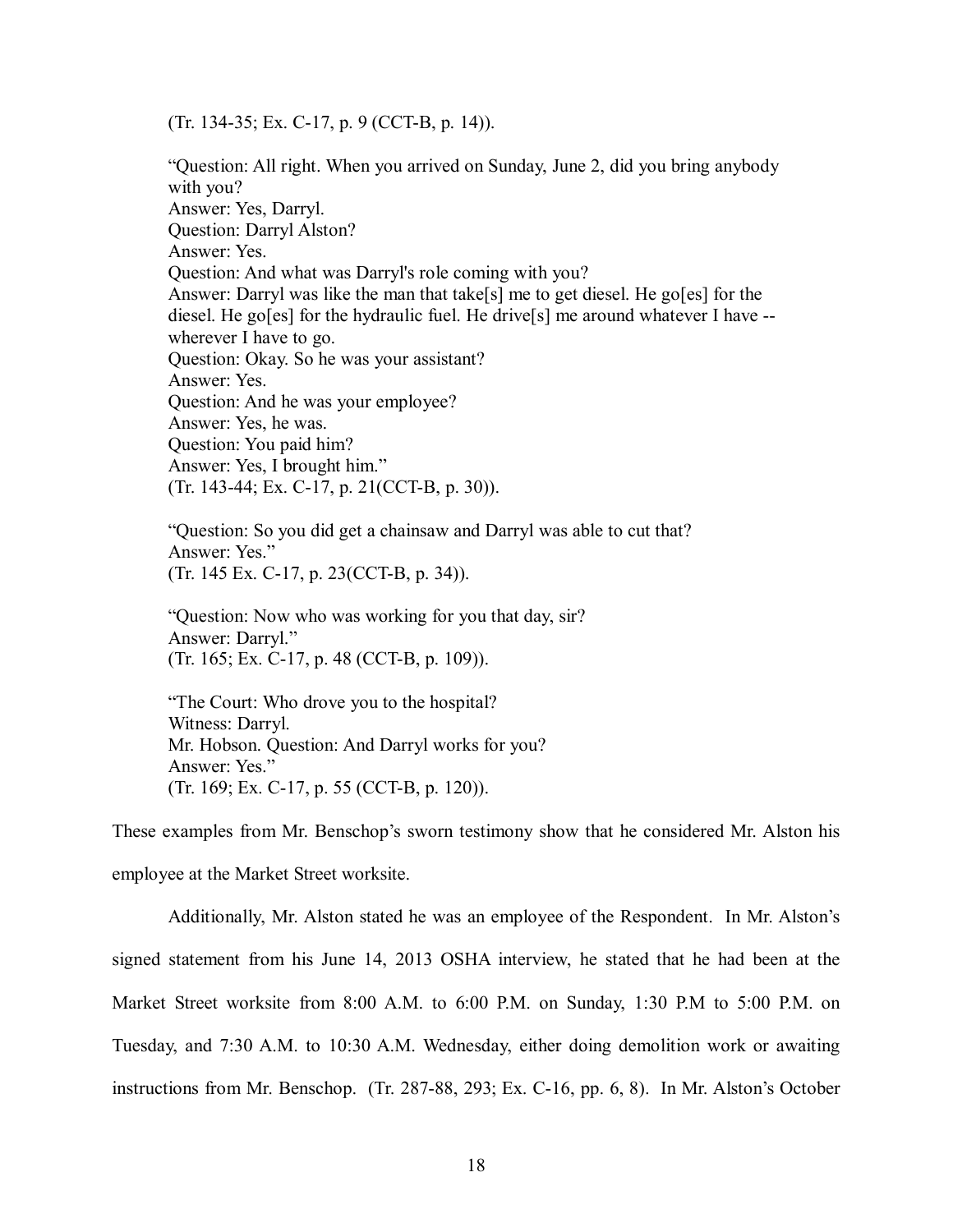5, 2015 testimony at the Campbell criminal trial, he stated he was paid by Mr. Benschop and had worked for Mr. Benschop at the Market Street worksite. (Tr. 55-56; Ex. C-32, p. 39-40 (CCT-A, p. 39-40)). Mr. Alston consistently stated he was Respondent's employee.

In his August 14, 2013 deposition, Eric Sullivan stated Mr. Benschop hired Mr. Alston to drive Benschop to worksites, to run errands, and to do other small jobs. (Ex. 33, p. 66, 109). In his August 14, 2013 deposition, Mr. Sullivan stated (in stark contrast to his post-hearing statement) that Mr. Alston had worked for Mr. Benschop at the Market Street worksite and that if Mr. Alston had entered a building, it would have been to assist Mr. Benschop with the demolition work. (Ex. 33, pp. 65-66, 108-110). In that same deposition, Mr. Sullivan stated that he did not think of Mr. Alston as a "demolition guy"; instead, Mr. Alston was just supporting Mr. Benschop "in any little way that he could." (Ex. C-33, p. 66). Mr. Sullivan also stated that Mr. Campbell did not pay Mr. Alston, Mr. Benschop paid Mr. Alston. (Ex. 33, p. 109).

Mr. Sullivan's 2013 deposition statements are given greater credibility than his posthearing statement. At his deposition, Mr. Sullivan was sworn, his statements were officially transcribed, and he was subject to direct questions from the Secretary's counsel. Even so, Mr. Sullivan's deposition statements are given minimal weight because he was not at the worksite when Mr. Alston was there.

The weight of the most credible evidence shows that Mr. Alston was considered to be Respondent's employee at the Market Street worksite. Mr. Alston and Mr. Benschop's sworn testimonies at the Campbell criminal trial show that both believed Mr. Alston was Mr. Benschop's assistant at the Market Street worksite. Further, their testimonies were consistent with their statements to OSHA during the post-collapse investigation.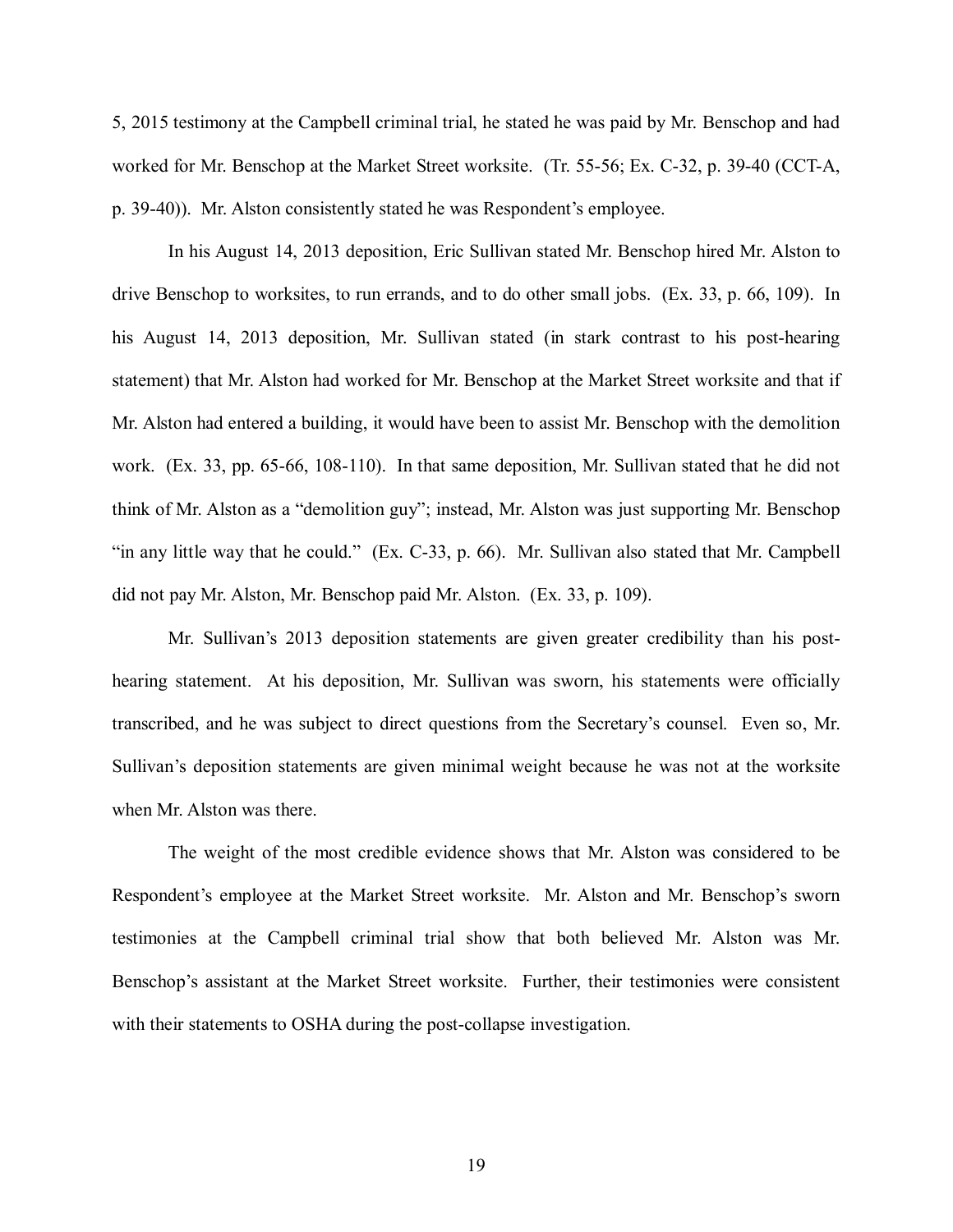The evidence supporting Respondent's assertion that Mr. Alston did not work at the Market Street site consists of two post-hearing statements that were not subject to cross or direct examination and not otherwise substantiated made over three years after the accident. Further, Mr. Benschop's testimony at the hearing in the instant manner is given little credibility; it is to his benefit to believe that Mr. Alston was not his employee at the Market Street worksite. Thus, Mr. Benschop's testimony at the Campbell criminal hearing is given greater weight because there he was testifying in a matter not related to his own self-interest. Further, Mr. Benschop's testimony at the criminal trial, that he considered Mr. Alston his assistant and employee, is consistent with the statement he gave to the CO the day after the accident.

In addition to the credible statements that support a finding that Mr. Alston was Respondent's employee, an analysis under the Commission's legal precedent also supports the conclusion Mr. Alston was an employee of Respondent at the Market Street worksite.

#### *Darden* Analysis

To determine whether the Secretary has established the existence of an employeremployee relationship, the Commission relies upon an analysis of the *Darden* factors. *Sharon & Walter Constr., Inc.*, 23 BNA OSHC 1286, 1289 (No. 00-1402, 2010) (*S&W*).

The OSH Act defines an employer as a "person engaged in a business affecting commerce who has employees." 29 U.S.C. § 652(5). Person means "one or more individuals, partnerships, associations, corporations, business trusts, legal representatives, or any organized group of persons." 29 U.S.C. § 652(4). An employee is defined as "an employee of an employer who is employed in a business of his employer which affects commerce." 29 U.S.C. § 652(3).

In similarly worded statutes, the Supreme Court has relied on the common law for guidance in determining whether an individual is an employee, or alternatively, the kind of

20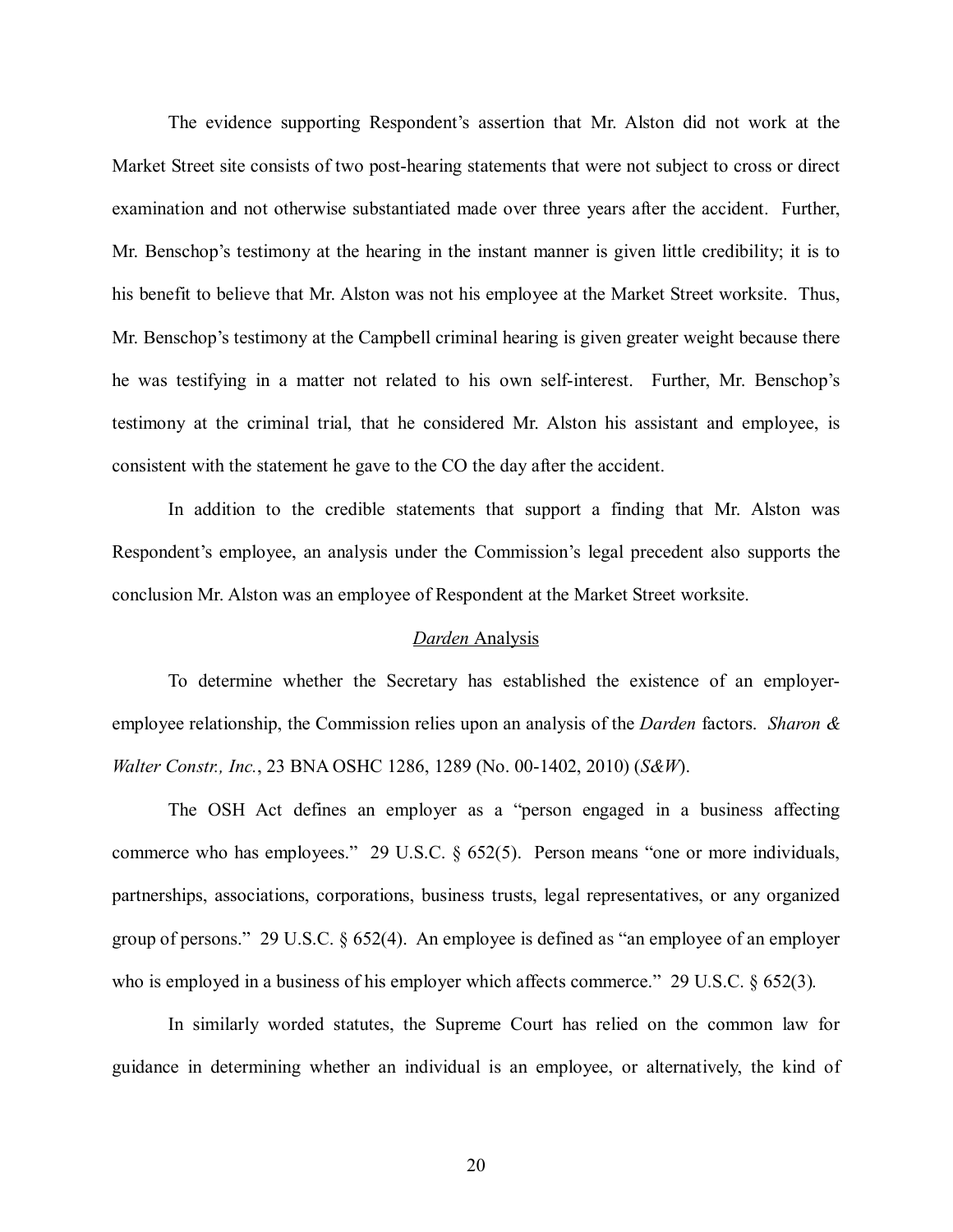person the common law would consider an employer. *See Clackamas*, 538 U.S. 440, 444-45 (2003)*; Nationwide Mut. Ins. Co. v. Darden*, 503 U.S. 318, 322-23 (1992) (*Darden*).

In *Darden*, the Court sets forth several factors to consider when evaluating the existence of an employment relationship. *Darden*, 503 U.S. at 323-24 (1992). The Commission follows *Darden* and emphasizes the critical factor in this analysis is the "right to control the manner and means by which the product [was] accomplished." *S&W*, 23 BNA OSHC at 1289, quoting *Darden*, 503 U.S. at 323. In addition, the following factors are considered:

the skill required [for the job]; the source of the instrumentalities and tools; the location of the work; the duration of the relationship between the parties; whether the hiring party has the right to assign additional projects to the hired party; the extent of the hired party's discretion over when and how long to work, the method of payment; the hired party's role in hiring and paying assistants; whether the work is part of the regular business of the hiring party; whether the hiring party is in business; the provision of employee benefits and the tax treatment of the hired party.

*Darden*, 503 U.S. at 323-324 (citation omitted).

 $\overline{a}$ 

An analysis of the evidence using the factors set forth in *Darden* shows Mr. Alston was an employee of Mr. Benschop at the Market Street worksite. Mr. Benschop directed and controlled Mr. Alston's work, which is the most significant factor when evaluating employee status.

# *Darden* Factors<sup>[30](#page-20-0)</sup>

#### Hiring party's right to control the manner and means by which the product is accomplished

Alston's June 14, 2013 signed OSHA statement, Alston's October 5, 2015 testimony, Benschop's October 8, 2015 testimony, and Benschop's June 6, 2013 statement to CO Carle consistently show that Mr. Benschop had control over Mr. Alston's work. (Tr. 22-23, 143-44,

<span id="page-20-0"></span> $30$  There was no credible evidence in the record for two of the factors: 1) what the hired party's role was in hiring and paying assistants, and 2) the tax treatment and provision of employee benefits.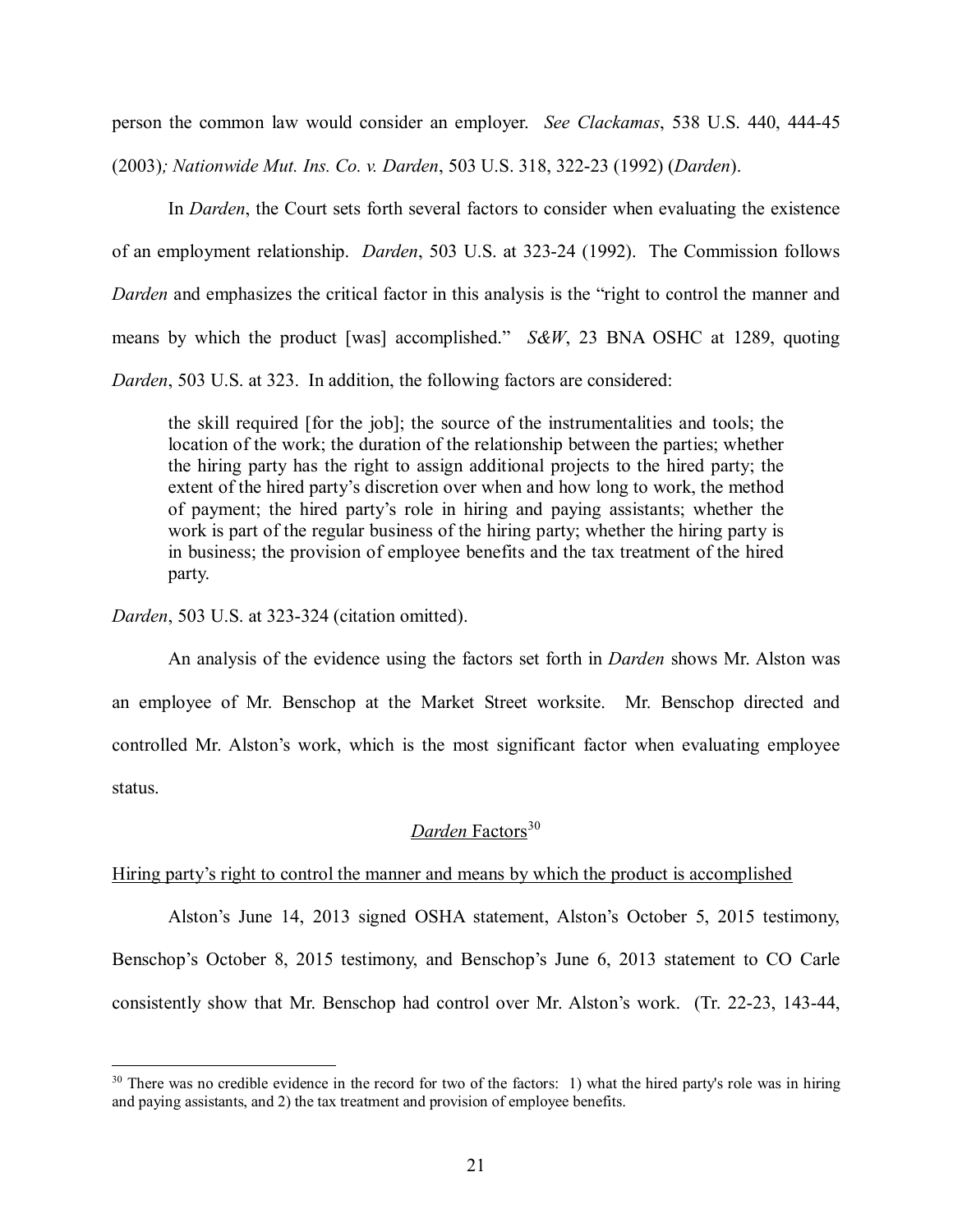250-51; Ex. C-16; Ex. C-17, p. 21 (CCT-B, p. 30); Ex. C-32, p. 9 (CCT-A, p. 9)).

Mr. Benschop hired Mr. Alston to drive him to worksites and assist him in demolitionrelated activities at worksites. (Tr. 22-23, 28-29, 32, 260; Ex. C-16, pp. 4-6; Ex. C-32, pp. 7, 14, 17-18 (CCT-A, p. 7, 14, 17-18)). Mr. Alston drove Mr. Benschop to the Market Street worksite every day. On Sunday, June 2, Mr. Benschop had Mr. Alston assist him at the Market Street worksite by cutting an interior beam to start the machine demolition and using a water hose to keep the dust down. (Tr. 28-29, 32, 282-85; Ex. C-16, pp. 4-5; Ex. C-32, pp. 14, 16-18 (CCT-A, p. 14, 16-18)). On Tuesday, Mr. Benschop sent Mr. Alston to make post-demolition repairs at Respondent's Page Street worksite. (Tr. 36-38, 268, 287-89; Ex. C-16, p. 6; Ex. C-32, pp. 21-22 (CCT-A, p. 21-22)). On Wednesday, Mr. Benschop told Mr. Alston to wait at the Market Street worksite for further instructions about work to be done at the Page Street worksite. (Ex. C-16, p. 6).

Mr. Benschop directed Mr. Alston's work activities – Mr. Alston had no control over when, how, or where to work. Because this is the most significant factor, and other factors do not significantly weigh toward a contrary determination, Mr. Benschop's control over the manner and means of Mr. Alston's works supports finding Respondent was Mr. Alston's employer at the Market Street worksite.

#### Skill required

Mr. Benschop was experienced in demolition work and was on the city's master demolition list. Mr. Alston had little experience with demolition and was learning on-the-job from Mr. Benschop. Because Mr. Alston did not have the skill required to do demolition work independently, this factor weighs in favor of finding Mr. Alston was an employee of Respondent. Source of the instrumentalities and tools

22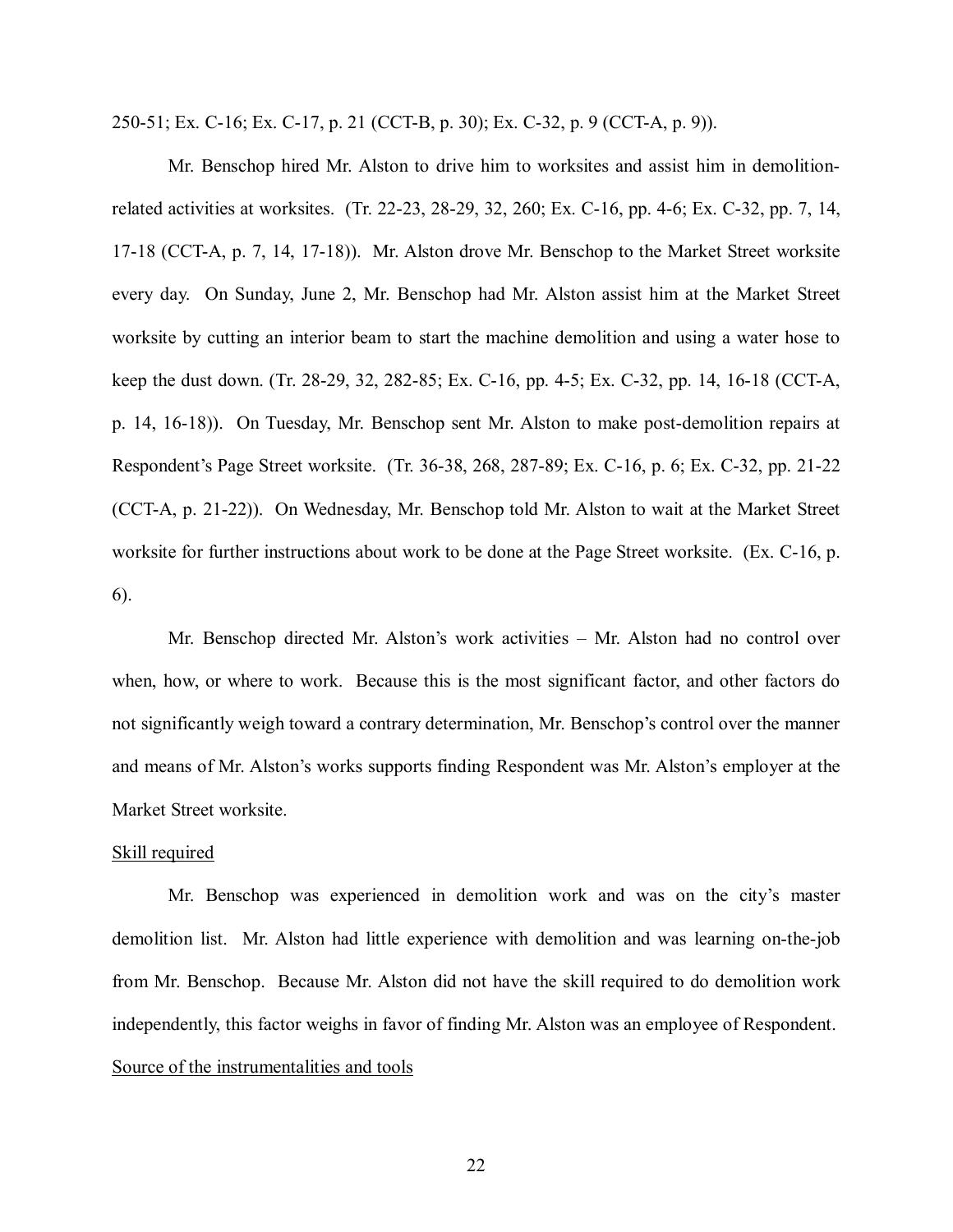Mr. Benschop required Mr. Alston to purchase a hardhat and safety glasses to use while working at the site. (Ex. C-16, p. 5). Mr. Alston did not provide the tools he used at the worksite on Sunday, June 2. Respondent provided a chainsaw; when the chainsaw did not work, Mr. Alston used a chainsaw provided by the site's general contractor, Campbell. (Tr. 32-33, 281-82; Ex. C-16, p. 4-5; Ex. C-32, p. 18 (CCT-A, p. 18)). The excavator at the worksite belonged to Mr. Benschop. (Tr. 131; Ex. C-17, p. 6 (CCT-B, p. 7).

Mr. Alston provided his own hardhat and safety glasses but was not responsible for providing the tools needed to complete the primary work at the site. This factor weighs in favor of finding an employment relationship.

## Duration of the relationship between the parties

The record shows Mr. Alston was an employee prior to the Market Street worksite and that he was with Mr. Alston for the entirety of the project at the Market Street worksite. At the time of the June 5, 2013 building collapse, Mr. Alston had worked for Respondent approximately four to six weeks. (Tr. 23, 275; Ex. C-16, p. 1; Ex. C-32, p. 8 (CCT-A, p. 8)). He had started doing demolition work at a previous worksite on  $63<sup>rd</sup>$  Street and was usually paid \$100 per day when he did fill-in demolition work. (Tr. 277; Ex. C-16, p. 2). With respect to the Market Street worksite, the record reveals that Mr. Alston was with Mr. Benschop every day that demolition work was done from June 2 to June 5, 2013. (Tr. 287-88, 293; Ex. C016, pp. 6, 8). During his June 14, 2013 OSHA interview, Mr. Alston referred to himself as an employee of Respondent. (Tr. 259-60, 274-75; Ex. C-16, p. 1). This factor weighs in favor of finding an employment relationship.

## Whether the hiring party has the right to assign additional projects to the hired party

Mr. Benschop assigned tasks to Mr. Alston. On Sunday, Mr. Alston was assigned to work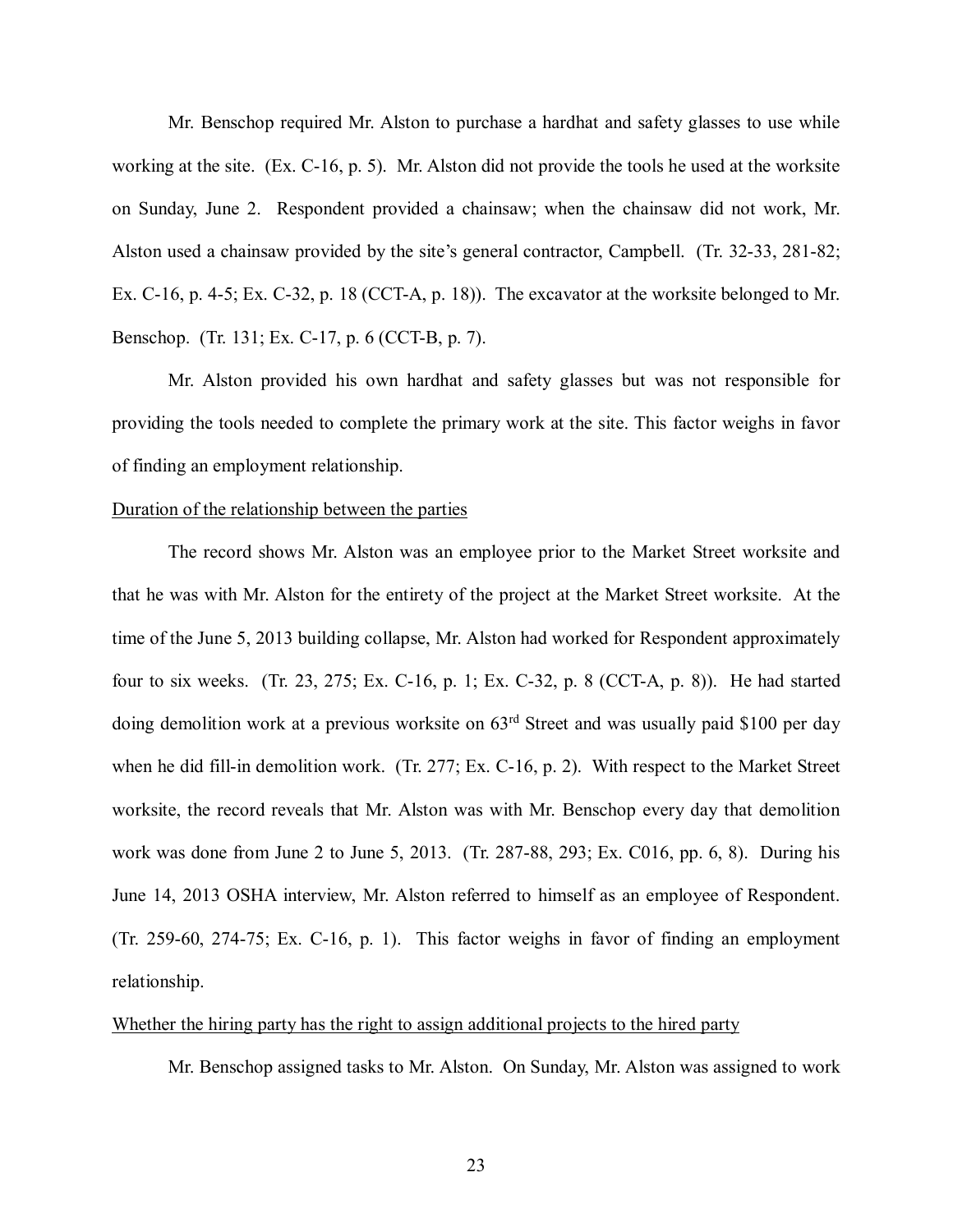at the Market Street site. On Tuesday, Mr. Benschop had Mr. Alston go to the Page Street site to make repairs. On Wednesday, Mr. Benschop had Mr. Alston wait at the Market Street site for instructions on additional repairs to be made at the Page Street site. Mr. Alston did various tasks as assigned by Mr. Benschop and was subject to Mr. Benschop's call for transportation to and from the worksites and for specific work assignments.

The evidence shows Mr. Benschop had the right to assign additional projects to Mr. Alston. This factor weighs heavily in favor of finding an employment relationship.

#### Location of the work

Mr. Benschop determined Mr. Alston's work location. Mr. Alston either stayed at the Market Street site or worked at the Page Street site based on Mr. Benschop's daily instructions. (Tr. 287-89; Ex. C-16, pp. 6). This factor weighs in favor of finding an employment relationship. Extent of the hired party's discretion over when and how long to work

Mr. Alston did not have a set schedule of work; he waited for Mr. Benschop's call. (Tr. 276-77; Ex. C-16, pp. 1-2). Mr. Alston drove Mr. Benschop to the Market Street worksite each day and then Mr. Benschop directed him to work at either the Market Street or the Page Street worksite. (Tr. 33-37, 41, 56, 287-89; Ex. C-16, p. 5; Ex. C-32, pp. 12, 14, 21, 24, 42 (CCT-A, p. 12, 14, 21, 24, 42)). The evidence shows that Mr. Benschop determined when and how long Mr. Alston worked. This factor weighs heavily in favor of finding an employment relationship. Method of payment

Mr. Benschop paid Mr. Alston by cash or check on a daily or weekly basis. (Tr. 35, 276- 278; Ex. C-16, p. 2; Ex. C-32, pp. 20-21 (CCT-A, p. 20-21)). The undersigned finds this factor weighs in favor of finding an employment relationship.

#### Whether the work is part of the regular business of the hiring party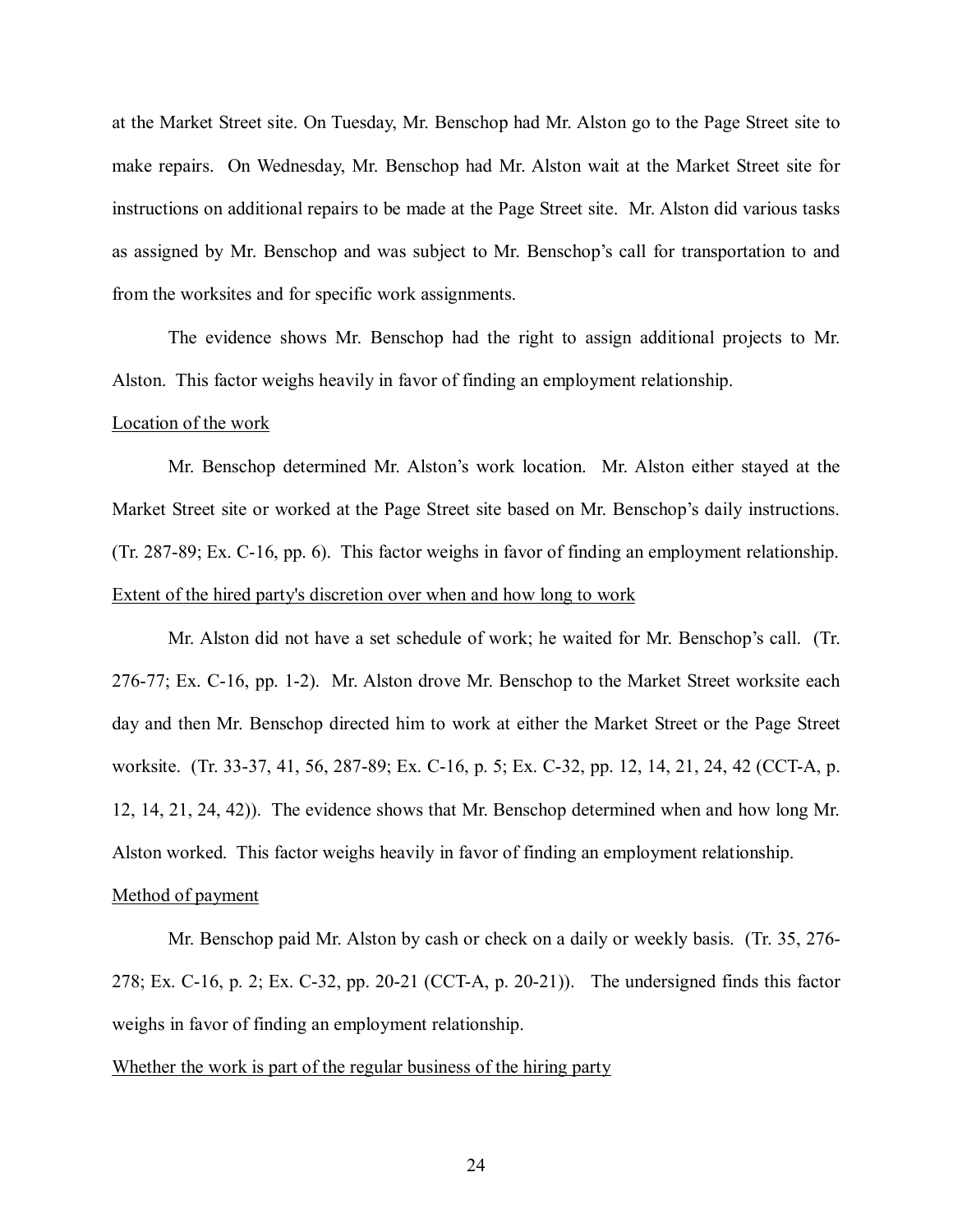Respondent is in the business of demolition and the work at the Market Street site was demolition. This factor weighs in favor of finding Respondent was Mr. Alston's employer.

## Whether the hiring party is a business

S&R is a demolition company formed by Mr. Benschop and his wife in 2012. (Tr. 179). An excavator and backhoe owned by Mr. Benschop were used for S&R's business. (Tr. 131; Ex. C-17, p. 6 (CCT-B, p. 7)). S&R was an approved demolition contractor for the city of Philadelphia. (Tr. 132-33 Ex. C-17, p. 8 (CCT-B, p. 9)). Because S&R is in the business of demolition and the work at the Market Street worksite was demolition, this factor weighs in favor of finding Respondent was Mr. Alston's employer.

### Conclusions Based on the *Darden* Test

Based on the foregoing, and in particular, the key factor – control over Mr. Alston's work activities – I conclude that Mr. Alston was Respondent's employee at the Market Street worksite.

In reaching this conclusion, I have considered Respondent's assertion that Mr. Alston did not engage in demolition work and reject that assertion. The evidence shows that Mr. Alston was onsite all three days Mr. Benschop used the excavator for demolition work at the Market Street site. Mr. Alston assisted Mr. Benschop generally, and in particular, entered the building to cut a joist so the machine demolition could begin. For all three days, Mr. Alston was acting at the instruction of Mr. Benschop for that day's work assignment. The weight of the credible evidence supports finding Mr. Alston was an employee of Respondent.

## Credibility Assessments

Generally, the undersigned finds statements made under oath (such as, at the Campbell criminal trial) or closer in time to the date of the collapse have greater credibility and thus are assigned greater weight. In that vein, statements made under oath that were subject to direct and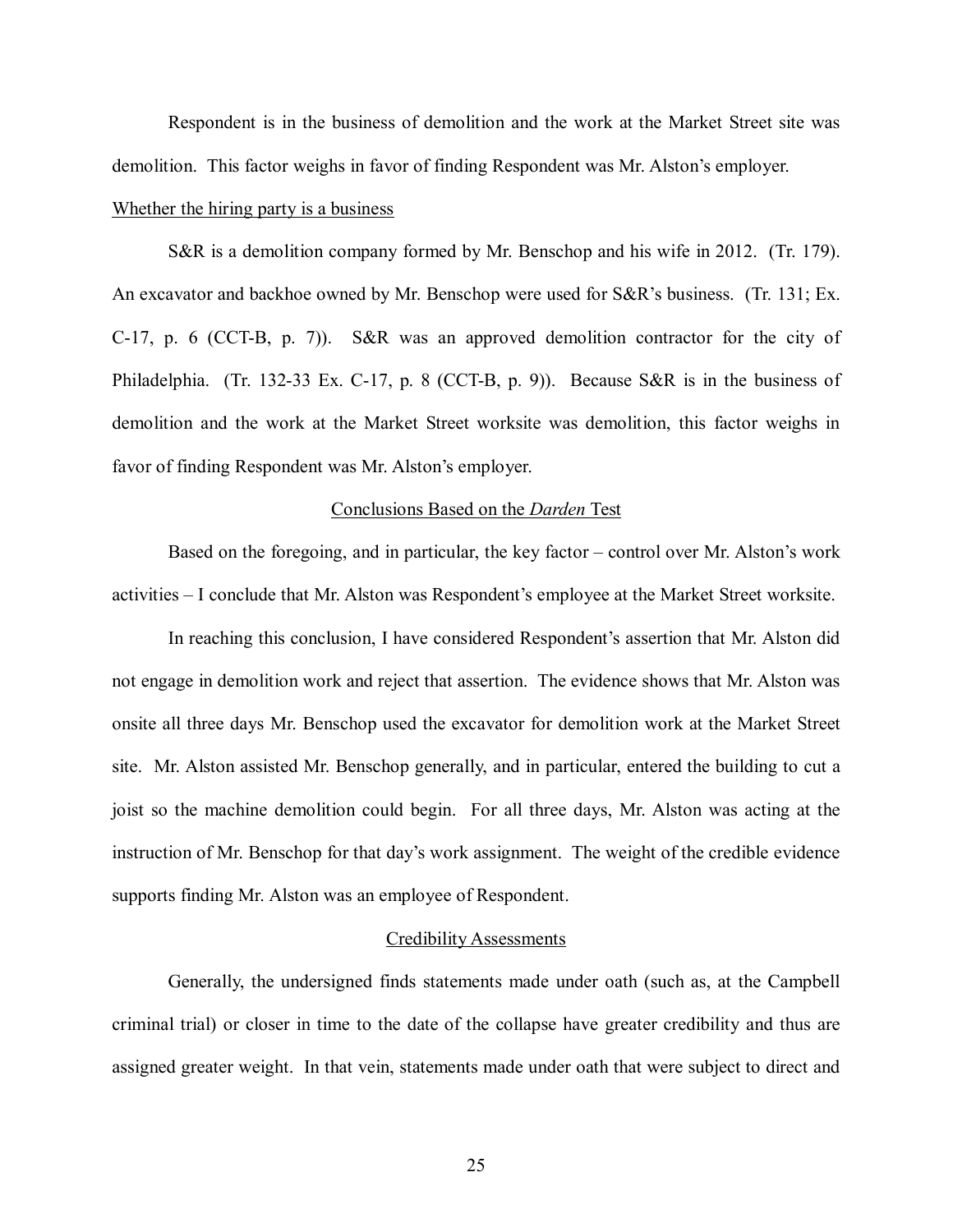cross-examination are more credible than sworn statements not subject to cross-examination and thus given greater weight.

Additionally, the post-hearing statements from Mrs. Gregory-Benschop and Mr. Sullivan were not subject to direct or cross examination and not given under oath. Thus, to the extent those statements are not supported by other credible evidence, they are given little weight.

Mr. Benschop consistently asserted that Mr. Alston was not his employee during the hearing for the instant case. This is in stark contrast to Mr. Benschop's sworn testimony at the Campbell criminal trial where he consistently stated that Mr. Alston was his employee and had assisted him at the worksite. (Tr. 134-35, 143, 145, 165; Ex. C-17, pp. 14, 18, 30, 34, 48 (CCT-B, p. 21, 25, 44, 49, 109)).

Because of the vested interest he has in the outcome of the instant matter, the undersigned gives Mr. Benschop's statements during the hearing for the instant manner less credibility than his statements under oath at the Campbell criminal trial. Thus, Mr. Benschop's testimony at the Campbell criminal trial, that Mr. Alston was his assistant and employee, is given greater weight than his statement during the hearing that Mr. Alston was not an employee.

#### **Jurisdiction**

Based upon the record, the undersigned finds Respondent, at all relevant times, was engaged in a business affecting commerce<sup>[31](#page-25-0)</sup> and was an employer within the meaning of sections 3(3) and 3(5) of the Act, 29 U.S.C. §§ 652(3) and (5)*.* The undersigned concludes that the Commission has jurisdiction over the parties and subject matter in this case.

<span id="page-25-0"></span><sup>31</sup> The Commission has found that construction activity, even a small project, affects interstate commerce. *Clarence M. Jones*, 11 BNA OSHC 1529, 1531 (No. 77-3676, 1983). Here, Respondent was engaged in demolition at the worksite. Demolition regulations are within OSHA's part 1926, Safety and Health Regulations for Construction. *See 29 C.F.R. 1926, et seq.* the undersigned finds that Respondent was an employer engaged in a business affecting commerce under the Act.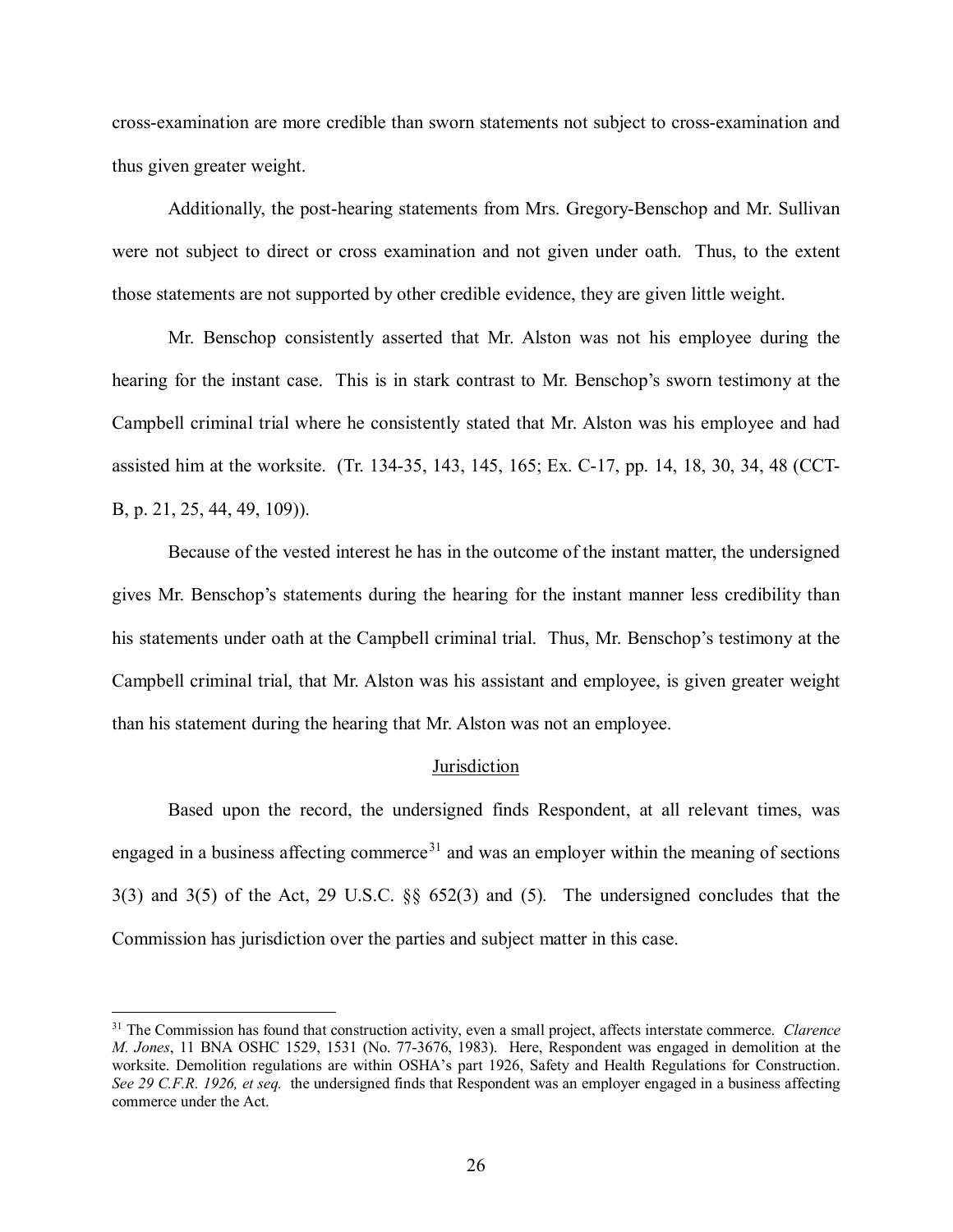#### Secretary's Burden Of Proof

To establish a violation of an OSHA standard, the Secretary must prove that: (1) the cited standard applies; (2) the terms of the standard were violated; (3) one or more employees had access to the cited condition; and (4) the employer knew, or with the exercise of reasonable diligence could have known, of the violative condition. *Astra Pharm. Prods*., 9 BNA OSHC 2126, 2129 (No. 78-6247, 1981), *aff'd in relevant part,* 681 F.2d 69 (1st Cir. 1982).

## Citation

The Secretary alleges a willful violation of 29 C.F.R. § 1926.854(b), which requires:

No wall section, which is more than one story in height, *shall be permitted to stand alone without lateral bracing*, unless such wall was originally designed and constructed to stand without such lateral support, and is in a condition safe enough to be self-supporting. All walls shall be left in a stable condition at the end of each shift. (emphasis added.)

 The Secretary alleged that, at Respondent's 2136-38 Market Street worksite, Respondent permitted a three-to-four-story exterior masonry wall to stand alone without lateral bracing exposing employees to crushing hazards. *See Citation* and *Complaint.* 

## The standard is applicable

Mr. Benschop was demolishing the Hoagie City building at the Market Street worksite with an excavator. The wall section without lateral bracing was three to four stories in height. The requirements of the cited standard apply to Respondent.

## The standard's requirements were violated*.*

The evidence shows that by the end of Sunday, June 2, 2013, the excavator had demolished enough of the building that the wall next to the Salvation Army building had become a multi-story, freestanding wall without lateral support. (Tr. 152, 189-190; Ex. C-5; Ex. C-17, p. 44 (CCT-B, p. 96)). Mr. Benschop confirmed the photograph at Exhibit C-5 showed the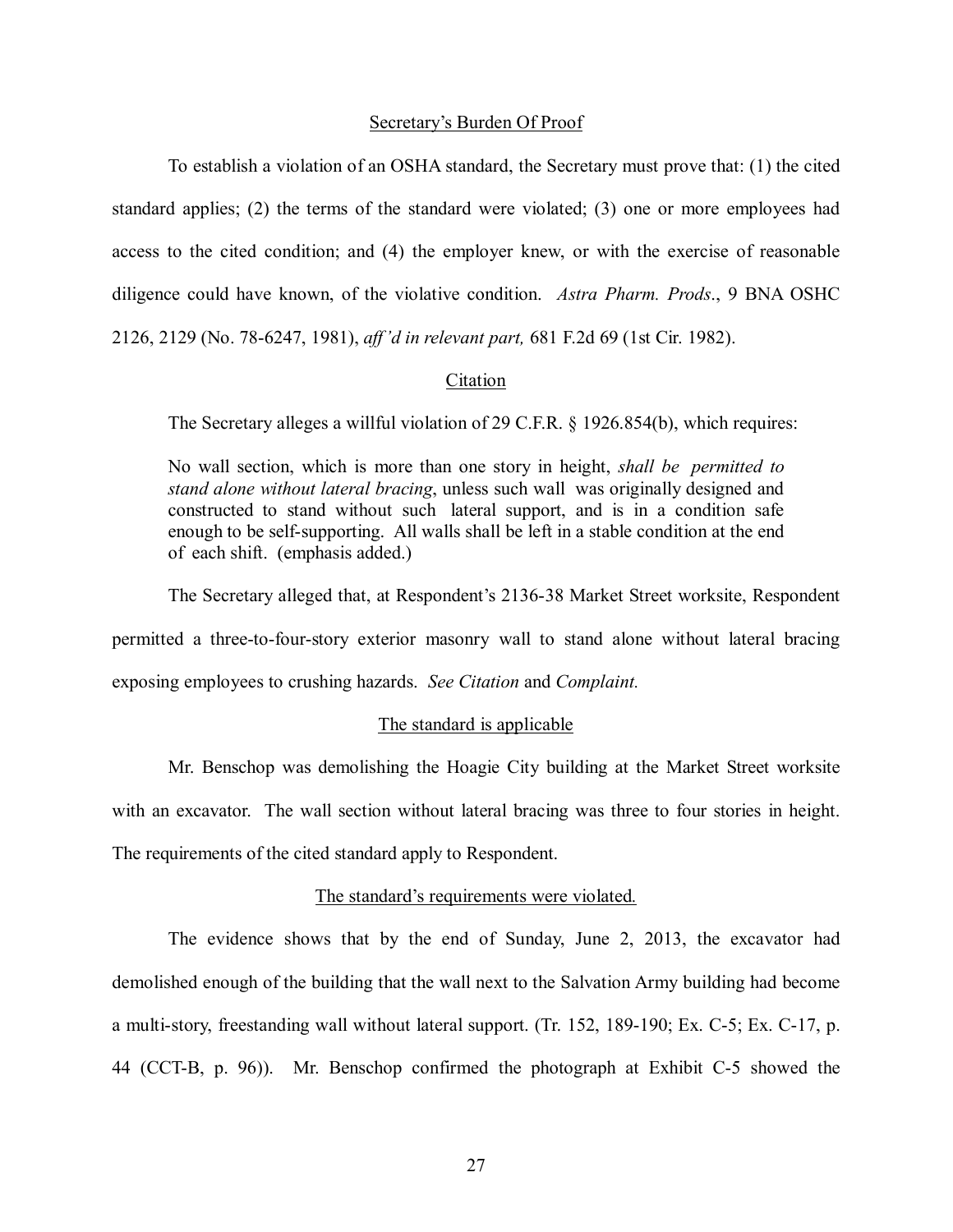freestanding wall as it had developed by the end of the day on Sunday, June 2. (Tr. 189-90; Ex. C-5). About 25% of the wall next to the Salvation Army had become an unsupported freestanding wall by the end of the day Sunday.<sup>32</sup> (Exs. C-4, C-5).

A photograph, Exhibit C-6, taken by a member of the public during the day on Tuesday, June 4, 2013, showed the freestanding wall above the Salvation Army had grown in size; about 50% of the wall adjoining the Salvation Army had become unsupported and freestanding. (Tr. 198; Ex. C-6). Mr. Benschop confirmed that it was his excavator in the photograph at Exhibit C-6 and the photograph accurately portrayed the worksite on Tuesday, June 4, 2013. (Tr. 199; Ex. C-6). Another photograph taken at the end of the day June 4, 2013, shows the entire front portion of the building's right (west) wall next to the Salvation Army, was still almost fully intact for three-four stories and was not supported.<sup>33</sup> (Tr. 202-03; Ex. C-8).

These photographs show, and Mr. Benschop's testimony confirms, the wall adjoining the Salvation Army building was multi-story and unsupported. Respondent did not comply with the cited standard's requirement to laterally support a multi-story wall section. The standard was violated.

## An employee was exposed to the hazard's zone of danger.

To prove employee exposure, the Secretary must show that an employee was either actually exposed to the zone of danger, or that exposure was reasonably predictable. *Consol. Grain & Barge Co.,* 23 BNA OSHC 2055, 2065 (No. 10-0756, 2011) (citations omitted). The predictability of exposure can be determined through "evidence that employees while in the

<span id="page-27-0"></span> $32$  Mr. Benschop confirmed the photograph at Exhibit 4 was an accurate depiction of the worksite on June 3. (Tr. 194-95; Ex. C-4). No work had been done at the site on June 3 due to rain; thus, the photograph showed the site's condition as it was at the end of the work day on Sunday, June 2 and the beginning of the work day on June 4 when work at the site resumed.

<span id="page-27-1"></span> $33$  The photograph was taken by the project's architect, Plato Marinakos. (Tr. 202).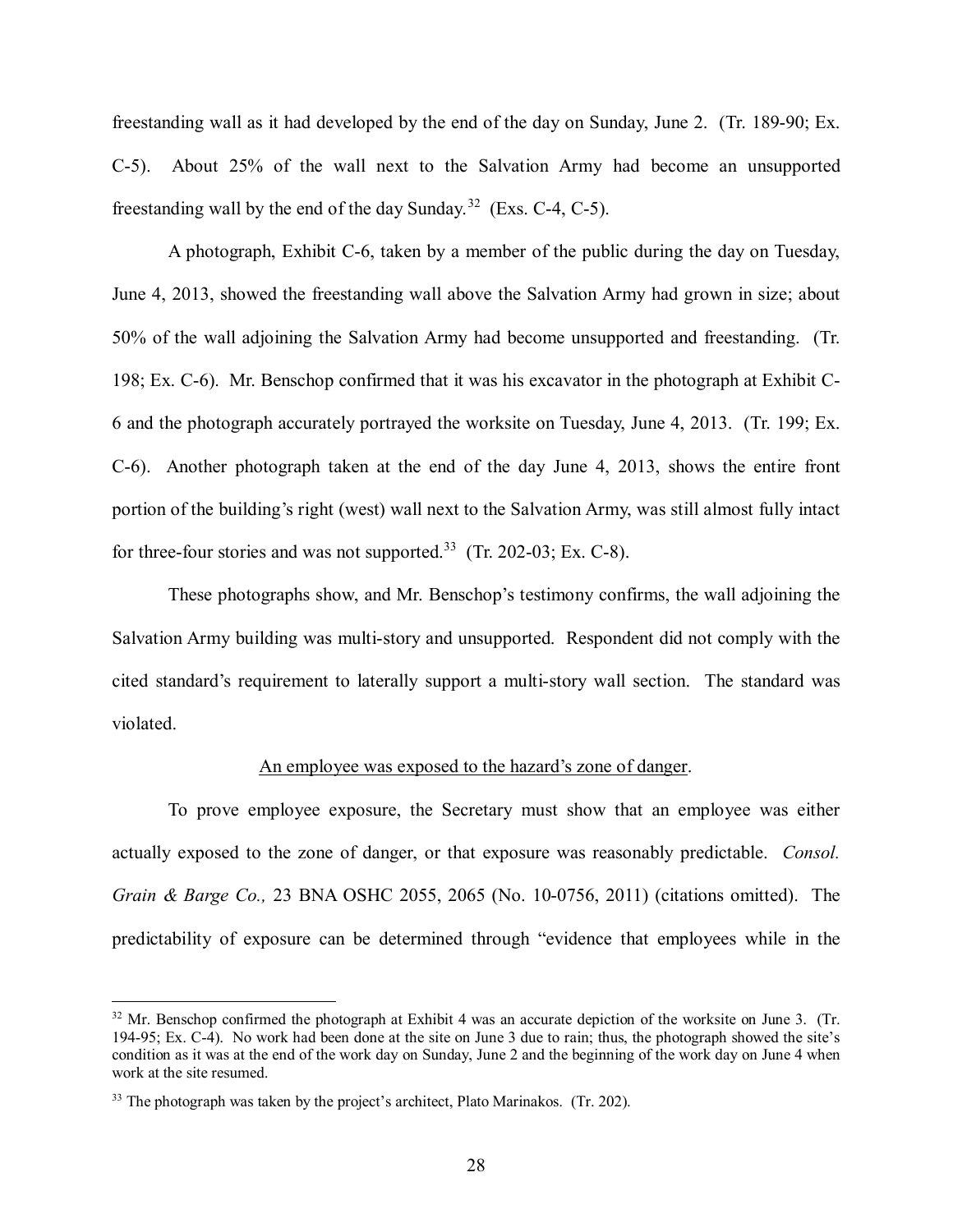course of assigned work duties, personal comfort activities and normal means of ingress/egress would have access to the zone of danger." *Phoenix Roofing, Inc.*, 17 BNA OSHC 1076, 1079 n.6 (No. 90-2148, 1995), *aff'd*, 79 F.3d 1146 (5th Cir. 1996) (unpublished).

The zone of danger from the uncontrolled collapse of the three-to-four story freestanding Hoagie City wall was substantial. (Tr. 359-360, 365; Exs. C-9, C-12, C-29). Because the unsupported, freestanding wall at the Market Street worksite could have fallen in either direction, the zone of danger was much larger than the area affected by the June 5 collapse; the zone of danger also included the empty lot to the east of the Hoagie City building and onto Market Street itself, had the building collapsed to the east.

The Hoagie City building, prior to demolition, was a four-story structure about 40-50 feet high that faced Market Street and extended about 120 feet back from the sidewalk. (Tr. 359-60). An aerial photograph of the site shows the area affected after the collapse. The debris was spread across a large area from within the Hoagie City building, covered most of the corner lot where the Salvation Army building had stood and then extended past the sidewalk west onto 22<sup>nd</sup> Street. (Tr. 236, 358; Exs. C-9, C-12).

A video of the collapse of the Hoagie City building was captured by the surveillance camera of a passing city bus. (Tr. 363; Ex. C-29). The video shows the collapse of the Hoagie City building onto the Salvation Army building, which then collapsed. The video shows pedestrians, that had been walking down the sidewalks, running away from the plume of dust and debris. (Ex. C-29). In addition to covering the corner lot at Market Street and 22<sup>nd</sup> Street, the plume of dust and debris extended to one lane of Market Street and several lanes of 22<sup>nd</sup> Street. (Ex. C-29).

The damage shown, in the photographs and video, occurred when the Hoagie City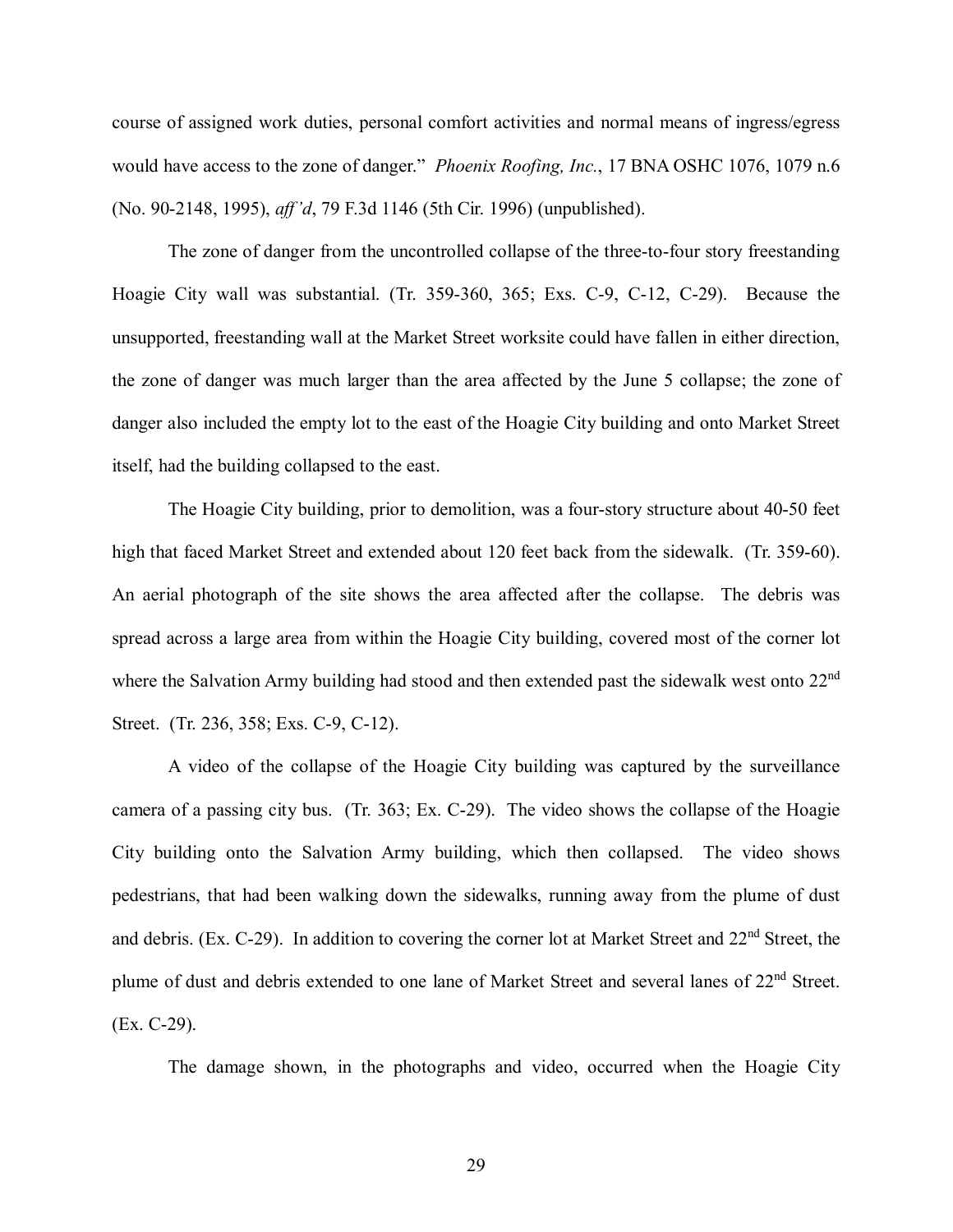building collapsed inward and toward the west. Had the building collapsed toward the east instead of the west, the debris would have likely covered the empty lot adjacent to the Hoagie City building to the east and gone further into Market Street. (Tr. 359-60, 365; Exs. C-1, C-21).

The Secretary asserts that Mr. Alston was in the danger zone on Sunday, June 2, and Wednesday, June 5. (S. Br. 22; Tr. 187; Ex. C-5).

At the time of the collapse on June 5, 2013, Mr. Alston was standing just east of the freestanding wall within the security fence on the adjacent empty lot at the Market Street worksite. (Tr. 49-51; 359-60, 365; Exs. C-1, C-6, C-32, pp. 34-35 (CCT-A, p. 34-35)). He had used his phone to video Mr. Benschop using the excavator to demolish the Hoagie City building about 30 minutes before the collapse.<sup>34</sup> (Tr. 289, 345-46; Ex. C-16, p. 6; Ex. C-21; Ex. C-23). Because the zone of danger included the area where Mr. Alston was standing, he was exposed to injury from the collapse of the building.

On Sunday, June 2, 2013, Mr. Alston was standing next to the west wall of the Hoagie City building using a hose to keep the dust down while Mr. Benschop tore off the front of the building. (Tr. 34; Ex. C-17, p. 19-20 (CCT-B, p. 26-27)). On both Sunday and Wednesday, Mr. Alston was standing in the zone of danger from the collapse of the unsupported, multi-story freestanding wall. Further, because of the varied duties Mr. Benschop had Mr. Alston perform at the site, it is reasonably predictable that any time Mr. Alston was at the Market Street worksite between June 2 and June 5, 2013, he was exposed to injury from the collapse of the unsupported, freestanding wall.

The Secretary has established that Mr. Alston was exposed to the hazard of the unsupported, multi-story freestanding wall while at the Market Street worksite. As discussed

<span id="page-29-0"></span><sup>&</sup>lt;sup>34</sup> The video Mr. Alston took with his phone shows he was standing within the worksite's construction fence and to the east of the Hoagie City building in the adjacent empty lot. (Tr. 222; Ex. C-21).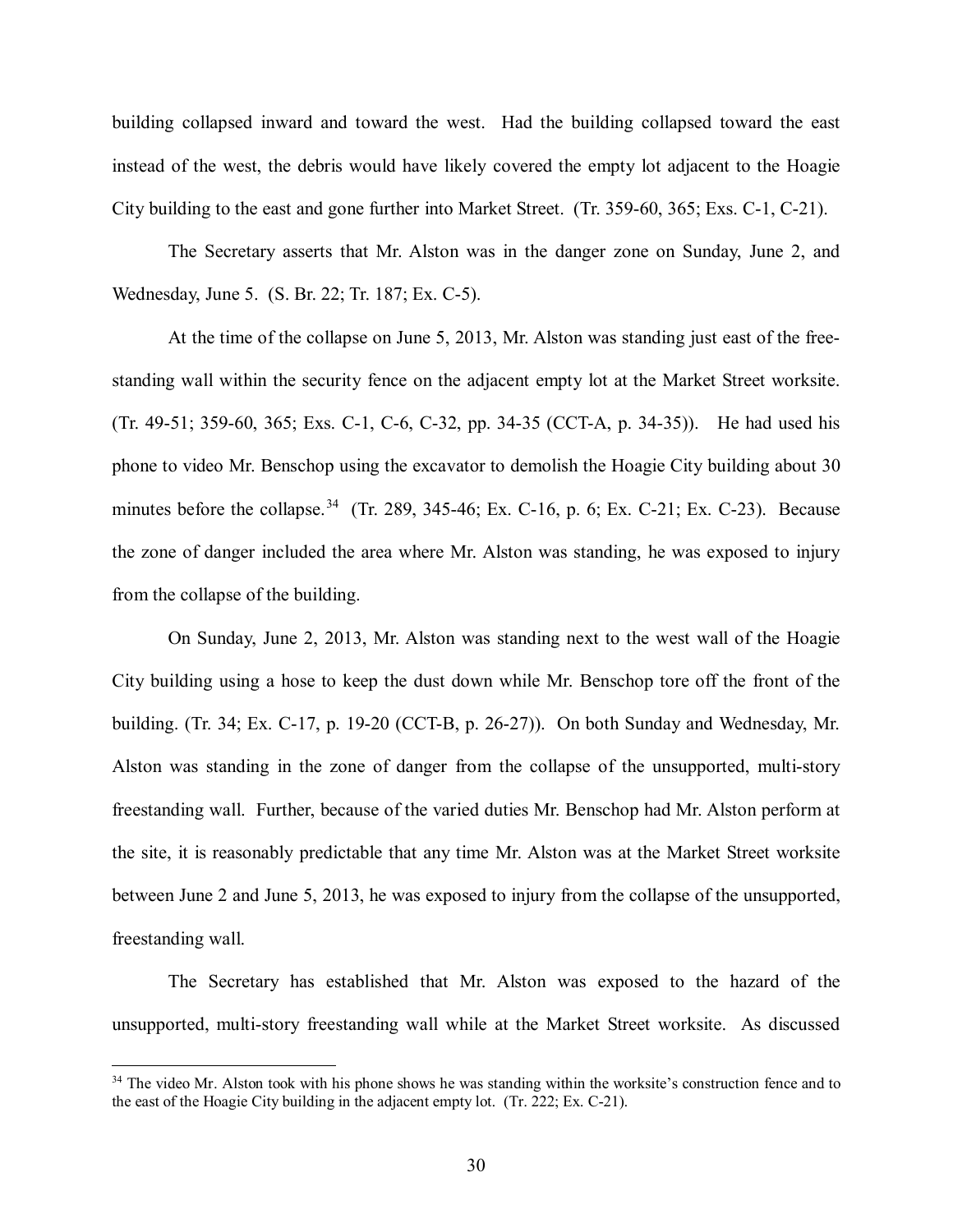above, the Secretary proved Mr. Alston was Respondent's employee.

## Respondent had knowledge of the hazardous condition.

To prove his prima facie case, the Secretary must prove the employer either knew, or with the exercise of reasonable diligence could have known, of the violative condition. *Revoli Constr. Co.*, 19 BNA OSHC 1682, 1684 (No. 00-0315, 2001). The employer's knowledge is directed to the physical condition that constitutes a violation. *Phoenix Roofing*, 17 BNA OSHC at 1079- 1080. It is not necessary to show that the employer knew or understood the condition was hazardous. *Id.*

Here, the Secretary asserts that Mr. Benschop had actual knowledge the unsupported multi-story wall was hazardous. The undersigned agrees.

Mr. Benschop's testimony at the hearing for the instant case and at the Campbell criminal trial both show that he had actual knowledge of the unsupported wall. Mr. Benschop, in demolishing the building from front-to-back and removing the interior structure, created the multi-story unsupported west wall. (Tr. 152-53, 167, 170, 204; Ex. C-17, pp. 30, 50-51, 56 (CCT-B, p. 44, 113-14, 163)).

In his hearing testimony, Mr. Benschop stated the free-standing wall had been created on Sunday, June 2. (Tr. 189-190; Ex. C-5). Mr. Benschop admitted that a photograph from June 3, 2013, also showed the free-standing west wall of the Hoagie City building and that about threefourths of the façade had been removed. (Tr. 194; Ex. C-4). Further, at the hearing in the instant matter, he stated he had been concerned the wall would fall on the excavator while he was working. (Tr. 204, 210-11; Ex. C-8).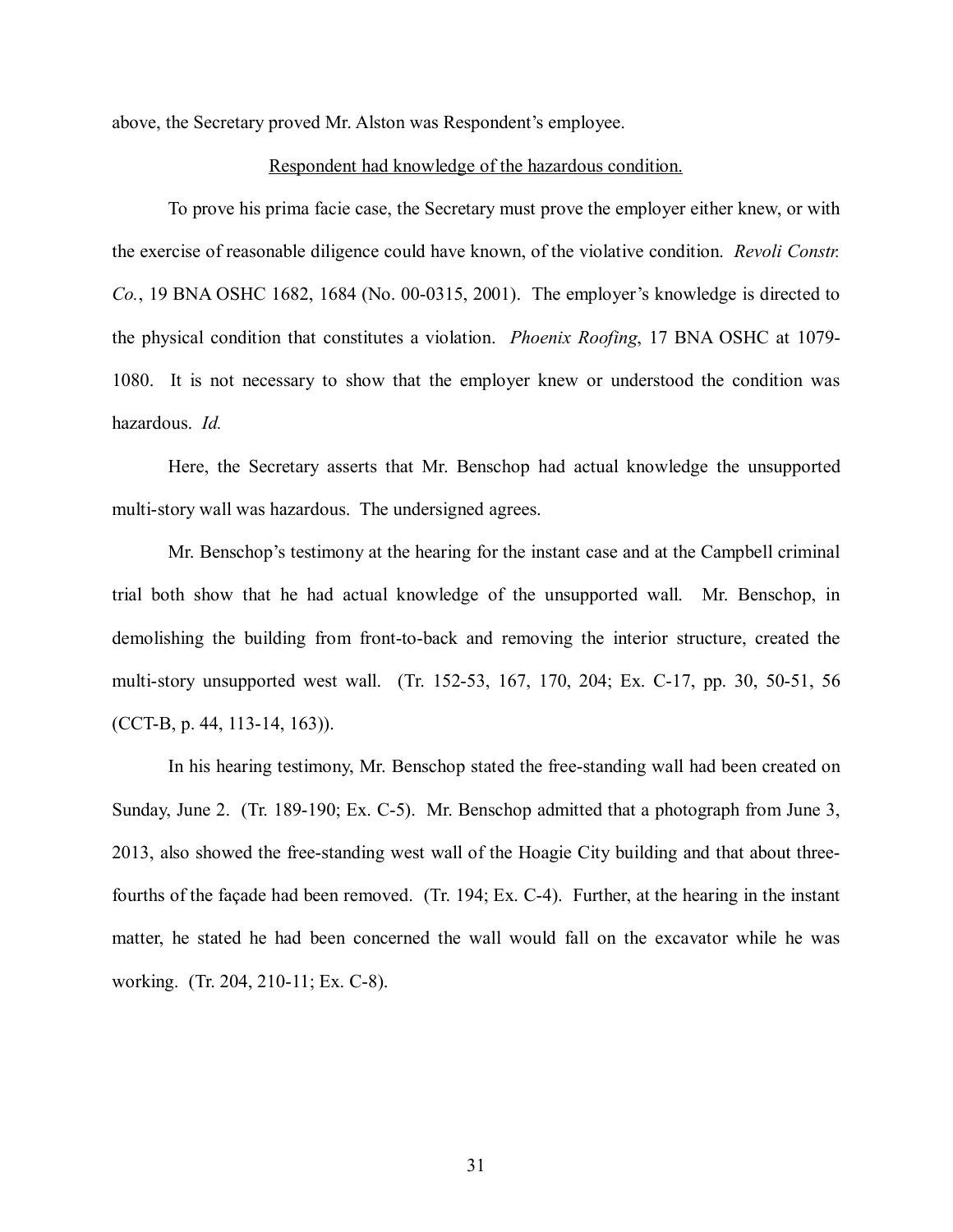At the Campbell criminal trial, Mr. Benschop stated that he knew the freestanding wall was dangerous and told Mr. Campbell on Tuesday, June 4 he was concerned about the height of the wall. (Tr. 147, 152; Ex. C-17, pp. 25, 30 (CCT-B, p. 39, 44)).

The undersigned finds Mr. Benschop had actual knowledge of the unsupported, multistory freestanding wall at the Market Street worksite.

The Secretary has proved the elements of his prima facie case for Citation 2, Item 1.

## Willful Characterization

The Secretary characterized Citation 2, Item 1 as a willful violation. The Secretary asserts that Respondent exhibited plain indifference to the hazardous condition at the worksite. Further, the Secretary asserts Respondent is collaterally estopped from denying willfulness because of the reckless state of mind related to the charges in his criminal conviction. (S. Br. 10, 26). The undersigned finds the record supports a willful characterization.

A willful violation is one where the employer's state of mind demonstrates an "intentional, knowing, or voluntary disregard for the requirements of the Act or . . . plain indifference to employee safety." *MVM Contracting Corp.,* 23 BNA OSHC 1164, 1167 (No. 07- 1350, 2010) (citations omitted). This state of mind is evident where "the employer was actually aware, at the time of the violative act, that the act was unlawful, or that it possessed a state of mind such that if it were informed of the standard, it would not care." *Id.*

Plain indifference can be established where the employer fails to take appropriate corrective action despite knowing a dangerous condition exists. *See Elliot Constr. Corp.*, 23 BNA OSHC 2110, 2116-17 (No. 07-1578, 2012); *see also, Arcadian Corp.,* 20 BNA OSHC 2001, 2019 (No. 93-0628, 2004) (finding willfulness where employer's approach to employee safety was "reckless"); *Seward Motor Freight Inc.,* 13 BNA OSHC 2230, 2235 (No. 86-1691,

32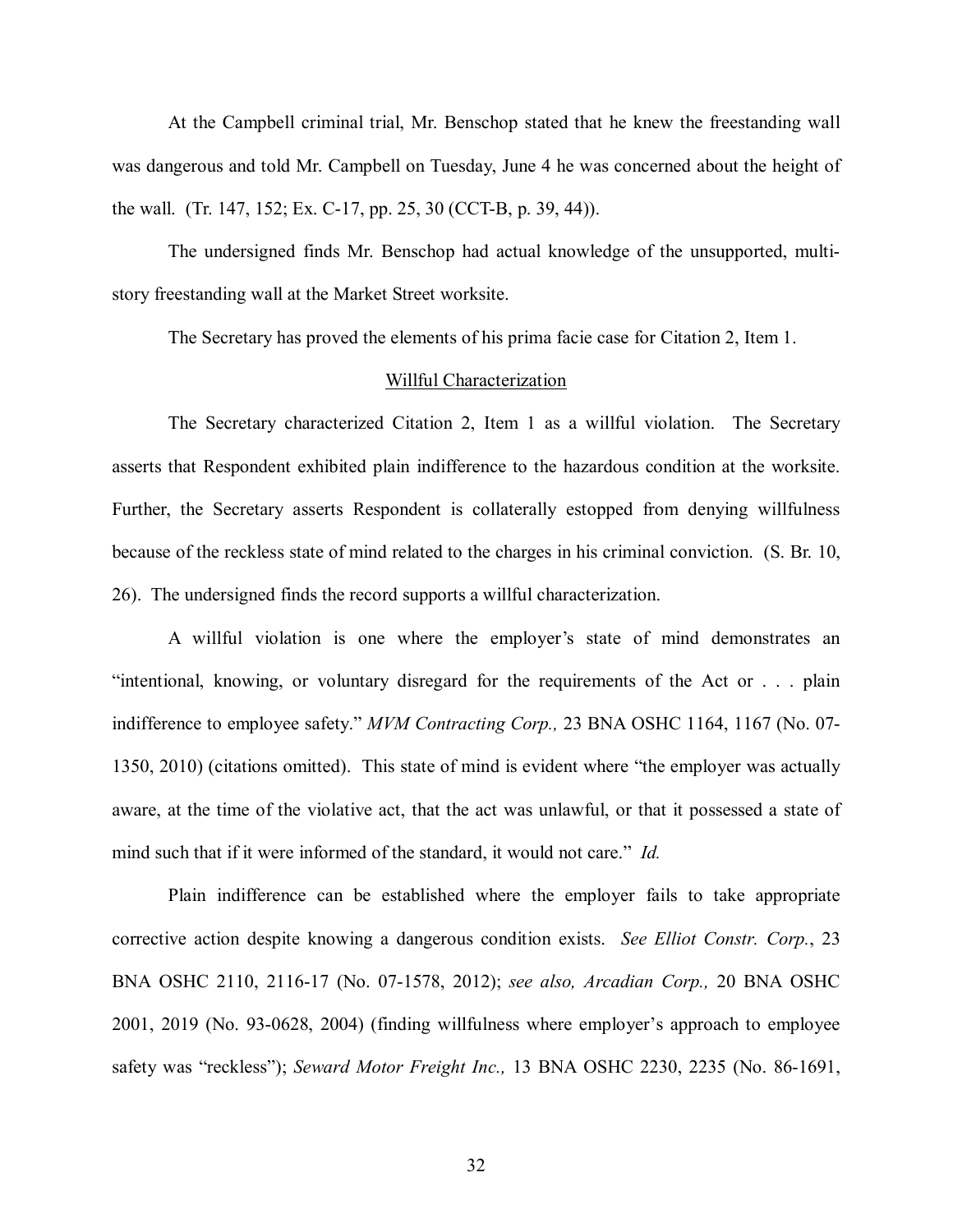1989) ("Willfulness means an employer demonstrated a reckless disregard for safety."); *A.E. Staley Mfg. Co.,* 295 F.3d 1341, 1350-53 (D.C. Cir. 2002) (Violations are willful where an employer exhibits plain indifference with respect to the violative conditions themselves.)

The undersigned finds Mr. Benschop demonstrated plain indifference to employee safety. Mr. Benschop admitted that he continued to demolish the building even though he believed the freestanding wall was dangerous. On Sunday, June 2, he told his employee, Mr. Alston, to not go back into the building because it was not safe. (Tr. 290-91; Ex. C-16, p.7). Mr. Benschop told Mr. Campbell several times he was concerned about the hazard presented by the freestanding west wall. (Tr. 147, 152, 170, 209; Ex. C-17, pp. 25, 30, 57-58 (CCT-B, p. 39, 44, 164-65)). Mr. Benschop stated that on Tuesday, June 4, he had asked Mr. Campbell about the unsupported right wall and Mr. Campbell had told him to just take down the east wall with the excavator – his employees would take down the west wall adjacent to the Salvation Army building. (Tr. 201).

Mr. Benschop admitted that when he came to the worksite on Wednesday, June 5, he could see very little had changed; most of the multi-story, freestanding west wall was still three to four stories in height. At the Campbell criminal trial, Mr. Benschop stated that he believed it was his chipping away at the east wall that caused the building's collapse. (Tr. 170; Ex. C-17, p. 56 (CCT-B, p. 163)). He also stated that he had told Campbell "over and over and over" that it was dangerous to chip away at the east wall while there were people inside the Salvation Army store. (Tr. 170-71; Ex. C-17, pp. 57-58 (CCT-B, p. 164-65)). And he admitted that, despite this, he used the excavator to chip away at the building's east wall until the building collapsed at 10:42 A.M. on June 5, 2013. (Tr. 170-71; Ex. C-17, pp. 56-58 (CCT-B, p. 163-65)).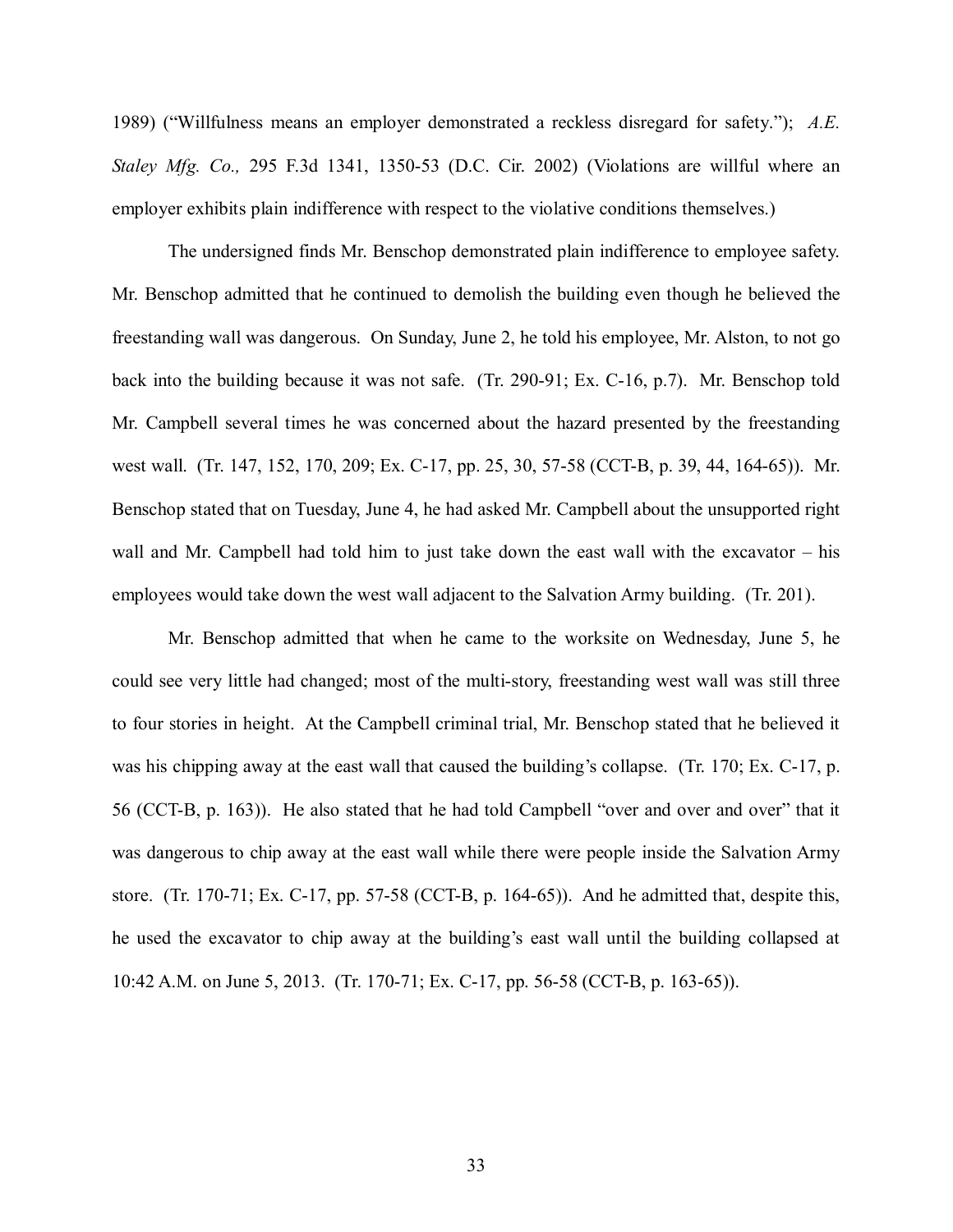The undersigned finds Mr. Benschop knew the wall was unsupported and dangerous, yet he made no effort to correct the hazard and continued to use the excavator to demolish the building until it collapsed. Mr. Benschop exhibited plain indifference to the hazardous condition.

The Secretary has proved the Respondent's actions at the worksite exhibited plain indifference and thus has proved the violation was willful.

#### Collateral Estoppel

Additionally, the Secretary argues the common law doctrine of collateral estoppel prevents Respondent from claiming his actions were not willful. (S. Br. 25-26). The Secretary asserts Mr. Benschop's guilty plea in the criminal case related to his actions at the Market Street worksite also supports the willful characterization of the violation. (S. Br. 26; Ex. C-18).

The Third Circuit<sup>[35](#page-33-0)</sup> recognizes the right of a quasi-judicial federal agency to use the doctrine of collateral estoppel when considering an issue adjudicated in a prior criminal proceeding. *Chisholm v. Def. Logistics Agency*, 656 F.2d 42, 46-48 (3d Cir. 1981) ("A prior criminal conviction based on the same misconduct is ordinarily premised on the occurrence of the misconduct. There is therefore no logical reason why the prior conviction should not be given collateral estoppel effect to establish this relevant predicate fact."); *see also, Shaffer v. Smith*, 673 A.2d 872, 874-75 (Pa. 1996); *Folino v. Young*, 568 A.2d 171 (Pa. 1990) ("It is well established that a criminal conviction collaterally estops a defendant from denying his acts in a subsequent civil trial.").

The Commission also recognizes the doctrine of collateral estoppel. *See Caterpillar Tractor Co.,* 12 BNA OSHC 1768, 1768 (No. 80-4061, 1986) ("once an issue is actually and

<span id="page-33-0"></span><sup>&</sup>lt;sup>35</sup> The Commission applies the precedent of the circuit where a decision would probably be appealed, even though it may differ from Commission precedent. *Kerns Bros. Tree Serv.*, 18 BNA OSHC 2064, 2067 (No. 96-1719, 2000).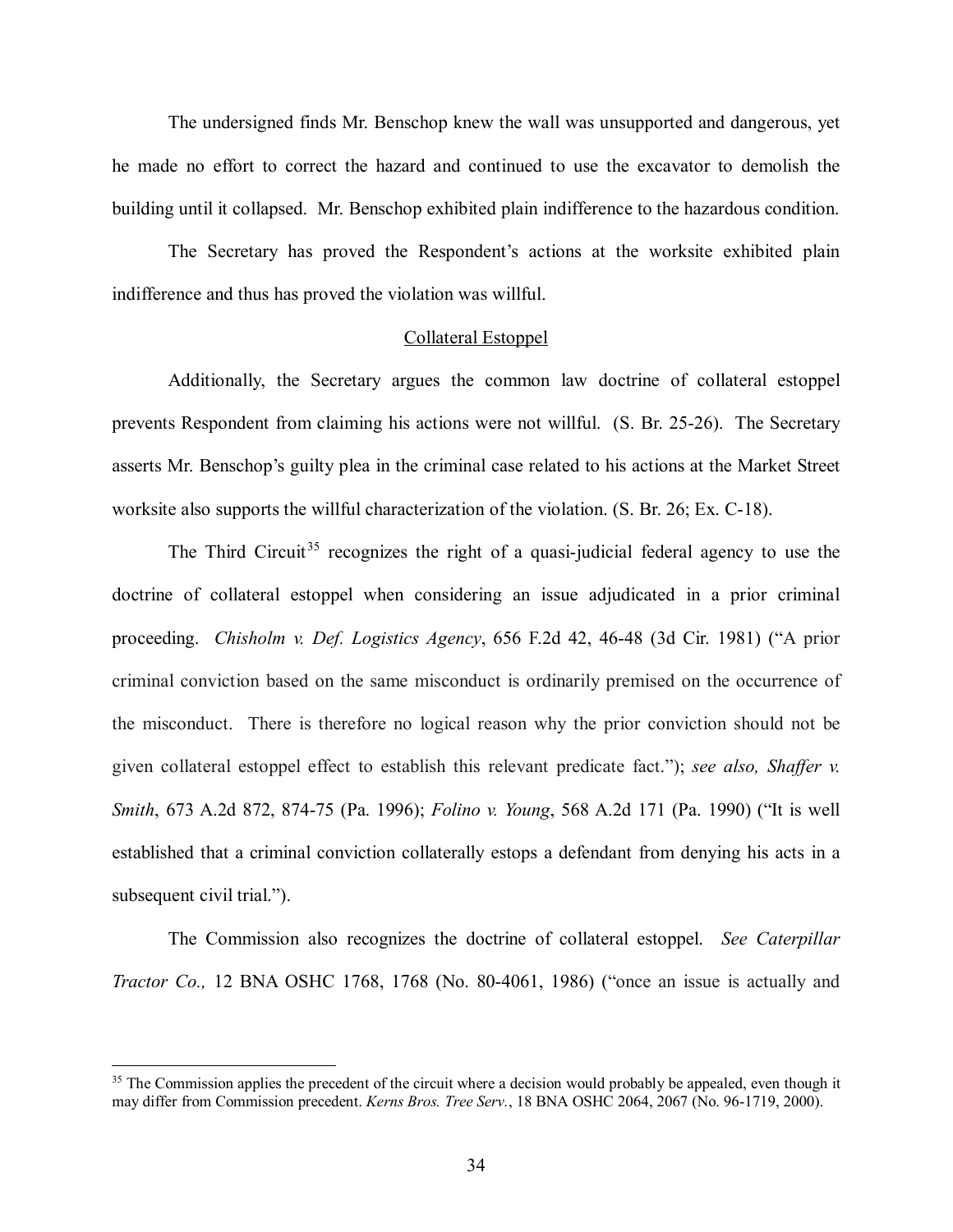necessarily determined by a court of competent jurisdiction, that determination is conclusive in subsequent suits") (citations omitted).

The party seeking collateral estoppel must prove the following:

1) the issue decided in the prior adjudication must be identical with the one presented in the later action; 2) there must have been a final judgment on the merits; 3) the party against whom collateral estoppel is asserted must have been a party or in privity with the party to the prior adjudication; and 4) the party against whom collateral estoppel is asserted must have had a full and fair opportunity to litigate the issue in question in the prior adjudication.<sup>[36](#page-34-0)</sup>

*Witkowski v. Welch*, 173 F.3d 192, 199 (3d Cir. 1999) (citations omitted). Was the issue decided in Benshop's criminal proceeding the same as in the instant case?

The undersigned finds the actions and facts at issue in Mr. Benschop's criminal case are the same as those in the instant case.

The Commonwealth of Pennsylvania charged Mr. Benschop for actions leading to the death of six people and injury of 12 others. (Ex. 18, p. 21). The proceeding was before the Honorable Glenn B. Bronson in the Court of Common Pleas, First Judicial District of Pennsylvania, Criminal Trial Division, *Commonwealth v. Sean Benschop*, CP-51-CR-0001791- 2014 and CP-51-CR-0001792-2014.

At issue in Mr. Benshop's criminal case was his culpability for actions at the Market Street worksite from June 2 to June 5, 2013, leading to the collapse of a three-to-four story partially demolished wall onto the adjacent Salvation Army building. (Ex. C-18, pp. 19-22). The instant matter is also about Mr. Benschop's demolition activities at the Market Street worksite from June 2 to June 5, 2013.

<span id="page-34-0"></span><sup>&</sup>lt;sup>36</sup> The Restatement of Judgements explains: "When an issue of fact or law is actually litigated and determined by a valid and final judgment, and the determination is essential to the judgment, the determination is conclusive in a subsequent action between the parties, whether on the same or a different claim." *Witkowski v. Welch*, 173 F.3d 192, 199 (3d Cir. 1999) *citing* Restatement (Second) of Judgments § 27 (1982).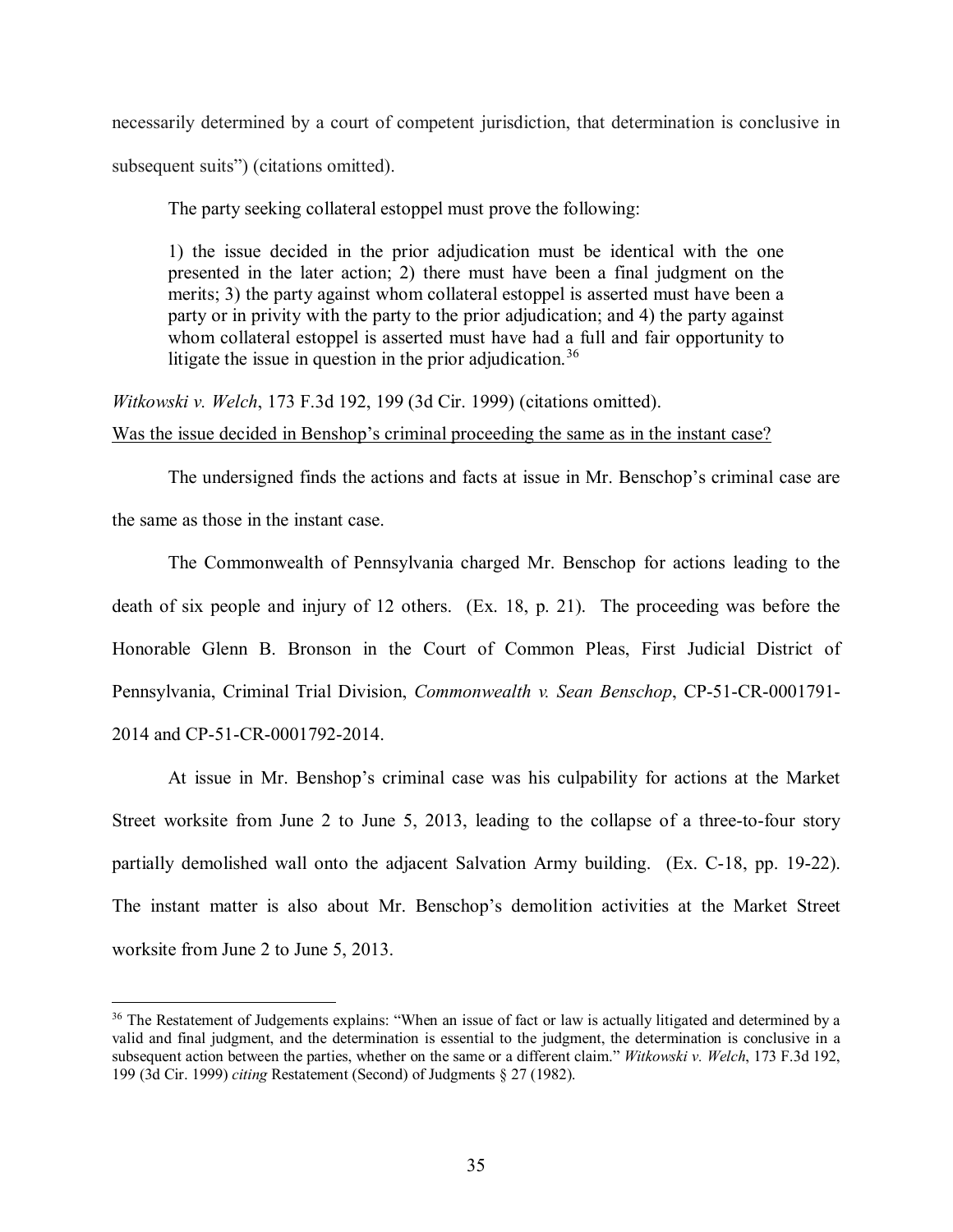On July 21, 2015, Mr. Benschop pled guilty to six counts of involuntary manslaughter, twelve counts of reckless endangerment of another person, one count of causing a catastrophe, one count of conspiracy to cause a catastrophe, and one count of aggravated assault in the state's criminal case against Mr. Benschop for the June 5, 2013 wall collapse onto the Salvation Army building adjacent to the Market City worksite in Philadelphia, Pennsylvania.

As a part of the guilty plea hearing, Judge Bronson explained to Mr. Benschop that, for several of the counts—i.e., reckless endangerment of another person—the state of Pennsylvania would have to prove the element of recklessness. Judge Bronson explained that recklessness is defined as:

The defendant's conduct is reckless when he's aware of and consciously disregards a substantial and unjustifiable risk that death would result from this conduct. The nature and degree of the risk being such that it is grossly unreasonable for him to disregard it.

(Ex. C-18 at pp. 12-13, 15).

The underlying facts that supported the Commonwealth's charge of recklessness also support a characterization of willfulness in the instant matter. Here, the Secretary must prove Respondent's actions were done with "intentional, knowing or voluntary disregard for the requirements of the Act or with plain indifference to employee safety." *Burkes Mech., Inc.,* 21 BNA OSHC 2136, 2140 (No. 04-0475, 2007).

As discussed above, the undersigned finds that Mr. Benschop exhibited plain indifference when he continued to demolish the Hoagie City building with the excavator even though he knew it was not the proper way to demolish the building and he believed the building's multistory, freestanding west wall was dangerous.

The undersigned finds the relevant facts for the issue in the instant matter are the same as the issue in Mr. Benschop's criminal adjudication.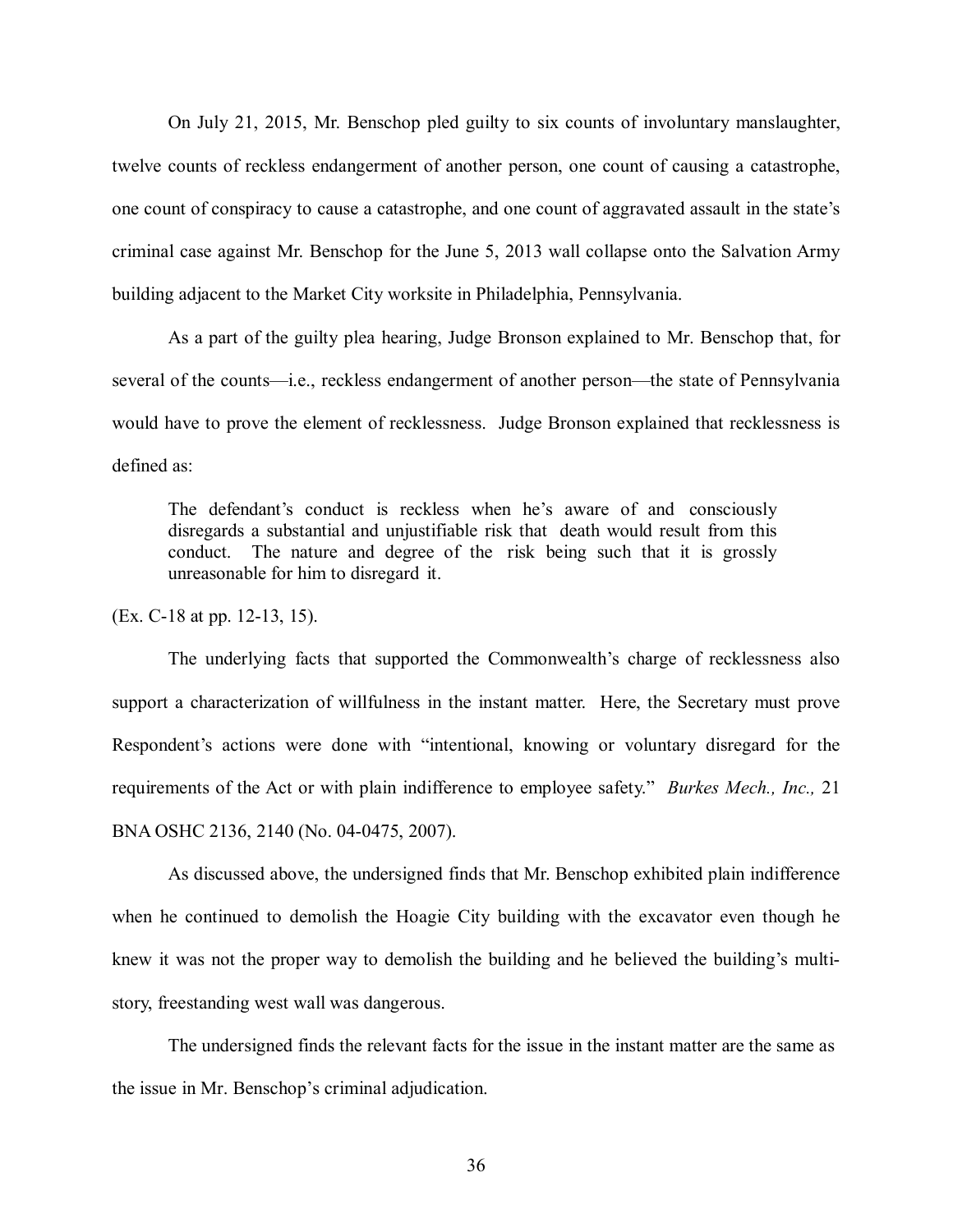## The Respondent was a party in privity with Mr. Benschop.

"A determination by a court in a prior action binds not only parties to that action but also persons in privity to those parties." *Caterpillar Tractor Co*., 12 BNA OSHC 1768, 1768-69 (No. 80-4061, 1986) (internal quotations omitted) (citations omitted); *see also, Toll Bros., Inc. v. Cent. Sur. Co.*, 318 F. App'x 107, 110–11 (3d Cir. 2009) (unpublished) (Privity is such an "identification of interest of one person with another as to represent the same legal right.") (citations omitted).[37](#page-36-0)

Mr. Benschop represented Respondent, *pro se*, in the instant matter. Respondent, S&R, was created and owned by Mr. Benschop and his wife. (Tr. 179). Mr. Benschop controlled S&R and was the owner and operator of the excavator used for S&R's demolition work. Thus, Respondent, S&R, is in privity with Mr. Benschop.

#### There was a final judgement on the merits.

 $\overline{a}$ 

In a proceeding on July 21, 2015, before the Honorable Glenn B. Bronson in the Court of Common Pleas, First Judicial District of Pennsylvania, Criminal Trial Division, *Commonwealth v. Sean Benschop*, CP-51-CR-0001791-2014 and CP-51-CR-0001792-2014, Mr. Benschop pled guilty to six counts of involuntary manslaughter, twelve counts of reckless endangerment of another person, one count of causing a catastrophe, one count of conspiracy to cause a catastrophe, and one count of aggravated assault in the Commonwealth's criminal case against Mr. Benschop for the June 5, 2013 wall collapse onto the Salvation Army building adjacent to the Market Street worksite. (Exs. C-18, C-19).

<span id="page-36-0"></span> $37$  Under the doctrine of collateral estoppel, a judgment on the merits in a prior suit "precludes relitigation of issues actually litigated and determined in the prior suit, regardless of whether it was based on the same cause of action as the second suit." *Lawlor v. Nat'l Screen Serv. Corp*., 349 U.S. 322, 326 (1955). Put another way, "once an issue is actually and necessarily determined by a court of competent jurisdiction, that determination is conclusive in subsequent suits based on a different cause of action involving a party to the prior litigation." *Montana v. United States,* 440 U.S. 147, 153 (1979)." *Caterpillar*, 12 BNA OSHC at 1768-69.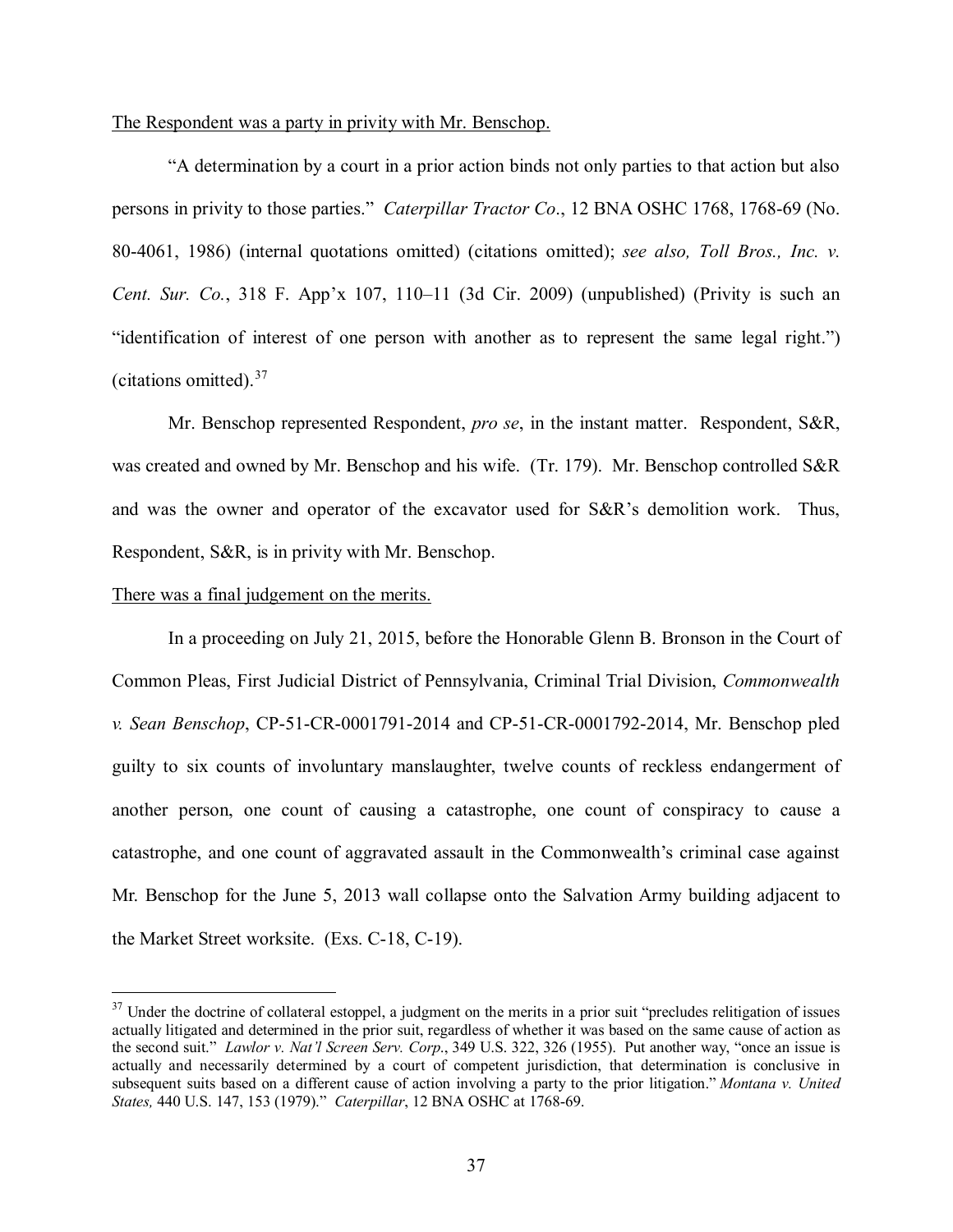The undersigned finds Mr. Benschop's guilty plea was a final judgement on the merits.

There was a full and fair opportunity to litigate the issue in the prior adjudication.

 The undersigned finds Mr. Benschop had a full and fair opportunity to litigate the issue in question during his criminal proceedings.<sup>38</sup>

The Third Circuit has found that when "a conviction is the result of a guilty plea, its preclusive effect extends to all issues that are necessarily admitted in the plea." *Anderson v. C.I.R.,* 698 F.3d 160, 164 (3d Cir. 2012) citing *De Cavalcante v. Comm'r,* 620 F.2d 23, 27 n. 9 (3d Cir.1980); *United States v. \$448,342.85,* 969 F.2d 474, 476 (7th Cir. 1992); *United States v. Wight,* 839 F.2d 193, 196 (4th Cir.1987); *United States v. Podell,* 572 F.2d 31, 35 (2d Cir. 1978).

The charges, and the elements of proof related to those charges, were carefully explained to Mr. Benschop by Judge Bronson at the guilty plea hearing. Mr. Benschop was represented by counsel and Mr. Benschop told the judge he understood the charges he was pleading guilty to. Further, after the charges had been read to him, Mr. Benschop averred that he had signed the guilty plea colloquy document of his own free will. (Ex. C-18, pp. 8-10). *See generally, Colliton v. Donnelly,* 399 Fed. Appx 619, 620-21 (2d Cir. 2010) (unpublished) (finding Colliton knowingly, and without coercion, entered a plea in which he admitted he was guilty of the offenses).

The undersigned finds the Secretary proved Mr. Benschop was collaterally estopped from denying the behavior at the Market Street worksite that constituted the basis for charges in his criminal proceeding and for the citations at issue in the instant manner.

The undersigned finds the willful characterization is supported by the record as a whole and Mr. Benshop is estopped from denying his underlying reckless and indifferent behavior at

<span id="page-37-0"></span><sup>&</sup>lt;sup>38</sup> During his plea before Judge Bronson, Mr. Benschop stated that he could understand and speak English, but was unable to read English. (Ex. C-18, p. 8-9).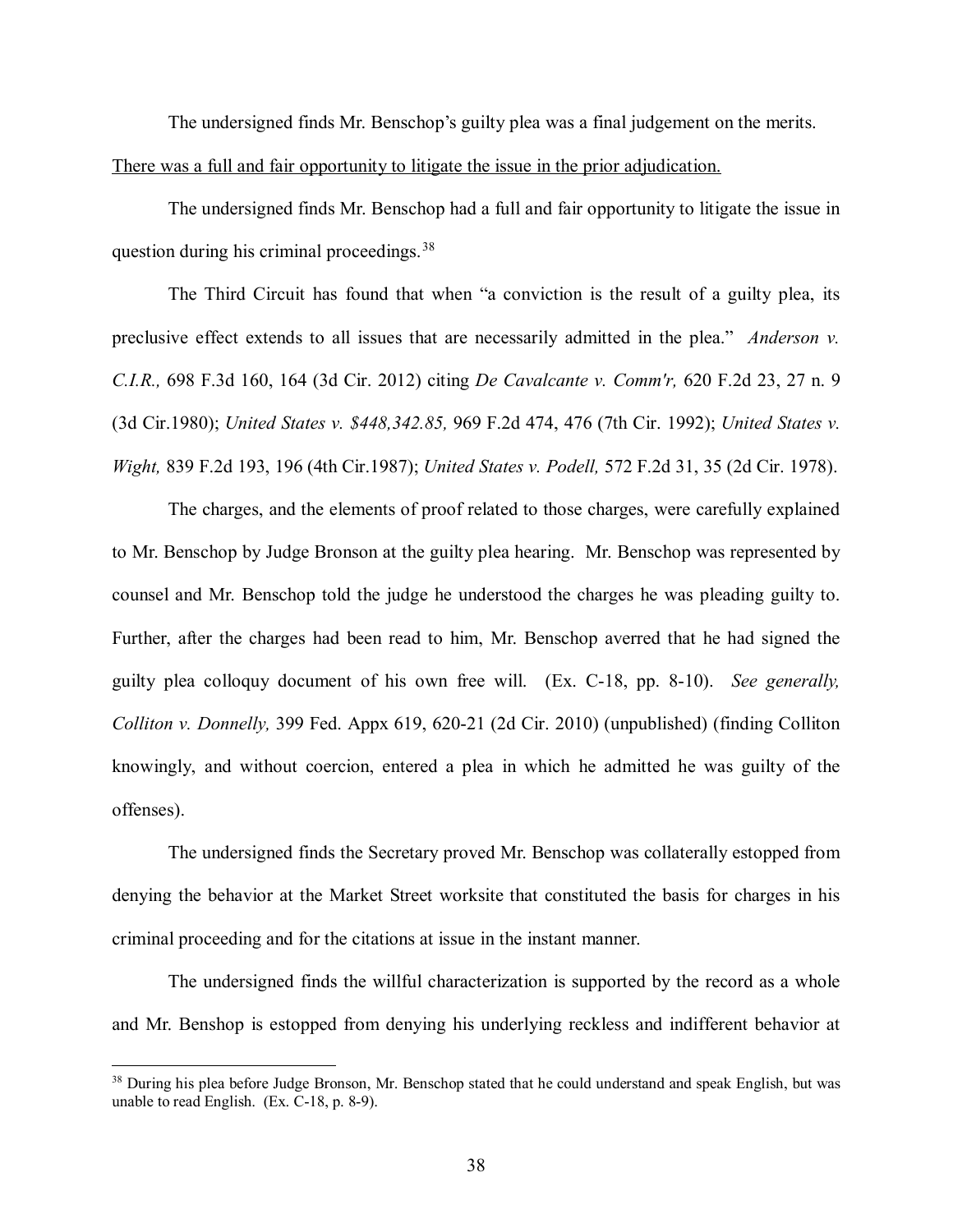the Market Street worksite.

#### The Secretary met his burden

The Secretary has the burden of proving Respondent violated the standard by a preponderance of the evidence. *See Astra Pharm. Prods.,* 9 BNA OSHC 2126, 2129 (No. 78- 6247, 1981), *aff'd in relevant part*, 681 F.2d 69 (1st Cir. 1982).

Even though Mr. Benschop asserted throughout the hearing for the instant matter that Mr. Alston was not an employee, the weight of the evidence supports a finding that Mr. Alston was Respondent's employee.

Mr. Alston consistently stated he was working for Mr. Benschop at the worksite, including cutting a beam to start the mechanical demolition process on Sunday, June 2, 2013. Mr. Alston stated that he was an employee of Respondent in his June 14, 2013 OSHA interview and signed statement and during his sworn October 5, 2015 testimony at the Campbell criminal trial. (Exs. C-16, C-32).

Eric Sullivan's August 4, 2013 deposition, under oath, where he stated Mr. Alston worked for and was paid by Mr. Benschop is consistent with Mr. Alston's statement and testimony. (Ex. 33, pp. 65, 108-09).

Finally, in Mr. Benschop's June 6, 2013 OSHA interview and his sworn October 8, 2015 testimony, he consistently stated that Mr. Alston was his employee.

The two post-hearing statements from Mr. Sullivan and Mrs. Gregory-Benschop have been considered and are determined to be less credible because of the time elapsed since the collapse and that neither statement was taken under oath or subject to questioning.

Mr. Benschop's assertions through the instant hearing were also considered. However, the undersigned has determined that his sworn testimony at Campbell's criminal is more credible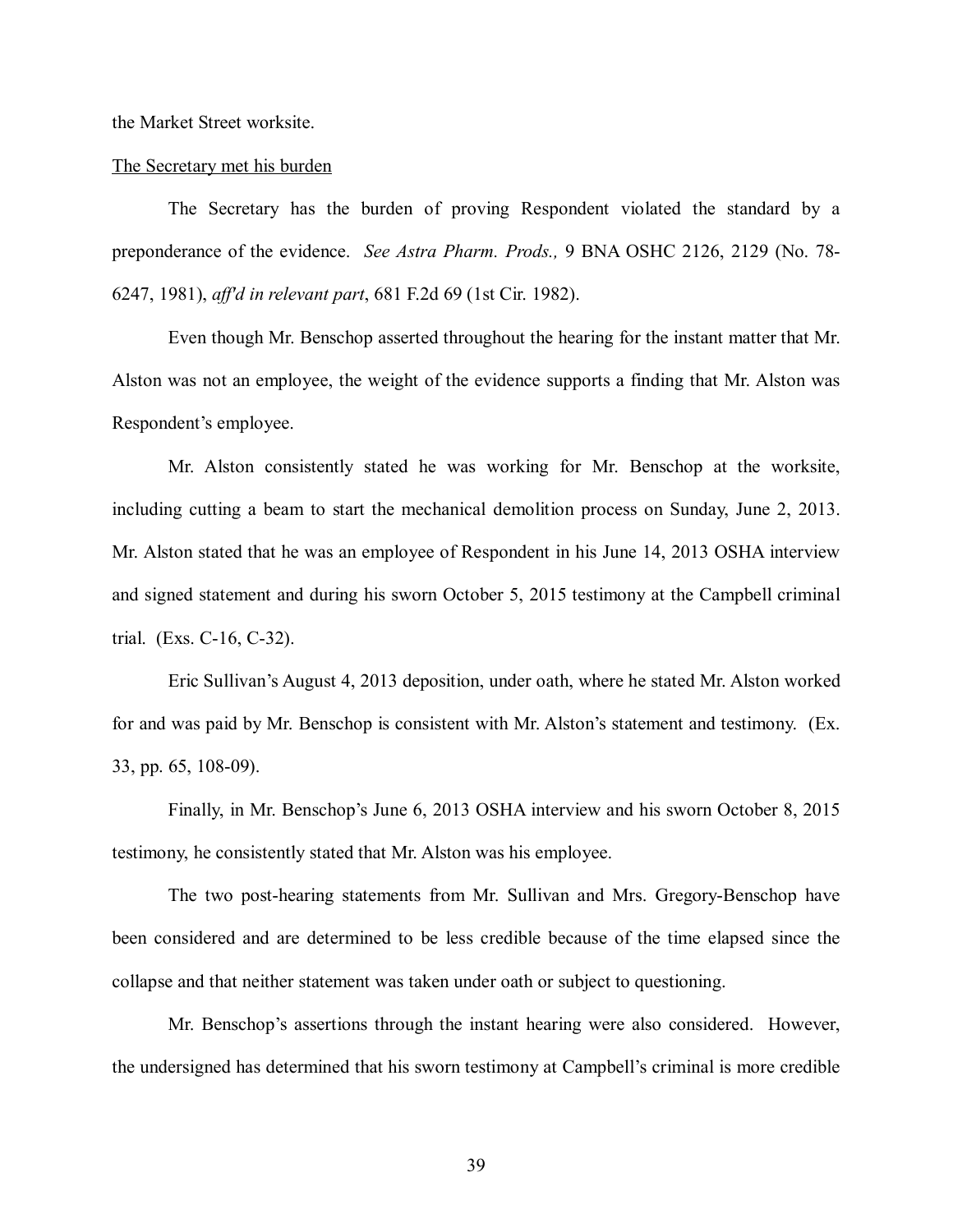because it was closer in time to the collapse (2.5 v. 3.5 years) and because, as the owner, Mr. Benschop has a stake in the outcome of the instant matter against Respondent. Further, Mr. Benschop's October 8, 2015 testimony—where he admitted Mr. Alston was an employee—was consistent with other credible evidence in the record.

Respondent's arguments have been considered but the preponderance of evidence supports the Secretary's assertion that Mr. Alston was an employee of the Respondent.

#### **Penalty**

Section 17(j) of the Act requires the Commission to give due consideration to four criteria in assessing penalties: the size of the employer's business, the gravity of the violation, the employer's good faith, and its prior history of violations. *Compass Envtl., Inc.*, 23 BNA OSHC 1132, 1137 (No. 06-1036, 2010) *aff'd*, 663 F.3d 1164 (10th Cir. 2011). The gravity of the violation is generally accorded greater weight. *See J. A. Jones Constr. Co.*, 15 BNA OSHC 2201, 2214 (No. 87-2059, 1993). The maximum penalty for a willful citation is \$70,000. 29 U.S.C. § 666(a).

The Secretary proposed a penalty of \$70,000.00. AAD DeJesse testified that the violation was rated as high gravity because the condition posed a risk of death or serious injury (Tr. 369). He also testified that the probability was greater, due to the unsafe nature of the thirty-to-fortyfoot high freestanding wall, and the multi-day duration of the condition. (Tr. 369-371). OSHA did not provide any penalty reduction for size, history, or good faith, due to Respondent's willful conduct. (Tr. 366-369).

Once a citation is contested, the Commission and its judges have the authority to assess penalties, *de novo*, based on the facts of each case and the criteria set forth in section 17(j) of the Act. *Valdak Corp*., 17 BNA OSHC 1135, 1138 (No. 93-0239, 1995).